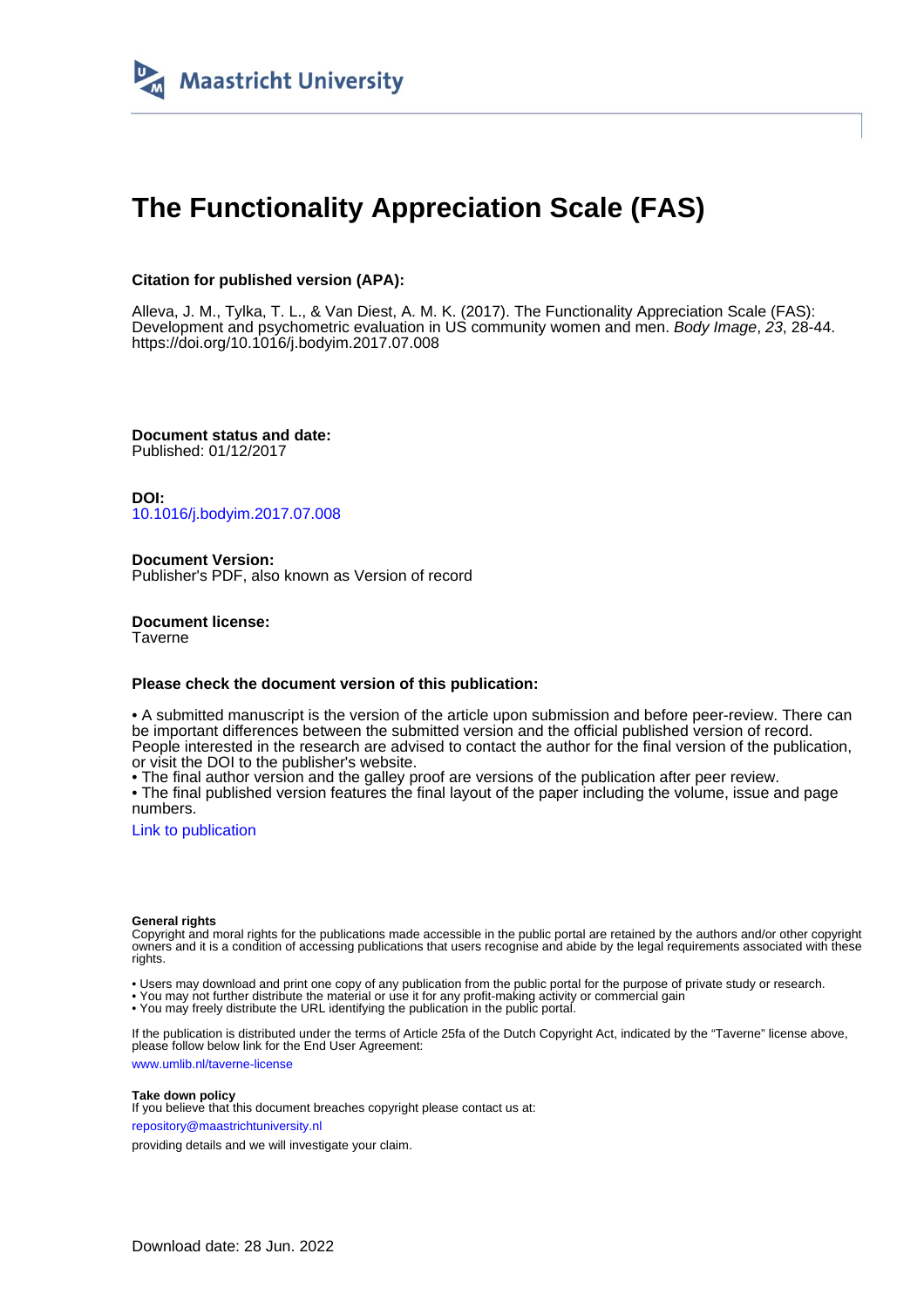Contents lists available at [ScienceDirect](http://www.sciencedirect.com/science/journal/17401445)

# Body Image

journal homepage: [www.elsevier.com/locate/bodyimage](http://www.elsevier.com/locate/bodyimage)

# The Functionality Appreciation Scale (FAS): Development and psychometric evaluation in U.S. community women and men

Jessica M. Alleva<sup>a,b,∗</sup>, Tracy L. Tylka<sup>c</sup>, Ashley M. Kroon Van Diest<sup>d</sup>

a Department of Clinical Psychological Science, Maastricht University, Maastricht, The Netherlands

<sup>b</sup> Centre for Appearance Research, University of the West of England, Bristol, United Kingdom

<sup>c</sup> Department of Psychology, The Ohio State University, Columbus, OH, United States

<sup>d</sup> Cleveland Clinic Children's Hospital, Department of Pediatric Behavioral Health, Cleveland, OH, United States

# a r t i c l e i n f o

Article history: Received 4 May 2017 Received in revised form 27 July 2017 Accepted 30 July 2017 Available online 17 August 2017

Keywords: Body functionality Functionality appreciation Positive body image Scale development Psychometrics

# A B S T R A C T

Body functionality has been identified as an important dimension of body image that has the potential to be useful in the prevention and treatment of negative body image and in the enhancement of positive body image. Specifically, cultivating appreciation of body functionality may offset appearance concerns. However, a scale assessing this construct has yet to be developed. Therefore, we developed the Functionality Appreciation Scale (FAS) and examined its psychometric properties among three online community samples totalling 1042 women and men (ns = 490 and 552, respectively). Exploratory factor analyses revealed a unidimensional structure with seven items. Confirmatory factor analysis upheld its unidimensionality and invariance across gender. The internal consistency, test-retest reliability, criterion-related, and construct (convergent, discriminant, incremental) validity of its scores were upheld. The FAS is a psychometrically sound measure that is unique from existing positive body image measures. Scholars will find the FAS applicable within research and clinical settings.

© 2017 Elsevier Ltd. All rights reserved.

### **1. Introduction**

Body image can be defined as an individual's thoughts, feelings, perceptions, and behaviours concerning his or her own body ([Thompson,](#page-16-0) [Heinberg,](#page-16-0) [Altabe,](#page-16-0) [&](#page-16-0) [Tantleff-Dunn,](#page-16-0) [1999\).](#page-16-0) Yet, the majority of research on body image has focused on these aspects as related to one's physical appearance, to the exclusion of body functionality. In fact, the paucity of research incorporating body functionality has been identified as one of the key limitations in the field [\(Cash](#page-15-0) [&](#page-15-0) [Smolak,](#page-15-0) [2011\).](#page-15-0) Body functionality can be defined as everything that the body can do or is capable of doing and encompasses functions related to (a) physical capacities (e.g., flexibility, walking), (b) internal processes (e.g., digesting food, healing from a cold), (c) bodily senses and perceptions (e.g., seeing, feeling physically relaxed), (d) creative endeavours (e.g., drawing, singing), (e) communication with others (e.g., body language, shared laughter), and (f) self-care (e.g., showering, brushing one's teeth; [Alleva,](#page-15-0) [Martijn,](#page-15-0) [Van](#page-15-0) [Breukelen,](#page-15-0) [Jansen,](#page-15-0) [&](#page-15-0) [Karos,](#page-15-0) [2015\).](#page-15-0) Yet, body functionality may be limited by various factors (e.g., diseases, acquired

∗ Corresponding author at: Department of Clinical Psychological Science, Maastricht University, P.O. Box 616, 6200 MD Maastricht, The Netherlands.

E-mail address: [Jessica.Alleva@maastrichtuniversity.nl](mailto:Jessica.Alleva@maastrichtuniversity.nl) (J.M. Alleva).

[http://dx.doi.org/10.1016/j.bodyim.2017.07.008](dx.doi.org/10.1016/j.bodyim.2017.07.008) 1740-1445/© 2017 Elsevier Ltd. All rights reserved. injuries, structural differences); thus, it is more consistent with the definition of positive body image to focus on appreciating what the body can do or is capable of doing, rather than simply whether it can do or is capable of doing something ([Alleva,](#page-15-0) [Martijn](#page-15-0) [et](#page-15-0) [al.,](#page-15-0) [2015;](#page-15-0) [Bailey,](#page-15-0) [Gammage,](#page-15-0) [van](#page-15-0) [Ingen,](#page-15-0) [&](#page-15-0) [Ditor,](#page-15-0) [2015;](#page-15-0) Webb, Wood-Barcalow, [&](#page-17-0) [Tylka,](#page-17-0) [2015\).](#page-17-0) As an example, [Bailey](#page-15-0) et [al.](#page-15-0) [\(2015\)](#page-15-0) interviewed adults with spinal cord injuries. Many participants appreciated what their bodies could do (e.g., being grateful for the function of the upper body) and celebrated functional gains (e.g., regaining some mobility). The appreciation of body functionality has been noted in many additional qualitative studies of individuals who espouse a positive body image ([Frisén](#page-16-0) [&](#page-16-0) [Holmqvist,](#page-16-0) [2010;](#page-16-0) [McHugh,](#page-16-0) [Coppola,](#page-16-0) [&](#page-16-0) [Sabiston,](#page-16-0) [2014;](#page-16-0) [Wood-Barcalow,](#page-17-0) [Tylka,](#page-17-0) [&](#page-17-0) [Augustus-](#page-17-0)Horvath, [2010\),](#page-17-0) leading [Halliwell](#page-16-0) [\(2015\)](#page-16-0) to conceptualise it as a central component of positive body image in need of more research.

Researching body functionality, especially the appreciation of body functionality, in addition to physical appearance is important for obtaining a more complete and comprehensive understanding of body image. After all, the human body is not only its outer appearance, but also its capabilities; as such, body image research must incorporate both of these "halves" [\(Cash](#page-15-0) [&](#page-15-0) [Smolak,](#page-15-0) [2011;](#page-15-0) [Tylka](#page-15-0) [&](#page-15-0) [Wood-Barcalow,](#page-15-0) [2015b\).](#page-15-0) Much can be gained from investigating body image in this manner, such as discovering how experiences of body functionality and physical appearance affect one another





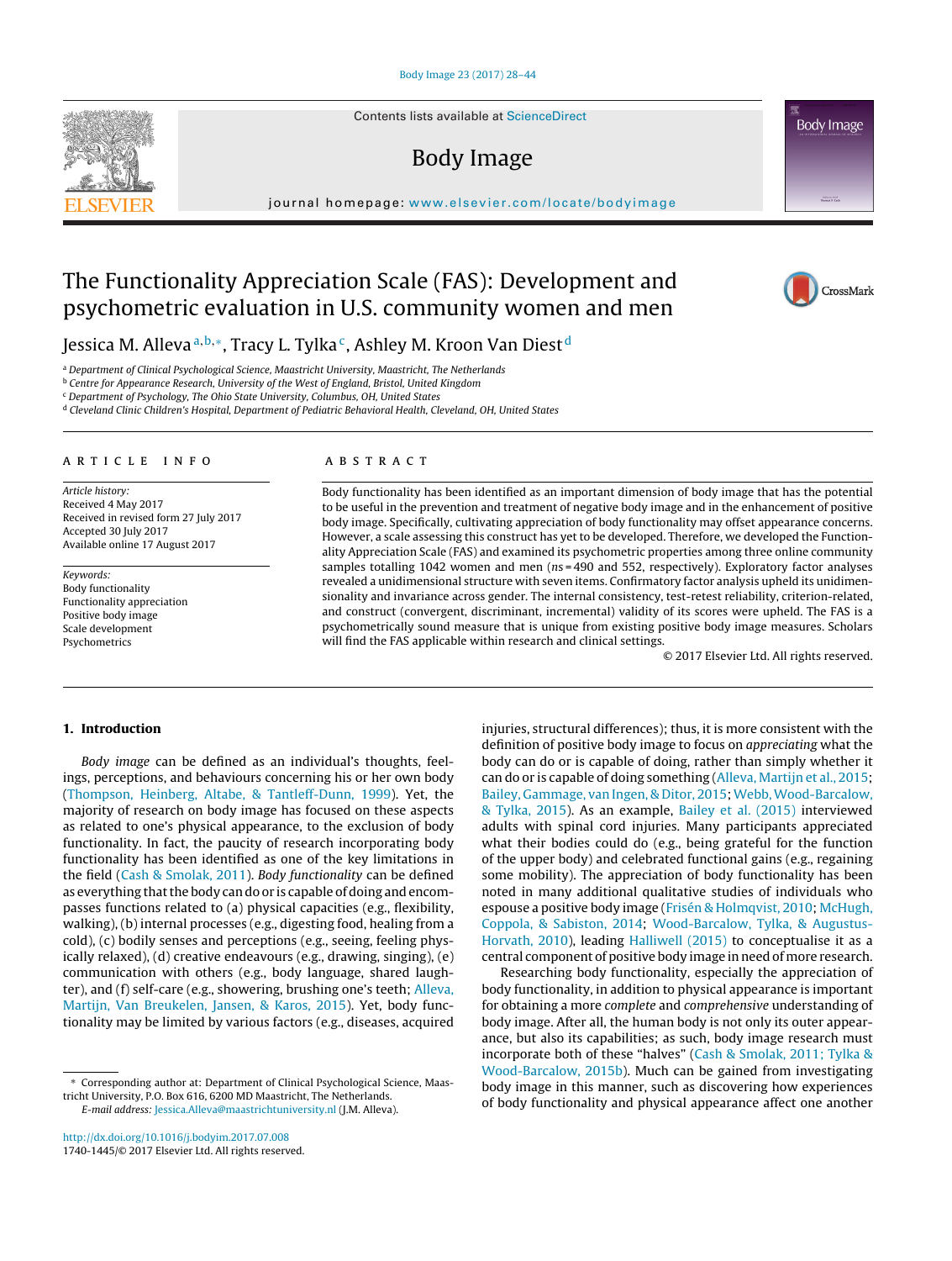and develop across time, how perceptions of body functionality are shaped by individual identities (e.g., ethnicity, culture, profession), and in what ways perceptions of body functionality impact selfcare behaviours. In addition, researching the appreciation of body functionality is important because it could inspire novel and fruitful approaches for improving body image. More specifically, emphasising the appreciation of the functionality of one's body might be a useful strategy for enhancing positive body image and reducing aspects of negative body image.

Indeed, experimental research has shown that training women with a negative body image to focus on functions that their body performs and discuss why these functions are personally meaningful to them leads to improvements in body image such as increased body appreciation and reduced appearance dissatisfaction, relative to a control group that focused on creativity training ([Alleva,](#page-15-0) [Martijn](#page-15-0) et [al.,](#page-15-0) [2015\).](#page-15-0) This approach has also been successful in improving satisfaction with body functionality in undergraduate men and 30–50-year old women [\(Alleva,](#page-15-0) [Martijn,](#page-15-0) [Jansen,](#page-15-0) [&](#page-15-0) [Nederkoorn,](#page-15-0) [2014\).](#page-15-0) Physical activity and yoga-based interventions, as well as some forms of dance (e.g., belly dance and street dance), might also work to improve positive body image by helping individuals shift their attention to the functional aspects of their body [\(Cook-Cottone,](#page-16-0) [Kane,](#page-16-0) [Keddie,](#page-16-0) [&](#page-16-0) [Haugli,](#page-16-0) [2013;](#page-16-0) [Mahlo](#page-16-0) [&](#page-16-0) [Tiggemann,](#page-16-0) [2016;](#page-16-0) [Martin](#page-16-0) [&](#page-16-0) [Lichtenberger,](#page-16-0) [2002;](#page-16-0) [Tiggemann,](#page-16-0) [Coutts,](#page-16-0) [&](#page-16-0) [Clark,](#page-16-0) [2014;](#page-16-0) [Swami](#page-16-0) [&](#page-16-0) [Tovée,](#page-16-0) [2009\)](#page-16-0) and appreciate the ways that their body can meaningfully and actively engage with the world [\(Piran,](#page-16-0) [2016\).](#page-16-0) Given that most intervention techniques designed to improve body image focus predominantly on appearance-related aspects of body image ([Alleva,](#page-15-0) [Sheeran,](#page-15-0) [Webb,](#page-15-0) [Martijn,](#page-15-0) [&](#page-15-0) [Miles,](#page-15-0) [2015\),](#page-15-0) the development of techniques focusing on the appreciation of body functionality could complement existing techniques and potentially strengthen overall intervention effects.

One major barrier to researching the appreciation of body functionality is the absence of adequate measures for its assessment. The Body Appreciation Scale's original and revised versions (BAS and BAS-2; [Avalos,](#page-15-0) [Tylka,](#page-15-0) [&](#page-15-0) [Wood-Barcalow,](#page-15-0) [2005;](#page-15-0) [Tylka](#page-17-0) [&](#page-17-0) [Wood-](#page-17-0)Barcalow, [2015a\)](#page-17-0) do not include items that assess the appreciation of body functionality specifically. Indeed, the BAS and BAS-2 items were designed to be nonspecific and encompassing (e.g., "I appreciate the different and unique characteristics of my body"), allowing the respondent the freedom to decide the extent to which they appreciate their body based on any characteristic(s), which could potentially include appearance, function, well-being, and/or other qualities salient to the individual. Thus, the BAS and BAS-2 cannot purely assess the appreciation of body functionality.

Furthermore, in their review of questionnaires to assess aspects of positive body image, [Webb](#page-17-0) et [al.](#page-17-0) [\(2015\)](#page-17-0) identified commonlyused measures concerning body functionality: (a) the Body Surveillance subscale of the Objectified Body Consciousness Scale (e.g., "I think more about how my body feels than how my body looks;" [McKinley](#page-16-0) [&](#page-16-0) [Hyde,](#page-16-0) [1996\);](#page-16-0) (b) the Functionality Investment (e.g., "I always try to physically challenge myself during physical activities"), Satisfaction (e.g., "I am very happy with my performance in physical activities"), and Values (e.g., "One of the most important reasons why people should take care of their bodies is so they can be physically active") subscales of the Embodied Image Scale ([Abbott](#page-15-0) [&](#page-15-0) [Barber,](#page-15-0) [2010\);](#page-15-0) and (c) the Functionality Awareness (e.g., "I have paid attention to the changing sensations of my body") and Appreciation (e.g., "I have been grateful for what my body has allowed me to do") subscales of an author-developed scale for pregnant women ([Rubin](#page-16-0) [&](#page-16-0) [Steinberg,](#page-16-0) [2011\).](#page-16-0) The Physical Condition subscale of the Body Esteem Scale [\(Franzoi](#page-16-0) [&](#page-16-0) [Shields,](#page-16-0) [1984\)](#page-16-0) has also frequently been used to gauge body functionality by having participants rate their satisfaction with body functions such as physical stamina, muscular strength, and energy level; as well as the Self-Objectification Questionnaire, in which participants rankorder the importance of functionality-based and appearance-based attributes ([Noll](#page-16-0) [&](#page-16-0) [Fredrickson,](#page-16-0) [1998\).](#page-16-0)

Although studies incorporating the above mentioned body functionalitymeasures have helped to advance research concerning this construct, these measures are limited in many different respects. First, they do not capture body functionality in a holistic sense, as they focus predominantly on the domains of physical capacities and internal processes. Second, many of these measures are limited to able-bodied individuals or have been developed for specific populations (e.g., pregnant women; [Rubin](#page-16-0) [&](#page-16-0) [Steinberg,](#page-16-0) [2011\).](#page-16-0) Third, when using the Body Surveillance subscale and Self-Objectification Questionnaire, functionality-focused attitudes and behaviours are positioned at the opposite end of the continuum from appearancefocused attitudes and behaviours, even though it is unclear that body functionality and physical appearance are opposite ends of the same construct ([Webb](#page-17-0) et [al.,](#page-17-0) [2015\).](#page-17-0) Fourth, many of these measures capture evaluations of body functionality or domains of body functionality, such as satisfaction with one's physical condition. Yet, research concerning positive body image has suggested that, when it comes to enhancing positive body image and well-being, gratitude and appreciation for one's body may be more important than the degree of satisfaction with one's body [\(Bailey](#page-15-0) et [al.,](#page-15-0) [2015;](#page-15-0) [Wood-Barcalow](#page-15-0) et [al.,](#page-15-0) [2010\).](#page-15-0) Lastly, none of these measures assess participants' appreciation of the functions that their body does perform, which is a less able-bodied construct and one that is consistent with the literature on positive body image ([Tylka](#page-17-0) [&](#page-17-0) [Wood-Barcalow,](#page-17-0) [2015b\).](#page-17-0)

Given the importance and potential value of research concerning the appreciation of body functionality, as well as the lack of adequate measures for its assessment, the aim of the present research was to develop such a measure: the Functionality Appreciation Scale (FAS). Based on existing literature, we defined functionality appreciation as appreciating, respecting, and honouring the body for what it is capable of doing, extending beyond mere awareness of body functionality (e.g., knowing that the body can digest food vs. being grateful that the body can digest food). The FAS could provide a valuable contribution to the field by facilitating and inspiring investigations of body functionality, thus helping to fill an important gap in the extant literature ([Cash](#page-15-0) [&](#page-15-0) [Smolak,](#page-15-0) [2011\).](#page-15-0) In the following three studies, we report the development and preliminary psychometric evaluation of this measure.

#### **2. Study 1**

The aims of Study 1 were to develop the FAS, explore its factor structure, and evaluate its psychometric properties in a sample of U.S. community women and men. Specifically, we investigated the internal consistency, construct validity, and incremental validity of the FAS's scores. We hypothesised that the FAS would adhere to a unidimensional solution (H1) and that FAS scores would be internally consistent (H2). We also predicted that the FAS would be positively correlated with other dimensions of positive body image (body appreciation, body image flexibility) and body satisfaction (appearance evaluation, satisfaction with physical condition), and negatively correlated with dimensions of negative body image (appearance orientation, internalisation of the thin and muscular ideal, self-objectification, body surveillance), yielding evidence for convergent validity (H3). Additional evidence of the FAS's construct validity was examined via its connections to well-being. We hypothesised that the FAS would be positively correlated with components of well-being (self-esteem, gratitude) and negatively correlated with components of ill-being (anxiety, depression; H4). Indeed, individuals endorsing a positive body image have indicated that appreciating their body functionality is tied to their well-being [\(Frisén](#page-16-0) [&](#page-16-0) [Holmqvist,](#page-16-0) [2010;](#page-16-0) [Wood-Barcalow](#page-16-0) et [al.,](#page-16-0) [2010\).](#page-16-0)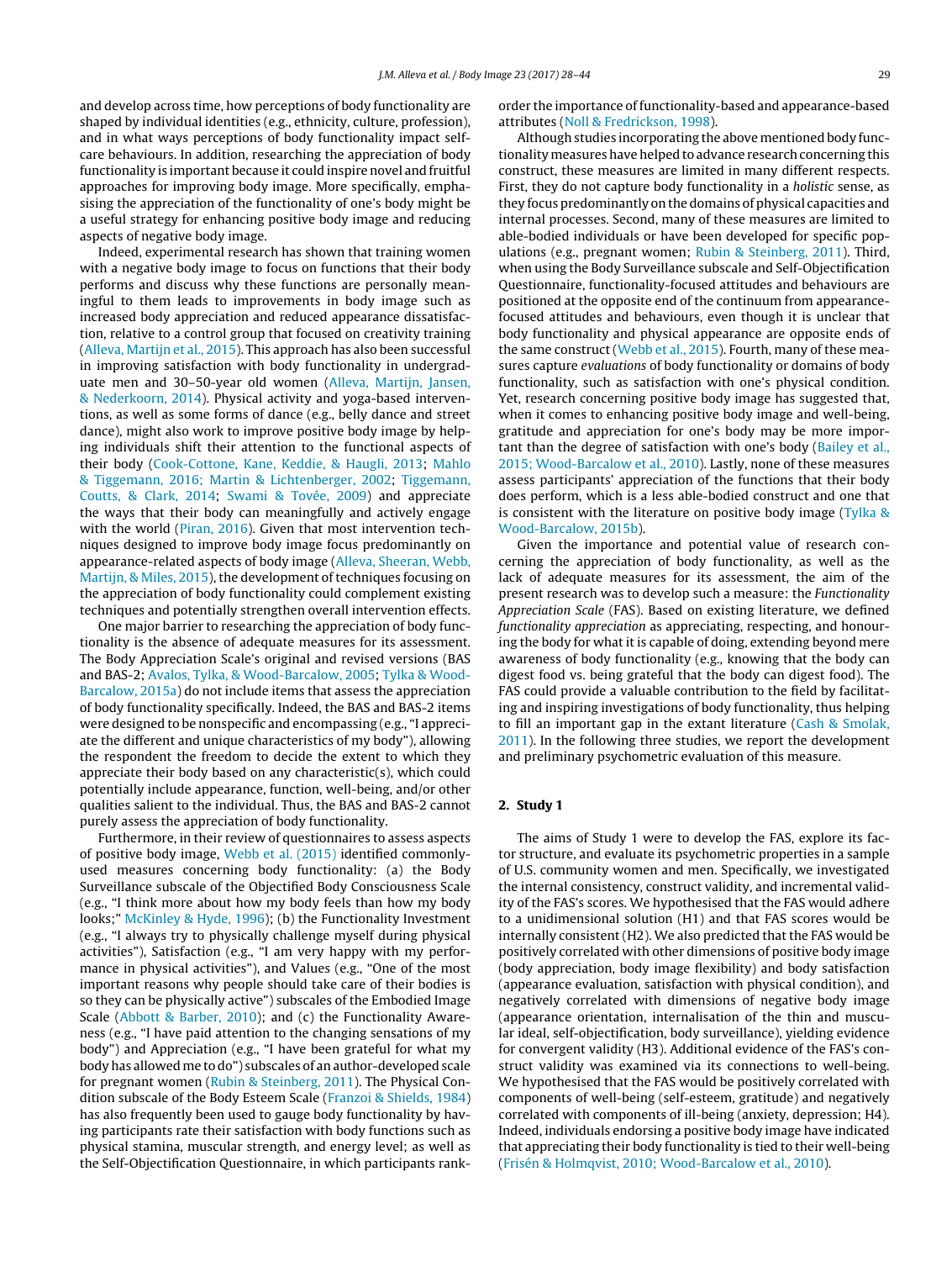We predicted that the FAS would be positively associated with adaptive (i.e., intuitive) eating and negatively related to disordered eating (eating restraint, eating concerns), which would yield evidence of the FAS's criterion-related (i.e., concurrent) validity (H5). Indeed, a functional orientation to the body has been theorised to be linked to intuitive eating ([Avalos](#page-15-0) [&](#page-15-0) [Tylka,](#page-15-0) [2006\)](#page-15-0) while a non-functional, appearance orientation towards the body has been linked to disordered eating [\(Petrie,](#page-16-0) [Greenleaf,](#page-16-0) [Reel,](#page-16-0) [&](#page-16-0) [Carter,](#page-16-0) [2009\).](#page-16-0)

We hypothesised that functionality appreciation is a unique construct from low levels of appearance-focused attitudes and behaviour, high levels of body appreciation, and high levels of satisfaction with physical condition, garnering evidence for the FAS's incremental validity (H6). Based on the acceptance model of intuitive eating ([Avalos](#page-15-0) [&](#page-15-0) [Tylka,](#page-15-0) [2006\),](#page-15-0) the FAS should be uniquely associated with body appreciation and intuitive eating beyond low levels of appearance-focused attitudes and behaviour (i.e., body surveillance, self-objectification, internalisation of the thin ideal, internalisation of the muscular ideal, and appearance orientation). Further, the FAS should be distinguishable from body appreciation (as they are both body-specific forms of gratitude) and satisfaction with physical condition (as they both focus on body function). Thus, we examined whether the FAS is linked to (a) gratitude beyond high levels of body appreciation and (b) body appreciation beyond high levels of satisfaction with physical condition.

#### 2.1. Method

#### 2.1.1. Participants and procedure

This study was approved by the ethics committee at Maastricht University. Participants were recruited for a study about "body image and well-being" viaAmazonMechanical Turk (MTurk). MTurk is a website whereby individuals can complete surveys or other tasks (referred to as "hits") for money. MTurk is a reliable and valid method for data collection on body image ([Gardner,](#page-16-0) [Brown,](#page-16-0) [&](#page-16-0) [Boice,](#page-16-0) [2012\),](#page-16-0) and samples recruited via MTurk are often more diverse in terms of age, racial/ethnic identification, and sexual orientation compared to samples recruited from a university or college campus ([Buhrmester,](#page-15-0) [Kwang,](#page-15-0) [&](#page-15-0) [Gosling,](#page-15-0) [2011\).](#page-15-0)

Women and men were eligible to participate if they were U.S. citizens, at least 18 years old, fluent in English, had completed at least 100 hits on MTurk, and had their work approved at least 98% of the time. Though participants were recruited via MTurk, they received a link to complete the study online via Qualtrics. First, they signed an electronic informed consent sheet, followed by the measures. The FAS was completed first to promote initial attention to the individual items (our priority given that item choice, factor structure, and internal consistency hinge on participant attentiveness on the FAS), followed by the remaining measures in a counterbalanced order (to control for order effects). The demographic items were completed last. Participants received \$2 for their participation, which is consistent with compensation for other MTurk studies of this nature and duration.

Participants were removed from the final dataset if they terminated early or had significant missing data ( $n = 18$ ), or if they failed at least one of four embedded validity questions ( $n = 15$ ). No participant took the survey more than once, as was determined by no duplicate MTurk ID codes. From the initial dataset of 286 participants, 122 women and 131 men remained, and their data were analysed. Women ( $M_{\text{age}}$  = 36.39, SD = 11.08) and men ( $M_{\text{age}}$  = 33.24,  $SD = 10.46$ ) were between 18 and 74 years old; 23.3% of the sample was age 40 and above, and 11.5% was age 50 and above. Women's self-reported body mass index (BMI) ranged from 17.36 to 52.93  $(M_{\text{BMI}} = 26.86, SD = 7.26)$ , and men's self-reported BMI ranged from 16.93 to 59.99 ( $M_{BMI}$  = 26.71, SD = 7.02). Participants identified as White (70.8%), Black (10.7%), Asian (8.3%), Latina/o (6.3%), and Multiracial (3.6%); an additional participant (0.4%) did not respond.

Their highest educational level was high school diploma or GED (13.4%), some college (29.2%), Associates degree (12.6%), Bachelor's degree (36.0%), some graduate school (0.8%), and a graduate degree (7.9%). The majority of women (87.7%) and men (88.5%) identified as heterosexual; 4.9% of women identified as lesbian and 5.7% of men identified as gay; and 6.1% and 4.6% of women and men, respectively, identified as bisexual.

#### 2.1.2. Measures

2.1.2.1. Development of the Functionality Appreciation Scale (FAS). FAS items were developed to reflect our conceptualisation of functionality appreciation: appreciating, respecting, and honouring the body for what it is capable of doing, and extending beyond mere awareness of body functionality. We were careful to construct FAS items so that they could be applicable to diverse body functions, reflect each individual's unique capabilities, and general enough so as to be relevant across individual identities (e.g., cultures, genders). This way, the items were not restricted to any one domain of functioning, limited to able-bodied individuals, or tied to any one individual identity. Thus, we were not interested in measuring body functioning per se, or the appreciation of specific domains of body functionality, but rather the overall appreciation of the body's ability to function to the extent that it can. We aimed to develop an item pool that was more comprehensive and broader than the target construct, erroring on the side of over-inclusiveness ([Clark](#page-16-0) [&](#page-16-0) [Watson,](#page-16-0) [1995\).](#page-16-0)

With these points in mind, and after consulting the literature on body appreciation (e.g., [Tylka](#page-17-0) [&](#page-17-0) [Wood-Barcalow,](#page-17-0) [2015a,](#page-17-0) [2015b\),](#page-17-0) body functionality (e.g., [Alleva,](#page-15-0) [Martijn](#page-15-0) et [al.,](#page-15-0) [2015\),](#page-15-0) and embodiment ([Piran,](#page-16-0) [2015\),](#page-16-0) we collaborated to develop an initial set of 22 items. We then sent these items to six content experts in the fields of positive body image and embodiment. These experts provided feedback on the potential FAS items regarding clarity, whether they reflected our conceptualisation of functionality appreciation, and whether any items should be added or removed. After reviewing their feedback, we added four items and revised several other items for clarity. One content expert suggested that some of our generated items may be assessing the awareness of body functions or behavioural self-care to preserve body functions more so than functionality appreciation. We retained all items to determine whether these identified items were facets of functionality appreciation or distinct constructs, again erroring on the side of over-inclusiveness as recommended by [Clark](#page-16-0) [and](#page-16-0) [Watson](#page-16-0) [\(1995\).](#page-16-0) Thus, we had 26 potential FAS items,<sup>1</sup> each rated from 1 to 5, where  $1 =$  strongly disagree, 2 = disagree, 3 = neither agree nor disagree, 4 = agree, and 5 = strongly agree. We planned to average participants' scores on the retained items, with higher scores reflecting greater functionality appreciation.

2.1.2.2. Body Appreciation Scale-2 (BAS-2; [Tylka](#page-17-0) [&](#page-17-0) [Wood-Barcalow,](#page-17-0)  $2015a$ ). The BAS-2 includes 10 items (e.g., "I respect my body") that are rated on a 5-point scale ranging from  $1$  = never to  $5$  = always. Participants' scores on these items are averaged, with higher scores reflecting greater body appreciation. BAS-2 scores have demonstrated internal consistency, construct validity, and 21-day test-retest reliability in U.S. community and undergraduate women and men [\(Tylka](#page-17-0) [&](#page-17-0) [Wood-Barcalow,](#page-17-0) [2015a\).](#page-17-0) Cronbach's alpha in the present study was .96 (.97 women, .94 men).

2.1.2.3. Body Image Acceptance and Action Questionnaire (BI-AAQ; [Sandoz,](#page-16-0) [Wilson,](#page-16-0) [Merwin,](#page-16-0) [&](#page-16-0) [Kellum,](#page-16-0) [2013\).](#page-16-0) The BI-AAQ comprises 12 items (e.g., "I shut down when I feel bad about my body shape

 $^{\rm 1}$  Please contact the first author to access the complete set of the original 26 items.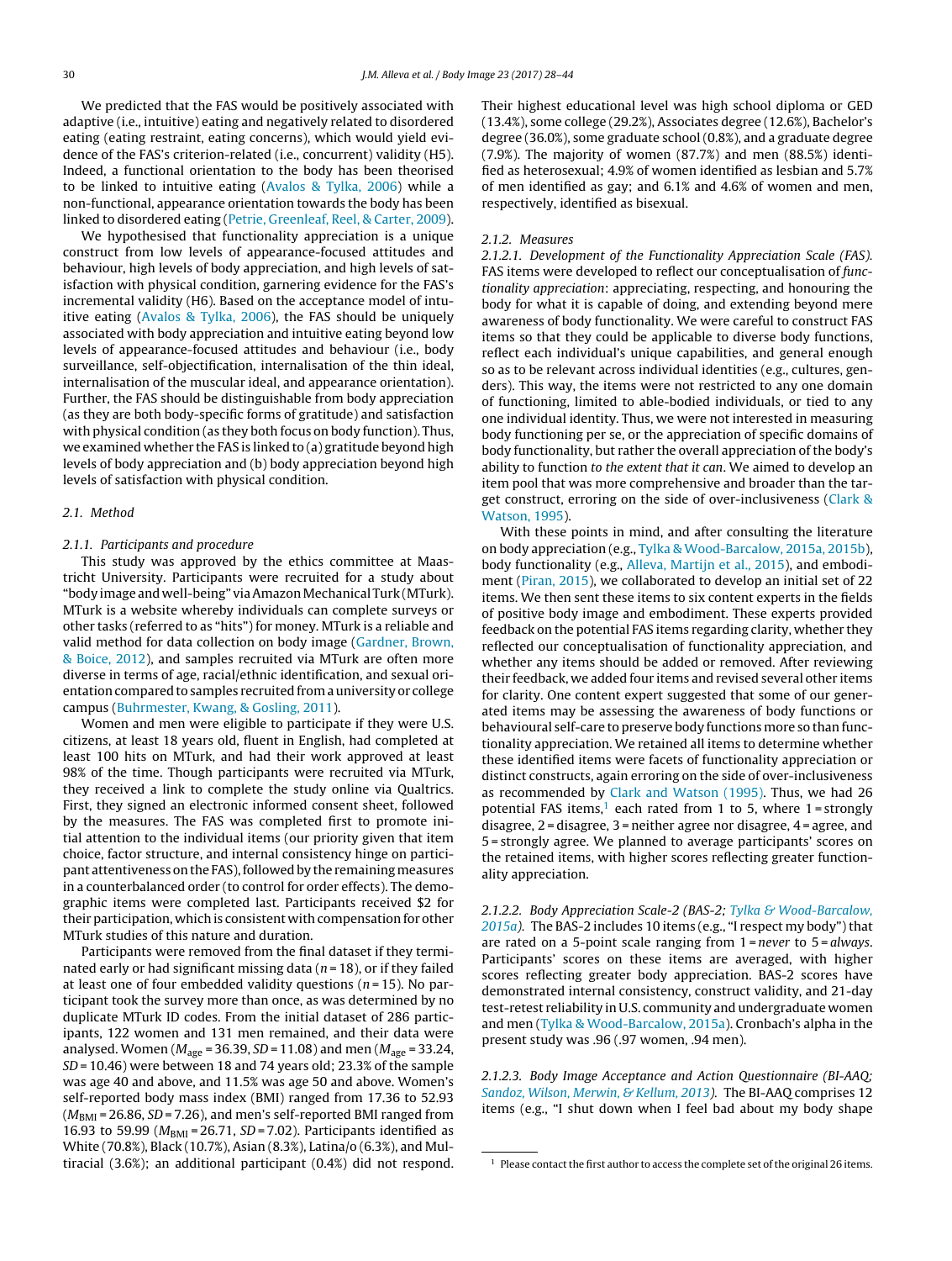or weight") rated on a 7-point scale ranging from 1 = never true to 7 = always true. Participants' scores on the items are reversescored and averaged; lower scores reflect higher levels of body image flexibility. BI-AAQ scores have demonstrated internal consistency, construct validity, and 2–3-week test-retest reliability in U.S. female and male university students ([Sandoz](#page-16-0) et [al.,](#page-16-0) [2013\).](#page-16-0) Cronbach's alpha in the present study was .95 (.95 women, .95 men).

2.1.2.4. Appearance Evaluation andAppearance Orientation subscales of the Multidimensional Body-Self Relations Questionnaire (MBSRQ; [Brown,](#page-15-0) [Cash,](#page-15-0) [&](#page-15-0) [Mikulka,](#page-15-0) [1990;](#page-15-0) Cash, [2000\).](#page-15-0) The Appearance Evaluation (seven items; e.g., "My body is sexually appealing") and Appearance Orientation (12 items; e.g., "Before going out in public, I always notice how I look") subscales are rated on a 5-point scale ranging from 1=definitely disagree to 5=definitely agree. Participants' scores on the items of each subscale are averaged, with higher scores reflecting greater appearance satisfaction and appearance orientation, respectively. Scores on both subscales have demonstrated internal consistency, construct validity, and 1-month test-retest reliability in U.S. women and men over 18 years old [\(Cash,](#page-15-0) [2000\).](#page-15-0) In the present study, Cronbach's alphas were .94 (.95 women, .93 men) for Appearance Evaluation and .90 (.89 women, .89 men) for Appearance Orientation.

2.1.2.5. Physical Condition subscale of the Body Esteem Scale (BES; [Franzoi](#page-16-0) [&](#page-16-0) [Shields,](#page-16-0) [1984\).](#page-16-0) The 9-item Physical Condition subscale of the BES assesses participants' feelings towards nine bodily attributes (e.g., health, energy level) and are rated on a 7-point scale ranging from 1 = strongly dislike to 7 = strongly like. Participants' scores on the items are averaged; higher scores reflect greater satisfaction with one's physical condition. Scores on the Physical Condition subscale have demonstrated internal consistency, construct validity, and 3-month test-retest reliability in U.S. female and male undergraduates ([Franzoi,](#page-16-0) [1994;](#page-16-0) [Franzoi](#page-16-0) [&](#page-16-0) [Herzog,](#page-16-0) [1986;](#page-16-0) [Franzoi](#page-16-0) [&](#page-16-0) [Shields,](#page-16-0) [1984\).](#page-16-0) Cronbach's alpha in the present study was .93 (.94 women, .91 men).

2.1.2.6. Body Surveillance subscale Objectified Body Consciousness Scale (OBC; [McKinley](#page-16-0) [&](#page-16-0) [Hyde,](#page-16-0) [1996\).](#page-16-0) The Body Surveillance subscale was used to measure participants' tendency to habitually monitor their external appearance rather than focus on how their body functions. This subscale comprises eight items (e.g., "During the day, I think about how I look many times") rated on a 7-point scale ranging from 1 = strongly disagree to 7 = strongly agree. Participants' scores on these items are averaged and higher scores reflect higher levels of body surveillance. Body Surveillance subscale scores have demonstrated internal consistency and construct validity in U.S. community and undergraduate women [\(McKinley](#page-16-0) [&](#page-16-0) [Hyde,](#page-16-0) [1996\)](#page-16-0) and U.S. undergraduate women and men [\(Tylka](#page-17-0) [&](#page-17-0) [Wood-Barcalow,](#page-17-0) [2015a\).](#page-17-0) Cronbach's alpha in the present study was .86 (.86 women, .86 men).

2.1.2.7. Self-Objectification Questionnaire (SOQ; [Noll](#page-16-0) [&](#page-16-0) [Fredrickson,](#page-16-0) [1998\).](#page-16-0) On the SOQ, participants rank-order 10 bodily attributes from the attribute that has the least impact on their physical selfconcept to the attribute that has the most impact on their physical self-concept. Of the 10 bodily attributes, five are appearancerelated (e.g., weight) and five are functionality-related (e.g., health). To obtain the SOQ total score, the attribute ranked as least impactful is given a score of 1, the attribute ranked as second-least impactful is given a score of 2, and so on. Then, the sum of the scores for the functionality-related items is subtracted from the sum of the scores for the appearance-related items. Final SOQ scores range from −25 to 25, with higher scores reflecting higher levels of selfobjectification. SOQ scores have demonstrated construct validity in U.S. and U.K. college and community women and men ([Calogero,](#page-15-0) [2009;](#page-15-0) [Noll](#page-15-0) [&](#page-15-0) [Fredrickson,](#page-15-0) [1998\).](#page-15-0) Due to the rank-ordering of its items, Cronbach's alpha is not calculated for the SOQ.

2.1.2.8. Thin/Low Body Fat and Muscular/Athletic subscales of the Sociocultural Attitudes Towards Appearance Questionnaire — revised (SATAQ-4; [Schaefer](#page-16-0) et [al.,](#page-16-0) [2015\).](#page-16-0) The Thin/Low Body Fat (e.g., "I want my body to look very lean") and Muscular/Athletic (e.g., "I think a lot about looking athletic") subscales each contain five items that are rated on a 5-point scale ranging from 1 = definitely disagree to 5 = definitely agree. Subscale items are averaged, with higher scores reflecting greater internalisation of the thin/low body fat ideal and the muscular/athletic ideal, respectively. Subscale scores have demonstrated internal consistency and construct validity in U.S. community and undergraduate women and in U.S. undergraduate men [\(Schaefer](#page-16-0) et [al.,](#page-16-0) [2015\).](#page-16-0) In the present study, Cronbach's alphas were .86 (.88 for women, .80 for men) for the Thin/Low Body Fat subscale and .92 (.92 women, .90 men) for the Muscular/Athletic subscale.

2.1.2.9. Intuitive Eating Scale-2 (IES-2; [Tylka](#page-17-0) [&](#page-17-0) [Kroon](#page-17-0) [Van](#page-17-0) [Diest,](#page-17-0) [2013\).](#page-17-0) The IES-2 contains 23 items, which are rated on a 5-point scale ranging from 1 = strongly disagree to 5 = strongly agree. It is divided into four subscales: Unconditional Permission to Eat (UPE; e.g., "I allow myself to eat what food I desire at the moment"), Eating for Physical Rather than Emotional Reasons (EPR; e.g., "I find other ways to cope with stress and anxiety than by eating"), Reliance on Hunger and Satiety Cues (RHSC; e.g., "I trust my body to tell me when to eat"), and Body-Food Choice Congruence (B-FCC; e.g., "I mostly eat foods that give my body energy and stamina"). Subscale items are averaged, and higher scores reflect higher levels of the respective aspect of intuitive eating. An overall IES-2 score can also be obtained by averaging the scores on all 23 items. IES-2 scores have demonstrated internal consistency, construct validity, and 3-week test-retest reliability in U.S. university women and men [\(Tylka](#page-17-0) [&](#page-17-0) [Kroon](#page-17-0) [Van](#page-17-0) [Diest,](#page-17-0) [2013\)](#page-17-0) and U.S. community women and men ([Tylka,](#page-17-0) [Calogero,](#page-17-0) [&](#page-17-0) [Daníelsdóttir,](#page-17-0) [2015\).](#page-17-0) In the present study, Cronbach's alphas were .88 (.88 women, .88 men) for the IES-2 total score; .83 (.83 women, .83 men) for UPE; .92 (.92 women, .92 men) for EPR; .90 (.91 women, .88 men) for RHSC; and .89 (.91 women, .86 men) for B-FCC.

2.1.2.10. Restraint and Eating Concern subscales of the Eating Disorder Examination Questionnaire (EDE-Q; [Fairburn](#page-16-0) [&](#page-16-0) [Beglin,](#page-16-0) [1994\).](#page-16-0) The Restraint (e.g., "Have you had a definite desire to have an empty stomach with the aim of influencing your shape or weight?") and Eating Concern (e.g., "Have you had a definite fear of losing control over eating?") subscales each contain five items concerning the frequency of particular experiences over the past 28 days. Item are rated on a 7-point scale ranging from 0 (lower frequency) to 6 (greater frequency), with endpoints varying depending on the question. Scores on the items of each subscale are averaged, with higher scores reflecting higher levels of restraint and eating concern, respectively. Subscale scores have demonstrated internal consistency and construct validity in U.S. community women [\(Mond,](#page-16-0) [Hay,](#page-16-0) [Rodgers,](#page-16-0) [Owen,](#page-16-0) [&](#page-16-0) [Beumont,](#page-16-0) [2004\)](#page-16-0) and college men [\(Lavender,](#page-16-0) [De](#page-16-0) [Young,](#page-16-0) [&](#page-16-0) [Anderson,](#page-16-0) [2010\).](#page-16-0) In the present study, Cronbach's alphas were .87 (.86 women, .87 men) for Restraint and .83 (.82 women, .85 men) for Eating Concern.

2.1.2.11. Gratitude Questionnaire (GQ-6; [McCullough,](#page-16-0) [Emmons,](#page-16-0) [&](#page-16-0) [Tsang,](#page-16-0) [2002\).](#page-16-0) The GQ-6 contains six items (e.g., "I have so much in life to be thankful for") rated on a 7-point scale ranging from 1 = strongly disagree to 7 = strongly agree. Item scores are averaged, with higher scores reflecting higher levels of general gratitude. GQ-6 scores have demonstrated internal consistency and construct validity in U.S. community and undergraduate women and men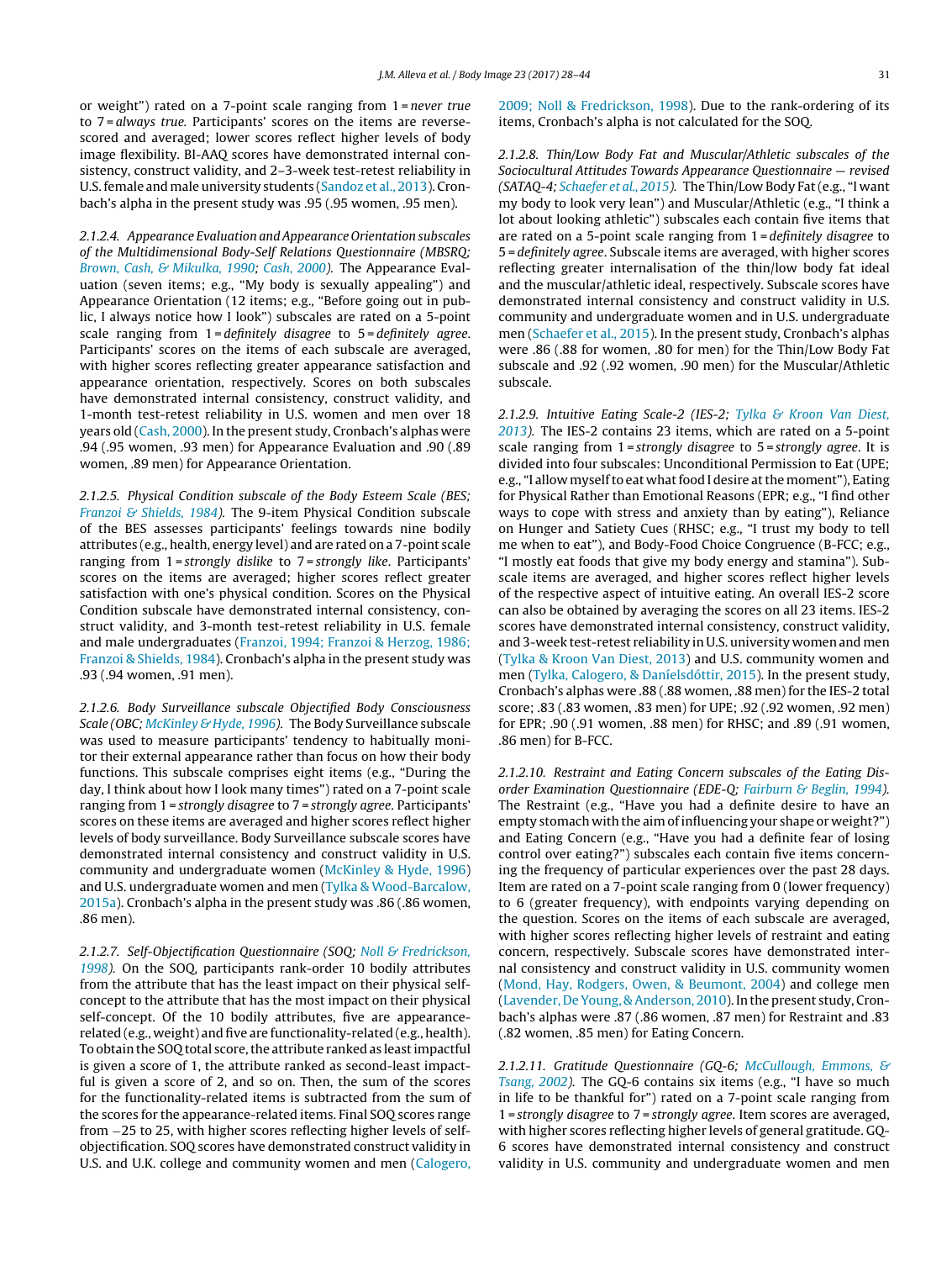([McCullough](#page-16-0) et [al.,](#page-16-0) [2002\).](#page-16-0) Cronbach's alpha was .81 (.77 women, .83 men) in the present study.

2.1.2.12. Single Item Self-Esteem Scale (SISE; [Robins,](#page-16-0) [Hendin,](#page-16-0) [&](#page-16-0) [Trzesniewski,](#page-16-0) [2001\).](#page-16-0) The SISE asks participants to indicate how much they agree with the statement, "I have high self-esteem," from 1 = strongly disagree to 5 = strongly agree. Higher SISE scores reflect higher levels of self-esteem. The SISE is a practical alternative to the 10-item Rosenberg Self-Esteem Scale (RSE; [Rosenberg,](#page-16-0) [1965\).](#page-16-0) In U.S. community and undergraduate women and men, the SISE has demonstrated convergent validity via its strong correlation with the RSE, and the SISE and RSE have shown nearly identical correlations with a variety of criterion measures (e.g., self-evaluative biases; [Robins](#page-16-0) et [al.,](#page-16-0) [2001\).](#page-16-0)

2.1.2.13. Anxiety and Depression subscales of the Patient-Reported Outcomes Measurement Information System (PROMIS; [Cella](#page-15-0) et [al.,](#page-15-0) [2010;](#page-15-0) [Health](#page-15-0) [Measures,](#page-15-0) [2017\).](#page-15-0) The Anxiety (e.g., "I felt fearful") and Depression (e.g., "I felt worthless") subscales of the PROMIS each contain four items that reflect how participants have felt in the past seven days. The items are rated on a 5-point scale ranging from 1 = never to 5 = always. Scores on the items of each subscale are averaged, with higher scores reflecting higher levels of anxiety and depression, respectively. Research in U.S. community women and men has shown that the Anxiety and Depression subscale scores have demonstrated internal consistency and construct valid-ity (Health Measures, [2017\).](#page-16-0) In the present study, Cronbach's alphas were .92 (.94 women, .90 men) for Anxiety and .93 (.94 women, .93 men) for Depression.

2.1.2.14. Demographic items. Participants provided information concerning their age, weight and height (to calculate BMI), ethnicity, highest completed educational level, and sexual orientation.

#### 2.2. Results and discussion

#### 2.2.1. Preliminary analyses

We examined item trends in missing data, which revealed that 20.16% of participants had atleast one missing data point. The missing individual data points constituted a very small amount of the total data (0.23%) and were missing completely at random according to Little's MCAR analysis,  $\chi^2$ (6830)=6555.94, p=.991. Thus, we used multiple imputation (i.e., fully conditional specification) to estimate missing values.

FAS items and scale/subscale scores were examined for normality of distribution, because skewness values >3 and/or kurtosis values >10 may pose problems in regression analyses [\(Kline,](#page-16-0) [2010\).](#page-16-0) Skewness and kurtosis values for the FAS items and other scale and subscale scores were lower than these limits, preventing any need for transformation.

# 2.2.2. Exploring the FAS's factor structure

A principal axis exploratory factor analysis (PAF) was conducted on the 26 potential FAS items using SPSS 23.0. The number of participants exceeded the recommended 5:1 cases-to-parameter ratio needed to confidently examine a model ([Bentler,](#page-15-0) [1990\).](#page-15-0) We used Direct Oblimin rotation and specified delta to be 0; this specification would allow factors to be correlated, should two or more factors emerge.

then, factor analysis is performed on the actual data as well as multiple sets of random data (in this case, 10,000) that have the same dimensions as the actual data set. When the eigenvalue linked to the analysis of the actual data exceeds the corresponding pooled eigenvalue from the analysis of the random data, the factor associated with this eigenvalue is retained. However, the items of the retained factor(s) need to have (a) an item-factor loading of at least .50 on a primary factor, (b) cross-loadings less than .30 on additional factors, and  $(c)$  values < $|.30|$  in the off-diagonal area of the anti-image correlation matrix<sup>2</sup> ([Brown,](#page-15-0) [2006;](#page-15-0) [Tabachnick](#page-15-0) [&](#page-15-0) [Fidell,](#page-15-0) [2007\).](#page-15-0) Moreover, given that "there is no substitute for good theory and careful thought when using these [factor analytic] techniques" [\(Clark](#page-16-0) [&](#page-16-0) [Watson,](#page-16-0) [1995,](#page-16-0) p. 314), we planned to integrate analytic results and theory in making decisions regarding item retention versus item elimination.

The size of the Kaiser-Meyer-Oklin measure of sampling adequacy (KMO = .926) revealed that the FAS items had adequate common variance for factor analysis, and the significance of Bartlett's test of sphericity,  $\chi^2(32)$  = 3468.60, p < .001, indicated that the correlation matrix was factorable ([Tabachnick](#page-16-0) [&](#page-16-0) [Fidell,](#page-16-0) [2007\).](#page-16-0) Parallel analysis suggested that three factors had an eigenvalue greater than the corresponding random data eigenvalues. However, the rotated matrices indicated that items that loaded on the second and third factor cross-loaded on the first factor and items that loaded on the first factor cross-loaded with items on the second and/or third factor. For these reasons, the second and third factors were non-interpretable. When only the first factor was specified; 20 items loaded  $\geq$ .50 on this factor, and thus six items were deleted. Additionally, four item pairs demonstrated evidence of statistical redundancy (they were correlated more with each other than the other scale items) based on the anti-image correlation matrix; we deleted one item within each pair based on content, clarity, and/or lower item-factor loadings. Consequently, 16 items remained that met the analytic criteria for inclusion specified above.

Given that only one factor was present, we wanted to refine this set of 16 items further to arrive at a shorter version of the scale that would be true to the construct definition and parsimonious for researchers to include within their data collection efforts ([Clark](#page-16-0) [&](#page-16-0) [Watson,](#page-16-0) [1995\).](#page-16-0) We compared the content of each of the 16 items to our original definition and deleted four items that assessed awareness of body functions (e.g., "I feel 'in tune' with my body's functions") and one item that assessed self-care to promote body function ("I take care of my body so it can function the best it is able to"). We deleted four additional items that appeared to overlap in content with other items and thus were deemed redundant. $3$  Redundancy of content among several items will create an overly narrow scale that will not assess the construct optimally, referred to as the "attenuation paradox" [\(Clark](#page-16-0)

Parallel analysis was used to inform the number of factors to extract, given that it estimates the number of factors in a data set more accurately than the eigenvalue >1 criterion or scree plot breaks or discontinuities ([Brown,](#page-15-0) [2006;](#page-15-0) [Fabrigar,](#page-16-0) [Wegener,](#page-16-0) [MacCallum,](#page-16-0) [&](#page-16-0) [Strahan,](#page-16-0) [1999\).](#page-16-0) The rationale behind parallel analysis is that the factor(s) underlying a measure should account for more variance than is expected by chance. To assess scale structure,

 $^{\rm 2}$  The anti-image correlation matrix reveals items that correlate with other items above and beyond the factor, suggesting item redundancy. Each off-diagonal value in this matrix represents the correlation between the corresponding items after controlling for the other items and multiplied by −1 (i.e., these values represent the negatives of the partial correlation coefficients). Values that exceed around |.30| represent items that are correlated with each other above and beyond the factor, and researchers are encouraged to eliminate one of the items in each highly correlated pair. Values around |.30| and under suggest low item redundancy.

<sup>&</sup>lt;sup>3</sup> "I feel grateful for my body, even if it may not always be able to function as well as I would like it to" was deleted as it was perceived to overlap in content with "I am grateful for the health of my body, even if it isn't always as healthy as I would like it to be." "I am grateful for what my body helps me to do" was deleted as it was perceived to overlap in content with "I appreciate my body for what it is capable of doing." "I view my body's functions as 'gifts'" was deleted as it was perceived to overlap with "I respect my body for the functions it performs." Last, "I am amazed by my body's capabilities" was deleted as it was perceived to overlap in content with "I feel that my body does so much for me."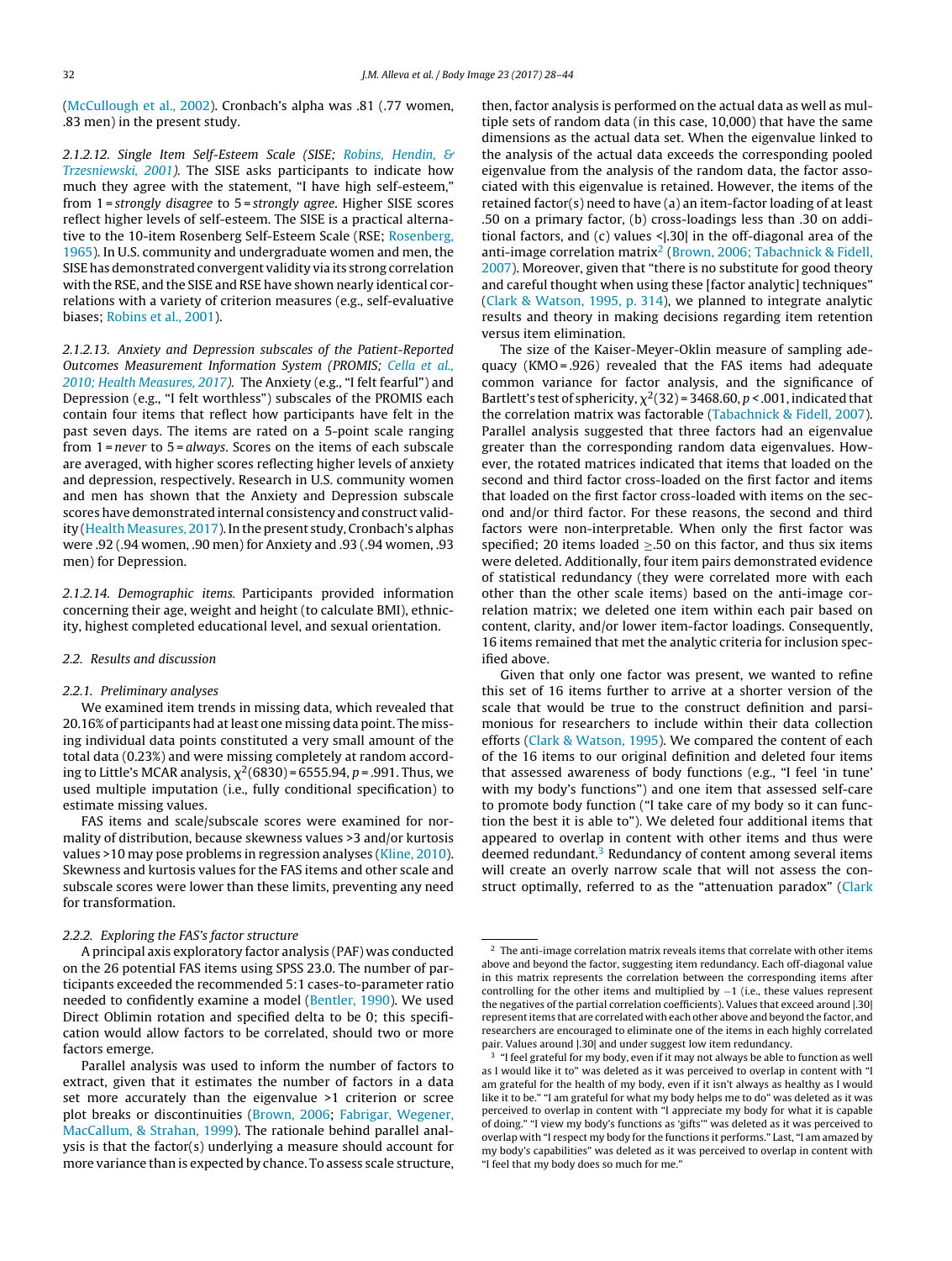<span id="page-6-0"></span>Functionality Appreciation Scale (FAS) standardised item-factor loadings: Studies 1–3.

| Factor analysis type                                                                                        |         | Study 1<br>Exploratory |     |         | Study 2<br>Exploratory |     |         | Study 3<br>Confirmatory |     |
|-------------------------------------------------------------------------------------------------------------|---------|------------------------|-----|---------|------------------------|-----|---------|-------------------------|-----|
| Final FAS items                                                                                             | Overall | Women                  | Men | Overall | Women                  | Men | Overall | Women                   | Men |
| 1. I appreciate my body for what it is capable of doing.                                                    | .69     | .77                    | .61 | .78     | .74                    | .81 | .81     | .77                     | .86 |
| 2. I am grateful for the health of my body, even if it isn't always as healthy as I<br>would like it to be. | .72     | .75                    | .70 | .71     | .68                    | .74 | .77     | .78                     | .71 |
| 3. I appreciate that my body allows me to communicate and interact with others.                             | .69     | .70                    | .69 | .75     | .75                    | .75 | .75     | .75                     | .73 |
| 4. Lacknowledge and appreciate when my body feels good and/or relaxed.                                      | .59     | .56                    | .60 | .61     | .59                    | .63 | .63     | .67                     | .57 |
| 5. I am grateful that my body enables me to engage in activities that I enjoy or find<br>important.         | .81     | .80                    | .81 | .74     | .72                    | .77 | .82     | .87                     | .77 |
| 6. I feel that my body does so much for me.                                                                 | .64     | .65                    | .63 | .77     | .71                    | .83 | .82     | .84                     | .80 |
| 7. I respect my body for the functions that it performs.                                                    | .63     | .70                    | .57 | .79     | .81                    | .79 | .77     | .74                     | .81 |

Note: Study 1 N = 253 (122 women, 131 men), Study 2 N = 293 (134 women, 159 men), Study 3 N = 496 (234 women, 262 men).

[&](#page-16-0) [Watson,](#page-16-0) [1995;](#page-16-0) [Loevinger,](#page-16-0) [1954\).](#page-16-0) The final seven items (see Table 1) assessed our core construct of functionality appreciation in a comprehensive, yet also parsimonious and non-redundant manner.

A factor analysis using PAF with Varimax rotation, which maximizes variance on the first factor, was conducted on the seven remaining items. This analysis revealed a unidimensional solution, accounting for 54.11% of the total item variance. When analysed separately by gender, this unidimensional solution accounted for 56.72% and 51.58% of the total item variance for women and men, respectively. Item-factor loadings for the combined sample, as well as for women and men separately, are in Table 1. Consequently, H1 was supported.

#### 2.2.3. Internal consistency reliability

Cronbach's coefficient alpha estimates for FAS scores were .86 for the combined sample as well as .87 and .84 for women and men, respectively. Corrected item-total correlations ranged from .54–.73 for the combined sample (.51–.74 for women, .52–.73 for men). Thus, the FAS yielded evidence of internal consistency for women and men, upholding H2.

#### 2.2.4. FAS means and correlations with BMI and age

The means of the seven FAS items and total FAS were calculated for women and men combined as well as separately by gender; these means are included in [Table](#page-7-0) 2. When compared to men, women demonstrated higher FAS scores; the effect size revealed a small degree of difference according to [Cohen](#page-16-0) [\(1992\).](#page-16-0)

Due to the large number of correlations examined in Study 1 (i.e., 20), the p-value was reduced to .003 to adjust for multiple comparisons. Correlations were considered strong if  $rs \geq .50$ , moderate if rs are around .30, and small/negligible if rs are around .10 ([Cohen,](#page-16-0) [1992\).](#page-16-0) In cases where correlations are small in magnitude yet nonsignificant according to the adjusted p-value, we describe them as nonsignificant. The FAS was unrelated to BMI for the total sample ( $r = -.08$ ,  $p = .181$ ), as well as for women ( $r = -.05$ ,  $p = .587$ ) and men ( $r = -12$ ,  $p = 0.163$ ) separately. Similarly, the FAS was not associated with age for the total sample  $(r=.12, p=.062)$  or women  $(r = .12, p = .178)$  and men  $(r = .08, p = .393)$  separately.

#### 2.2.5. Construct validity

It was hypothesised that the FAS would be related to established measures of body image. When analysing women and men combined, the FAS, as hypothesised, was strongly positively correlated with body appreciation ( $r = .60$ ,  $p < .001$ ) and moderately-to-strongly positively correlated with satisfaction with physical condition ( $r = .47$ ,  $p < .001$ ) and appearance evaluation  $(r = .39, p < .001)$ . The FAS was slightly-to-moderately related to body image flexibility ( $r = 0.22$ ,  $p = 0.001$ ) and self-objectification  $(r = -.15, p = .014)$ ; yet, its relationship with internalisation of the muscular ideal ( $r = -13$ ,  $p = 0.044$ ) was above the adjusted p-value (.003) and thus nonsignificant. Although these relationships were in the predicted directions, they were smaller than anticipated. Also unexpectedly, FAS scores were positively related to appearance orientation to a small-to-moderate degree  $(r=.27, p<.001)$ when an inverse relationship was predicted, and unrelated to body surveillance ( $r = -.08$ ,  $p = .231$ ) and internalisation of the thin ideal  $(r = .01, p = .836)$  when significant inverse relationships were anticipated.

The FAS was differentially related to many of the body image variables based on participants' gender, however. [Table](#page-7-0) 3 includes correlations for women and men separately. For women, FAS scores were significantly moderately related to body image flexibility (r = .34, p < .001), body surveillance (r = -.25, p < .003), and selfobjectification ( $r = -.32$ ,  $p < .001$ ), whereas the FAS was not related to these variables for men (rs = .11, .04, and −.01, respectively; all ps > .003). Furthermore, FAS scores were moderately related to appearance orientation ( $r = 0.31$ ,  $p < 0.001$ ) and internalisation of the muscular ideal ( $r = .27$ ,  $p = .002$ ) for men, but not women ( $rs = .17$ ) and .08, respectively; ps > .003). However, when the strength of these five correlational pairs were compared between women and men using Fisher's  $r$  to  $z$  transformations with an adjusted p-value of .010, only the FAS and self-objectification correlation  $(z = -2.68, p = .007)$  was significantly different between women and men (all remaining  $ps > .020$ ). Overall, these findings largely uphold H3.

As hypothesised, FAS scores should be related to psychological well-being. Indeed, FAS scores were strongly positively related to gratitude ( $r = .57$ ,  $p < .001$ ), moderately positively related to selfesteem ( $r = 0.36$ ,  $p < 0.001$ ) and moderately inversely related to anxiety  $(r = -.39, p < .001)$  and depressed affect  $(r = -.42, p < .001)$ , providing support for H4. See [Table](#page-7-0) 3 for FAS correlations with well-being variables separated by gender. While the significance trends were similar between women and men, women experienced stronger correlations between the FAS and well-being, with the correlations being significantly different for gratitude  $(z=2.51, p=.006)$ and anxiety ( $z = -1.97$ ,  $p = .024$ ).

#### 2.2.6. Criterion-related validity

We anticipated that FAS scores would be related to intuitive eating in a positive direction and disordered eating in an inverse direction. In the overall sample, the FAS was positively moderately related to overall intuitive eating  $(r=.30, ...)$  $p$  < .001) and certain dimensions of intuitive eating including body-food choice congruence  $(r=.45, p<.001)$ , reliance on internal hunger and satiety cues ( $r = .37$ ,  $p < .001$ ), and eating for physical reasons ( $r = .19$ ,  $p = .003$ ), supporting H5 for most dimensions of intuitive eating. FAS scores, however, were not related to unconditional permission to eat  $(r = -.10, p = .109)$ , eating restraint ( $r = .04$ ,  $p = .573$ ), or eating concerns ( $r = -.13$ ,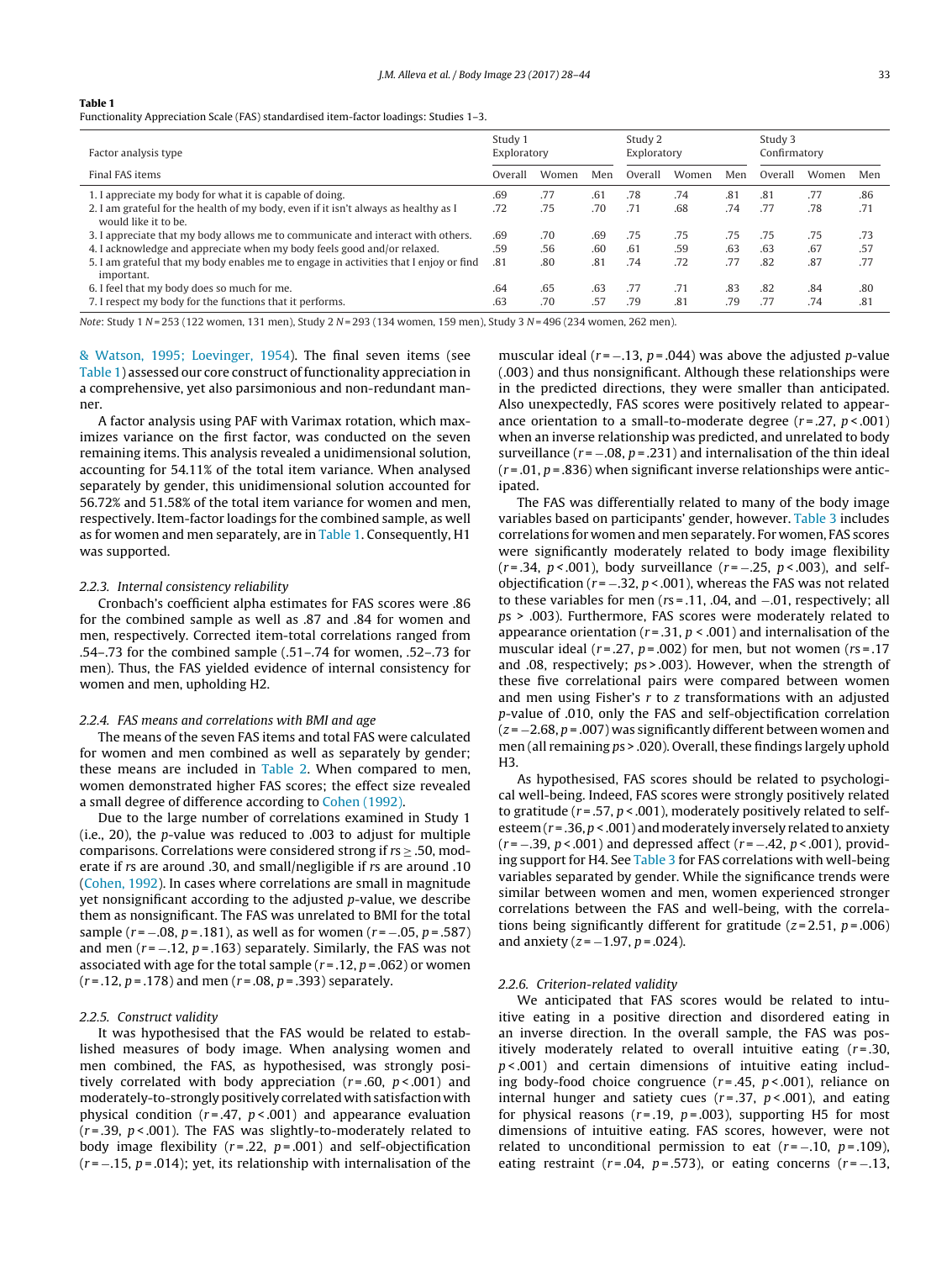<span id="page-7-0"></span>Functionality Appreciation Scale (FAS) item and total score means and standard deviations: Studies 1–3.

| Final FAS items                                                                                                | Study 1              |                                   |                  |      | Study 2              |                    |                                 |         | Study 3              |                    |                  |      |
|----------------------------------------------------------------------------------------------------------------|----------------------|-----------------------------------|------------------|------|----------------------|--------------------|---------------------------------|---------|----------------------|--------------------|------------------|------|
|                                                                                                                | Overall<br>M<br>(SD) | Women<br>$\boldsymbol{M}$<br>(SD) | Men<br>M<br>(SD) | d    | Overall<br>M<br>(SD) | Women<br>M<br>(SD) | Men<br>$\boldsymbol{M}$<br>(SD) | d       | Overall<br>М<br>(SD) | Women<br>M<br>(SD) | Men<br>M<br>(SD) | d    |
| 1. I appreciate my body for what it is<br>capable of doing.                                                    | 4.02<br>(0.77)       | 4.11<br>(0.77)                    | 3.93<br>(0.76)   | 0.24 | 4.09<br>(0.70)       | 4.12<br>(0.72)     | 4.07<br>(0.69)                  | 0.07    | 4.15<br>(0.77)       | 4.20<br>(0.77)     | 4.10<br>(0.77)   | 0.13 |
| 2. I am grateful for the health of my body,<br>even if it isn't always as healthy as I<br>would like it to be. | 4.05<br>(0.92)       | 4.22<br>(0.81)                    | 3.89<br>(0.99)   | 0.36 | 4.13<br>(0.88)       | 4.12<br>(0.91)     | 4.14<br>(0.86)                  | $-0.02$ | 4.22<br>(0.82)       | 4.27<br>(0.83)     | 4.19<br>(0.80)   | 0.10 |
| 3. I appreciate that my body allows me to<br>communicate and interact with others.                             | 3.88<br>(0.86)       | 3.90<br>(0.91)                    | 3.86<br>(0.80)   | 0.05 | 4.09<br>(0.86)       | 4.11<br>(0.82)     | 4.08<br>(0.90)                  | 0.03    | 4.26<br>(0.76)       | 4.29<br>(0.74)     | 4.23<br>(0.78)   | 0.08 |
| 4. I acknowledge and appreciate when my<br>body feels good and/or relaxed.                                     | 4.02<br>(0.93)       | 4.17<br>(0.86)                    | 3.89<br>(0.97)   | 0.31 | 4.18<br>(0.81)       | 4.25<br>(0.76)     | 4.12<br>(0.85)                  | 0.16    | 4.26<br>(0.79)       | 4.35<br>(0.82)     | 4.19<br>(0.75)   | 0.20 |
| 5. I am grateful that my body enables me to<br>engage in activities that I enjoy or find<br>important.         | 4.06<br>(0.89)       | 4.17<br>(0.80)                    | 3.95<br>(0.96)   | 0.25 | 4.24<br>(0.74)       | 4.24<br>(0.80)     | 4.25<br>(0.70)                  | $-0.01$ | 4.31<br>(0.78)       | 4.34<br>(0.78)     | 4.27<br>(0.77)   | 0.09 |
| 6. I feel that my body does so much for me.                                                                    | 3.88<br>(0.90)       | 3.96<br>(0.91)                    | 3.80<br>(0.88)   | 0.18 | 4.10<br>(0.78)       | 4.13<br>(0.81)     | 4.08<br>(0.76)                  | 0.06    | 4.16<br>(0.88)       | 4.19<br>(0.90)     | 4.14<br>(0.86)   | 0.06 |
| 7. I respect my body for the functions that<br>it performs.                                                    | 3.92<br>(0.90)       | 3.98<br>(0.88)                    | 3.88<br>(0.93)   | 0.11 | 4.10<br>(0.77)       | 4.10<br>(0.81)     | 4.10<br>(0.74)                  | 0.00    | 4.19<br>(0.77)       | 4.23<br>(0.75)     | 4.16<br>(0.78)   | 0.09 |
| FAS total score                                                                                                | 3.98<br>(0.64)       | 4.07<br>(0.65)                    | 3.89<br>(0.64)   | 0.28 | 4.13<br>(0.62)       | 4.15<br>(0.61)     | 4.12<br>(0.61)                  | 0.05    | 4.18<br>(0.63)       | 4.27<br>(0.66)     | 4.18<br>(0.62)   | 0.14 |

Note: Study 1 N = 253 (122 women, 131 men), Study 2 N = 293 (134 women, 159 men), Study 3 N = 496 (234 women, 262 men). d = Cohen's d indicating the degree of difference between women's and men's FAS item means.

#### **Table 3**

Study 1 variable means (M), standard deviations (SD), and correlations.

| Variable                           |                  | 2                        | 3                        | 4                   | 5                        | 6                        | 7                   | 8                   | 9                        | 10                       | 11                       | 12                       | 13                  | 14                       | 15                  | 16                       | 17                  |
|------------------------------------|------------------|--------------------------|--------------------------|---------------------|--------------------------|--------------------------|---------------------|---------------------|--------------------------|--------------------------|--------------------------|--------------------------|---------------------|--------------------------|---------------------|--------------------------|---------------------|
| 1. FAS                             |                  | .53'                     | .11                      | $.32^{\circ}$       | .31 <sup>1</sup>         | .50 <sup>°</sup>         | .04                 | $-.01$              | .20                      | $.27$ <sup>*</sup>       | .29'                     | .15                      | $-.09$              | .47                      | .32°                | $-.29*$                  | $-.32"$             |
| 2. Body appreciation               | .67              | $\overline{\phantom{m}}$ | .35                      | .74                 | .15                      | .71                      | $-.28$              | $-.15$              | $-.10$                   | .17                      | .50 <sup>°</sup>         | $-.03$                   | $-.26$ <sup>*</sup> | .51                      | .73                 | $-.39$                   | $-.49$ <sup>*</sup> |
| 3. Body image flexibility          | .34              | .63'                     | $\overline{\phantom{0}}$ | .43                 | $-.17$                   | .21                      | $-.43$              | $-.26$ <sup>*</sup> | $-.41$                   | $-.39$                   | $.62$ <sup>-</sup>       | $-.50^{\degree}$         | $-.69"$             | .16                      | .30                 | $-.45$ <sup>*</sup>      | $-.42$ <sup>*</sup> |
| 4. Appearance evaluation           | .48              | .80 <sup>°</sup>         | .63                      | Ξ.                  | .17                      | .68                      | $-.27$              | $-.13$              | $-.20$                   | .11                      | .41                      | $-.12$                   | $-.34$ <sup>*</sup> | .56                      | .68                 | $-.48$                   | $-.57$ <sup>*</sup> |
| 5. Appearance orientation          | .17              | .18                      | $-.10$                   | .21                 | $\overline{\phantom{0}}$ | .22                      | $.59^{\circ}$       | $.35^{\degree}$     | .34 <sup>°</sup>         | .47                      | .02                      | .28'                     | .13                 | .27                      | .14                 | $-.07$                   | $-.10$              |
| 6. BES Satisfaction with physical  | .46              | $.70^{\degree}$          | .48                      | .69                 | .08                      | $\overline{\phantom{0}}$ | $-.18$              | $-.03$              | .04                      | .30 <sup>°</sup>         | .35'                     | .08                      | $-.14$              | .52                      | $.62$ <sup>*</sup>  | $-.45$ <sup>*</sup>      | $-.55$ <sup>*</sup> |
| condition                          |                  |                          |                          |                     |                          |                          |                     |                     |                          |                          |                          |                          |                     |                          |                     |                          |                     |
| 7. Body surveillance               | $-.23$           | $-.41$                   | $-.48$ <sup>*</sup>      | $-.32$ <sup>*</sup> | .57                      | $-.24$                   |                     | .56                 | .50 <sup>°</sup>         | .48 <sup>°</sup>         | $-.36$ <sup>*</sup>      | 36                       | .31                 | $-.11$                   | $-.22$              | .21                      | .22                 |
| 8. Self-objectification            | $-.32$           | $-.50^{\circ}$           | $-.45$ <sup>*</sup>      | $-.40$ <sup>-</sup> | .30 <sup>°</sup>         | $-.40^{\circ}$           | .63                 | Ξ.                  | .32 <sup>′</sup>         | $.25^{\degree}$          | $-.22$                   | $.24$ <sup>'</sup>       | .25                 | $-.03$                   | $-.16$              | .11                      | .12                 |
| 9. Thin-ideal internalisation      | $-.16$           | $-.41$ <sup>*</sup>      | $-.55$ <sup>*</sup>      | $-.40$ <sup>*</sup> | .26                      | $-.28$                   | .47                 | .45                 | $\overline{\phantom{0}}$ | .47                      | $-.20$                   | .45                      | .32 <sup>2</sup>    | $-.06$                   | $-.14$              | .11                      | .13                 |
| 10. Muscular-ideal internalisation | .08              | .08                      | $-.17$                   | .14                 | .03                      | .17                      | $-.05$              | $-.06$              | .20                      | $\overline{\phantom{0}}$ | $-.17$                   | .46                      | .29                 | .15                      | .18                 | $-.05$                   | $-.06$              |
| 11. Intuitive eating (total score) | $34^{\degree}$   | .60 <sup>°</sup>         | .63"                     | .47                 | $-.02$                   | .42                      | $-.34$ <sup>*</sup> | $-.30^{\circ}$      | $-.34$ <sup>'</sup>      | $-.05$                   | $\overline{\phantom{0}}$ | $-.40^{\degree}$         | $-.60'$             | $32^{\circ}$             | .33'                | $-.40'$                  | $-.37$              |
| 12. Eating restraint               | $-.07$           | $-.24$ <sup>*</sup>      | $-.48$                   | $-.22$              | .26                      | $-.16$                   | .34                 | .22                 | .45                      | .23                      | $-.35$ <sup>*</sup>      | $\overline{\phantom{a}}$ | .59'                | $-.05$                   | $-.12$              | .24                      | .23                 |
| 13. Eating concerns                | $-.18$           | $-.51$ <sup>'</sup>      | $-.65"$                  | $-.40^{\circ}$      | .16                      | $-.38$                   | .33'                | .23                 | .42                      | .16                      | $-.60"$                  | .62                      | ÷.                  | $-.14$                   | $-.28$ <sup>*</sup> | .53 <sup>2</sup>         | .49 <sup>°</sup>    |
| 14. Gratitude                      | .68 <sup>°</sup> | .54                      | .34                      | .38 <sup>°</sup>    | .07                      | .42 <sup>°</sup>         | $-.16$              | $-.24$              | $-.17$                   | .01                      | $.29^{^{\circ}}$         | $-.05$                   | $-.24$ <sup>*</sup> | $\overline{\phantom{a}}$ | .53 <sup>2</sup>    | $-.48$                   | $-.60^{\degree}$    |
| 15. Self-esteem                    | .42              | .75                      | .57                      | .79                 | .22                      | .67                      | $-.27$              | $-.39'$             | $-.37$                   | .07                      | .53 <sup>′</sup>         | $-.11$                   | $-.34$ <sup>*</sup> | .46                      | $-$                 | $-.50'$                  | $-.62$ <sup>*</sup> |
| 16. Anxiety                        | $-.50"$          | $-.60^{\circ}$           | $-.52"$                  | $-.45$ <sup>*</sup> | $-.02$                   | $-.50^{\circ}$           | .34                 | .33 <sup>′</sup>    | .38 <sup>1</sup>         | .05                      | $-.48$                   | .13                      | .41                 | $-.55$ <sup>*</sup>      | $-.52"$             | $\overline{\phantom{a}}$ | .83'                |
| 17. Depression                     | $-.51$           | $-.64"$                  | $-.59'$                  | $-.58"$             | $-.05$                   | $-.60$                   | .32                 | $.35^*$             | .42 <sup>°</sup>         | .07                      | $-.44$                   | .20                      | .39                 | $-.57$                   | $-.66"$             | $.80^{\circ}$            | $\equiv$            |
| Possible range                     | $1 - 5$          | $1 - 5$                  | $1 - 7$                  | $1 - 5$             | $1 - 5$                  | $1 - 5$                  | $-1$ to $7$         | $-25$ to 25         | $1 - 5$                  | $1 - 5$                  | $1 - 5$                  | $0 - 6$                  | $0 - 6$             | $1 - 7$                  | $1 - 5$             | $1 - 5$                  | $1 - 5$             |
| M women                            | 4.07             | 3.46                     | 4.98                     | 3.07                | 3.39                     | 3.25                     | 3.81                | $-6.75$             | 2.96                     | 2.45                     | 3.37                     | 1.28                     | 0.79                | 5.34                     | 3.10                | 1.98                     | 1.81                |
| SD women                           | 0.65             | 1.05                     | 1.50                     | 1.16                | 0.76                     | 1.06                     | 1.19                | 14.14               | 1.05                     | 1.07                     | 0.64                     | 1.54                     | 1.11                | 1.04                     | 1.40                | 1.00                     | 1.04                |
| $M$ men                            | 3.89             | 3.41                     | 5.13                     | 3.12                | 3.07                     | 3.32                     | 4.03                | $-7.92$             | 2.92                     | 3.13                     | 3.47                     | 1.44                     | 0.76                | 4.90                     | 3.27                | 1.97                     | 1.95                |
| SD men                             | 0.64             | 0.85                     | 1.41                     | 1.00                | 0.78                     | 0.89                     | 1.13                | 12.68               | 0.86                     | 1.06                     | 0.59                     | 1.56                     | 1.07                | 1.22                     | 1.24                | 0.93                     | 1.10                |

Note: N = 253 (122 women, 131 men). Correlations for women are below the diagonal; correlations for men are above the diagonal.

FAS = Functionality Appreciation Scale. BES = Body Esteem Scale. To save space in the table, we include the Intuitive Eating Scale-2 subscale means, SDs, and correlations with the FAS here. For women, the FAS was correlated  $-0.03$  (p = .763) with Unconditional Permission to Eat (M = 3.23, SD = .94), .20 (p = .035) with Eating for Physical Rather than Emotional Reasons ( $M = 3.33$ ,  $SD = 1.05$ ), .41 ( $p < .001$ ) with Reliance on Internal Hunger and Satiety Cues ( $M = 3.54$ ,  $SD = .92$ ), and .45 ( $p < .001$ ) with Body-Food choice Congruence (M = 3.44, SD = 1.15). For men, the FAS was correlated --19 (p = .032) with Unconditional Permission to Eat (M = 3.12, SD = .90), .24 (p = .005) with Eating for Physical Rather than Emotional Reasons ( $M = 3.66$ ,  $SD = .95$ ), .36 ( $p < .001$ ) with Reliance on Internal Hunger and Satiety Cues ( $M = 3.61$ ,  $SD = .82$ ), and .51 ( $p < .001$ ) with Body-Food choice Congruence ( $M = 3.42$ ,  $SD = .90$ ).

 $p$  < .003 (Bonferroni adjustment for number of comparisons).

 $p = .035$ ). Table 3 includes these correlations separated by gender; correlations were fairly consistent between women and men, with no correlations being significantly stronger for women or men as revealed by the Fisher's  $r$  to  $z$  transformations (all  $ps > .169$ ).

### 2.2.7. Incremental validity

Incremental validity of the FAS was examined by determining whether it was uniquely associated with each criterion variable (a measure of well-being) above and beyond the variance of existing body image measures (ones that the FAS was hypothesized to be distinct from). That is, a series of hierarchical multiple regression analyses were conducted where existing body image measures were entered at Step 1 and the FAS was entered at Step 2 in the prediction of each criterion variable. A statistically significant increment in  $R<sup>2</sup>$  at Step 2 indicates incremental validity evidence for the FAS. Results are reported in [Table](#page-8-0) 4.

Findings from the hierarchical multiple regression analyses revealed that FAS scores were positively associated with both body appreciation and intuitive eating (total IES score, Reliance on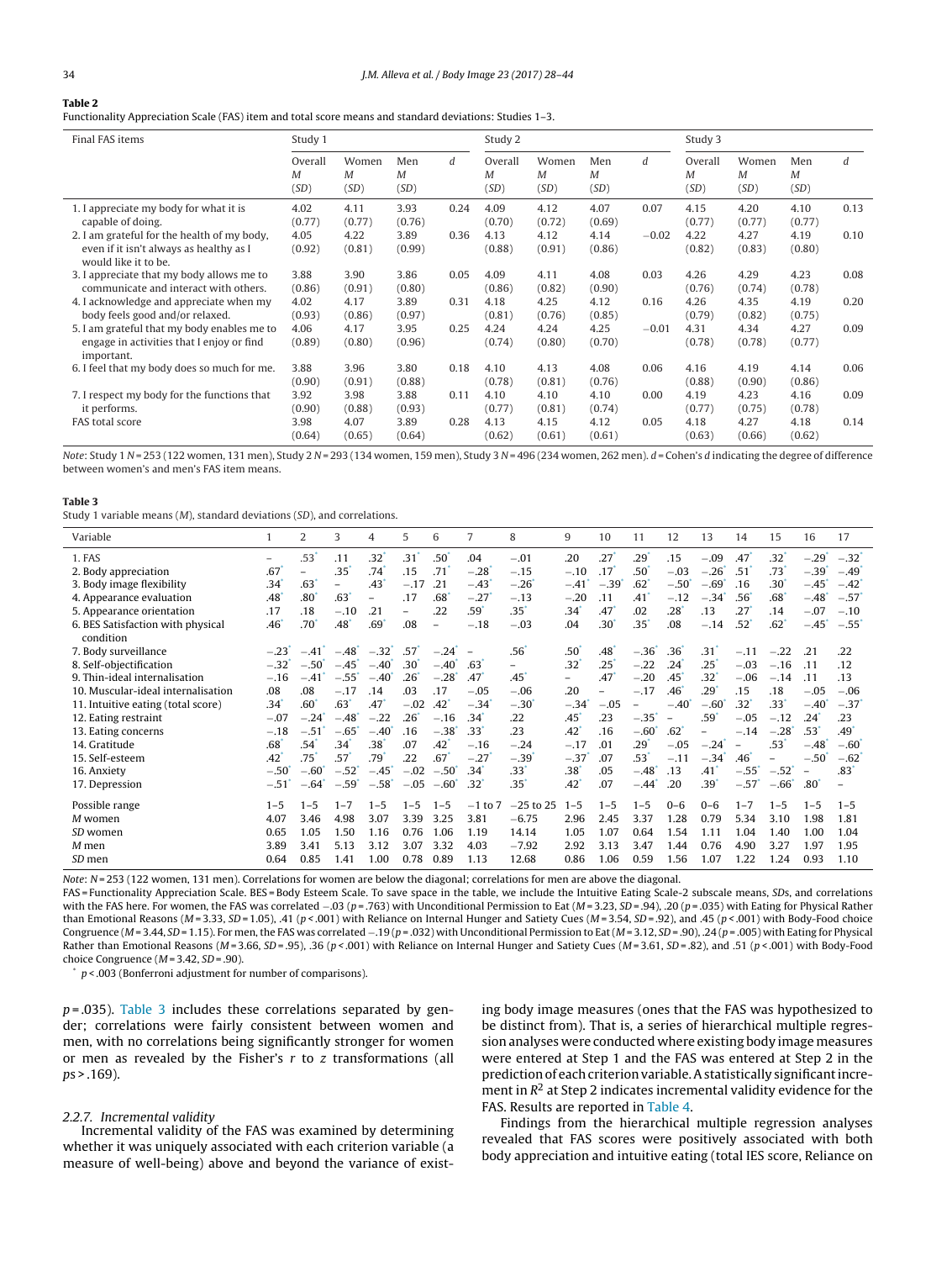<span id="page-8-0"></span>Incremental contributions of the Functionality Appreciation Scale (FAS) to relevant criterion variables: Studies 1 and 2.

|                                                                                                  | Total $R^2$ | $\Delta R^2$ | $\Delta F$       | β                       | t                                              |
|--------------------------------------------------------------------------------------------------|-------------|--------------|------------------|-------------------------|------------------------------------------------|
| S1 criterion: body appreciation, $F(6, 246) = 51.57***$<br>Step 1                                | .382        | .382         | 30.48**          |                         |                                                |
| Body surveillance<br>Self-objectification                                                        |             |              |                  | $-.50$<br>$-.15$        | $-6.60***$<br>$-2.36$ <sup>*</sup>             |
| Appearance orientation<br>Thin-ideal internalisation                                             |             |              |                  | .52<br>$-.18$           | $8.52$ <sup>***</sup><br>$-3.04$ <sup>**</sup> |
| Muscular-ideal internalisation<br>Step 2<br>FAS                                                  | .557        | .175         | 97.47***         | .17<br>.46              | 3.15<br>$9.87***$                              |
| S1 criterion: overall intuitive eating, $F(6, 246) = 12.64$ <sup>***</sup>                       |             |              |                  |                         |                                                |
| Step 1<br>Body surveillance                                                                      | .192        | .192         | $11.74***$       | $-.42$                  | $-4.81$                                        |
| Self-objectification<br>Appearance orientation<br>Thin-ideal internalisation                     |             |              |                  | $-.05$<br>.28<br>$-.14$ | $-0.62$<br>3.91<br>$-1.97$ <sup>*</sup>        |
| Muscular-ideal internalisation<br>Step 2                                                         | .236        | .044         | $12.64$ ***      | $-.01$                  | $-0.22$                                        |
| FAS                                                                                              |             |              |                  | .23                     | $3.75***$                                      |
| S1 criterion: eating for physical rather than emotional reasons, $F(6, 246) = 2.95$ **<br>Step 1 | .050        | .050         | $2.59^{\degree}$ |                         |                                                |
| Body surveillance<br>Self-objectification<br>Appearance orientation                              |             |              |                  | $-.19$<br>$-.07$<br>.14 | $-2.04$ <sup>*</sup><br>$-0.92$<br>1.79        |
| Thin-ideal internalisation<br>Muscular-ideal internalisation                                     |             |              |                  | $-.05$<br>.04           | $-0.62$<br>0.62                                |
| Step 2<br>FAS                                                                                    | .067        | .017         | 4.53             | .15                     | 2.13                                           |
| S1 criterion: reliance on internal hunger and satiety cues, $F(6, 246) = 12.78***$<br>Step 1     | .169        | .169         | $10.03***$       |                         |                                                |
| Body surveillance<br>Self-objectification                                                        |             |              |                  | $-.44$<br>.01           | $-4.95$ ***<br>0.11                            |
| Appearance orientation<br>Thin-ideal internalisation                                             |             |              |                  | .35<br>$-.11$           | $4.85***$<br>$-1.63$                           |
| Muscular-ideal internalisation<br>Step 2                                                         | .238        | .069         | $22.25$ ***      | .06                     | 0.96                                           |
| FAS<br>S1 criterion: body-food choice congruence, $F(6, 246) = 17.99$ <sup>***</sup>             |             |              |                  | .29                     | $4.72***$                                      |
| Step 1<br>Body surveillance                                                                      | .215        | .215         | $13.55***$       | $-.27$                  | $-3.16$ ***                                    |
| Self-objectification<br>Appearance orientation                                                   |             |              |                  | $-.20$<br>.33           | $-2.78$<br>$4.73***$                           |
| Thin-ideal internalisation<br>Muscular-ideal internalisation                                     |             |              |                  | $-.02$<br>.27           | $-0.33$<br>$4.56$ **                           |
| Step 2<br>FAS                                                                                    | .305        | .090         | 31.75***         | .33                     | $5.63***$                                      |
| S1 criterion: gratitude, $F(2, 250) = 73.97***$<br>Step 1                                        | .259        | .259         | 87.53***         |                         |                                                |
| Body appreciation<br>Step 2                                                                      | .372        | .113         | $45.05***$       | .51                     | $9.36***$                                      |
| FAS<br>S1 criterion: body appreciation, $F(2, 250) = 179.07***$                                  |             |              |                  | .42                     | $6.71***$                                      |
| Step 1<br>Satisfaction with physical condition                                                   | .494        | .494         | 244.95***        | .70                     | $15.65$ ***                                    |
| Step 2<br>FAS                                                                                    | .589        | .095         | 57.78***         | .35                     | $7.60***$                                      |
| S2 criterion: broad conceptualisation of beauty <sup>a</sup> , $F(4, 127) = 8.16***$<br>Step 1   | .102        | .102         | 4.68             |                         |                                                |
| SC-kindness<br>SC-mindfulness                                                                    |             |              |                  | $-.09$<br>.32           | $-0.70$<br>2.36                                |
| SC-common humanity<br>Step 2                                                                     | .212        | .110         | $17.20***$       | .09                     | 0.76                                           |
| FAS<br>S2 criterion: life satisfaction, $F(4, 289) = 20.36$ <sup>***</sup>                       |             |              |                  | .40                     | $4.15***$                                      |
| Step 1<br>SC-kindness                                                                            | .201        | .201         | 24.06***         | .36                     | $4.38***$                                      |
| SC-mindfulness<br>SC-common humanity                                                             |             |              |                  | $-.07$<br>.18           | $-0.80$<br>$2.53^*$                            |
| Step 2<br>FAS                                                                                    | .222        | .021         | 7.57             | .17                     | $2.75$ **                                      |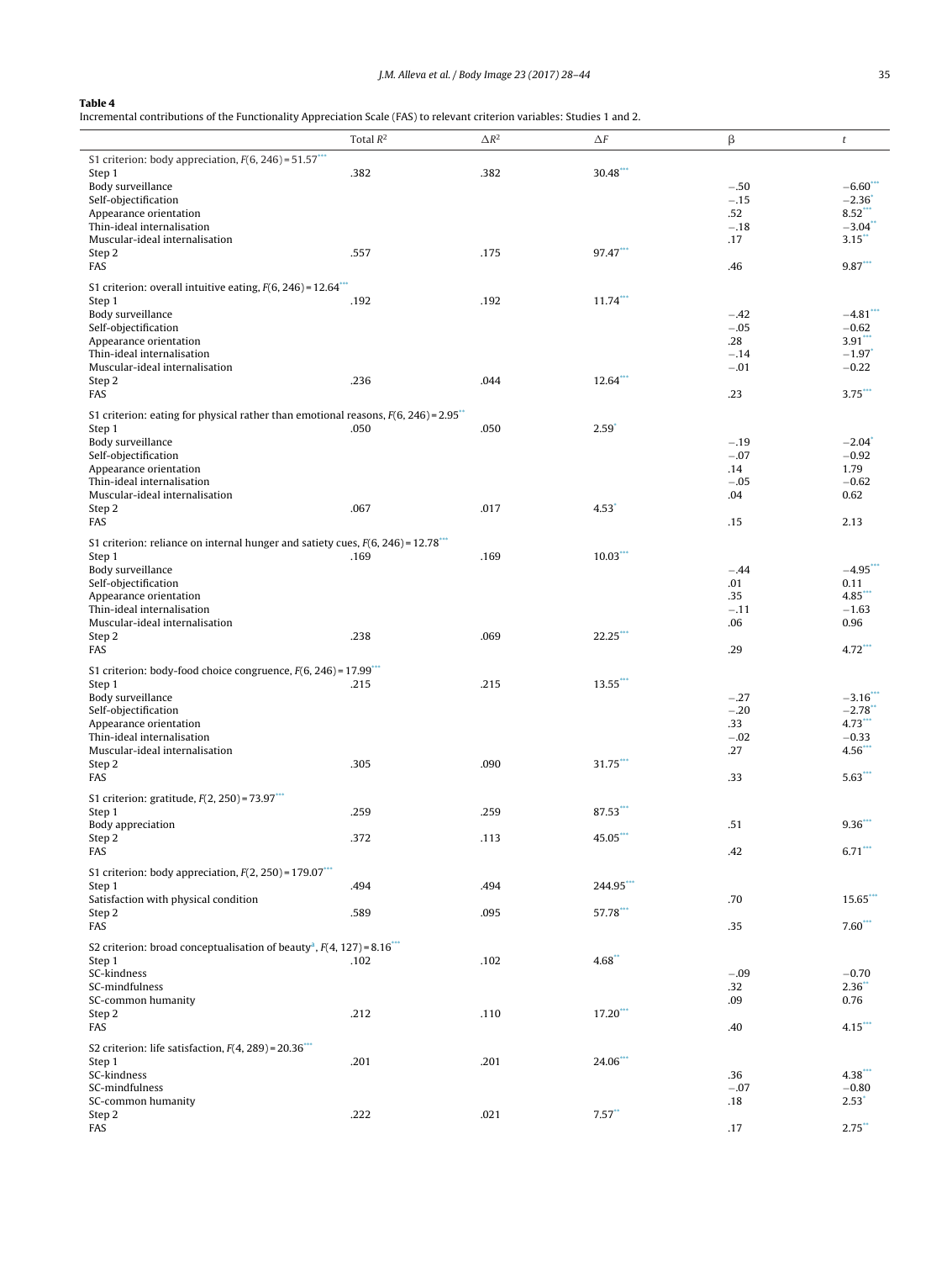<span id="page-9-0"></span>

| Table 4 (Continued) |
|---------------------|

|                                                         | Total $R^2$ | $\Delta R^2$ | $\Delta F$ |     |           |
|---------------------------------------------------------|-------------|--------------|------------|-----|-----------|
| S2 criterion: proactive coping, $F(4, 289) = 37.01$ *** |             |              |            |     |           |
| Step 1                                                  | .305        | .305         | $41.75$ ** |     |           |
| SC-kindness                                             |             |              |            | .14 | 1.83      |
| SC-mindfulness                                          |             |              |            | .29 | $3.62***$ |
| SC-common humanity                                      |             |              |            | .19 | $2.78**$  |
| Step 2                                                  | .343        | .038         | $16.21***$ |     |           |
| FAS                                                     |             |              |            | .23 | $4.03***$ |
|                                                         |             |              |            |     |           |

Note: Study 1 N = 253 (122 women, 131 men). Study 2 N = 293 (134 women, 159 men). S1 = Study 1. S2 = Study 2. SC = self-compassion.

<sup>a</sup> Only sample of women.

 $p < .05$ .

\*\*  $p < .01$ .

 $p < .001$ .

Internal Hunger and Satiety Cues, Body-Food Choice Congruence<sup>4</sup>) after excluding its shared variance with low levels of appearancefocused attitudes and behaviour (as assessed by body surveillance, self-objectification, internalisation of the thin ideal, internalisation of the muscular ideal, and appearance orientation). Moreover, FAS scores were positively associated with gratitude after excluding its shared variance with body appreciation, and positively associated with body appreciation after excluding its shared variance with satisfaction with physical condition. These findings suggest that the FAS measures a construct beyond (a) low levels of appearance-focused attitudes and behaviour and (b) high levels of body appreciation and satisfaction with physical condition, therefore upholding H6.

#### **3. Study 2**

The primary aims of Study 2 were to replicate the factor structure and internal consistency of the 7-item FAS and to evaluate the 3-week test-retest reliability of its scores. The secondary aims included evaluating the construct validity of FAS scores in relation to additional variables of interest, and determining that FAS scores were not positively correlated with socially desirable responding. We hypothesised that the 7-item FAS would be unidimensional (H1) and yield internally consistent scores (H2), thereby replicating these findings from Study 1. We further predicted that the FAS scores would be consistent over time (H3).

To further uphold the construct validity of the FAS, we hypothesised that it would be positively related to the ability to broadly conceptualise beauty (i.e., find beauty in a variety of appearances and positive internal characteristics), which is another component of positive body image ([Tylka](#page-17-0) [&](#page-17-0) [Iannantuono,](#page-17-0) [2016;](#page-17-0) [Tylka](#page-17-0) [&](#page-17-0) [Wood-](#page-17-0)Barcalow, [2015b\),](#page-17-0) as well as additional indices of psychological well-being, such as self-compassion, life satisfaction, and proactive coping (H4a). We also hypothesised that the FAS would be inversely associated with believing that cosmetic surgery is an acceptable means to please others, a consideration for oneself, and a way that people in general can feel better about their appearance (H4b). Indeed, it is logical that the more individuals appreciate the functionality of their body, the less likely they would be to compromise this functionality to enhance their appearance. For instance, cosmetic surgery can place the body's overall health and functionality at risk (e.g., breast augmentation is likely to decrease sensitivity in the areolas; Botox limits facial expression and mood; silicone implants can leak; [Finzi,](#page-16-0) [2013;](#page-16-0) [Handel,](#page-16-0) [Garcia,](#page-16-0) [&](#page-16-0) [Wixtrom,](#page-16-0) [2013;](#page-16-0) [Mofid,](#page-16-0) [Klatsky,](#page-16-0) [Singh,](#page-16-0) [&](#page-16-0) [Nahabedian,](#page-16-0) [2006\),](#page-16-0) and it is then reasonable that higher appreciation of body functionality would be met with lower approval of cosmetic surgery. We further expected that

the FAS would be negligibly related to impression management, a type of socially desirable responding characterised by providing inflated self-descriptions that is often used to discern the discriminant validity of self-report measures (H5).

Last, to further discern its incremental validity, we hypothesised that the FAS would be positively related to broad conceptualisation of beauty and psychological well-being (life satisfaction and proactive coping) beyond its shared variance with self-compassion (H6). If supported, these findings would suggest that the FAS measures a construct beyond self-compassion.

# 3.1. Method

#### 3.1.1. Participants and procedure

Study 2 was approved by the Maastricht University ethics committee, and participants were recruited via MTurk to complete an online study on "body image and well-being." Inclusion criteria for Study 2 were identical to Study 1, and the survey was hosted on Qualtrics. After completing an electronic informed consent sheet, participants completed the FAS first followed by the remaining measures in a counterbalanced order, responded to demographic questions, and provided their MTurk ID code needed to match their responses across administrations. They received \$1 for completing Part A (Study 2 contained fewer items than Study 1) and were asked at the end of Part A if they would like to complete a follow-up study in three weeks (Part B) for an additional \$1. They were not informed that they would be taking the FAS again or that the purpose of the study was to gauge the stability of the FAS.

Participants were removed from the final Part A dataset if they terminated early or had significant missing data ( $n = 19$ ), or if they failed at least one of four embedded validity questions  $(n=12)$ . No participant completed Part A or Part B more than once. From the initial dataset of 324 participants, 134 women and 159 men remained, and their data were analysed. Women ( $M_{\text{age}}$  = 36.67,  $SD = 10.48$ ) and men ( $M_{\text{age}} = 33.16$ ,  $SD = 9.36$ ) were between 18 and 69 years old; 25.3% of the sample was age 40 and above, and 9.9% was age 50 and above. Self-reported BMI scores were between 16.47 and 52.45 ( $M_{BMI}$  = 25.60, SD = 6.19) for women and 17.57 and 62.38 ( $M<sub>BMI</sub> = 26.19$ ,  $SD = 5.99$ ) for men. They identified as White (68.9%), African American (8.1%), Asian (11.9%), Latina/o (7.8%), Native American (0.3%), and Multiracial (2.3%); two participants (0.6%) did not report an ethnicity. Their highest educational level was less than 12th grade (0.3%), high school diploma or GED (13.3%), some college (28.0%), Associate's degree (10.9%), Bachelor's degree (38.2%), some graduate school (0.7%), and a graduate degree (8.2%); one participant (0.3%) did not respond. The majority of women (85.7%) and men (89.9%) identified as heterosexual; of the remaining participants, 2.2% of women identified as lesbian, 3.8% of men identified as gay, 10.4% of women and 5.0% of men identified as bisexual, one woman (0.7%) and one man (0.6%) chose "other," and two women (1.4%) and one man (0.6%) did not respond.

<sup>4</sup> Because of the nonsignificant correlations between FAS scores and the Unconditional Permission to Eat IES-2 dimension, we did not examine Unconditional Permission to Eat as a criterion variable in the incremental validity analyses.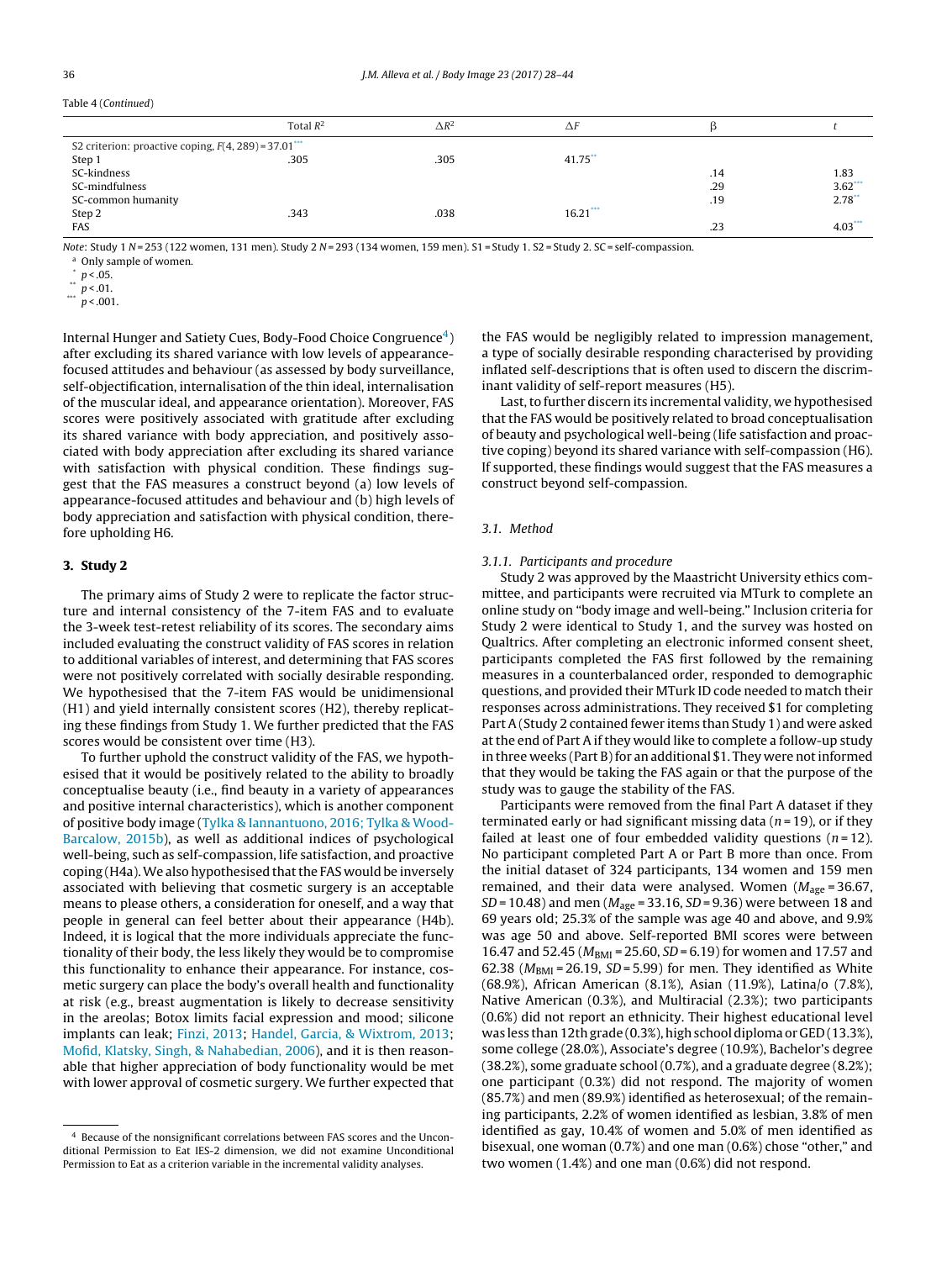Twenty days after Part A, we contacted those who indicated that they would like to take part in the follow-up survey (98%,  $n = 287$ ) via their MTurk ID code, which is linked confidentially to email. We asked participants to complete the survey within three days if they remained interested. Participants who responded within this time frame  $(n = 201)$  completed only the FAS, demographic items, and their MTurk ID code. They were awarded \$1 and matched to their prior FAS item scores. We were able to match the responses of 189 participants (91 women, 98 men).5

#### 3.1.2. Measures

3.1.2.1. Functionality Appreciation Scale. Participants completed the 7-item FAS, described in Study 1.

3.1.2.2. Broad Conceptualization of Beauty Scale (BCBS; [Tylka](#page-17-0) [&](#page-17-0) [Iannantuono,](#page-17-0) [2016\).](#page-17-0) The BCBS contains nine items (e.g., "Ithink that a wide variety of body shapes are beautiful for women") rated on a 7-point scale ranging from 1 = strongly disagree to 7 = strongly agree. Scores on the items are averaged, with higher scores reflecting a broader conceptualisation of women's beauty. In U.S. community women assessed via MTurk, BCBS scores have demonstrated evidence of internal consistency, 3-week test-retest reliability, and construct validity [\(Tylka](#page-17-0) [&](#page-17-0) [Iannantuono,](#page-17-0) [2016\).](#page-17-0) Because of the gender-specific nature of this scale, we only scored women's responses. Cronbach's alpha for women in Part A was .89.

3.1.2.3. Self-Kindness, Common Humanity, and Mindfulness subscales of the Self-Compassion Scale (SCS; [Neff,](#page-16-0) [2003\).](#page-16-0) Items from the Self-Kindness (five items; e.g., "I'm tolerant of my own flaws and inadequacies"), Common Humanity (four items; e.g., "When things are going badly for me, I see the difficulties as part of life that everyone goes through"), and Mindfulness (four items; e.g., "When something upsets me I try to keep my emotions in balance") subscales are all rated on a 5-point scale ranging from 1 = almost never to 5 = almost always. Scores on the items are averaged; higher scores reflect higher levels of self-kindness. Subscale scores have demonstrated internal reliability, construct validity, and threeweek test retest reliability in U.S. undergraduate women [\(Neff,](#page-16-0) [2003\).](#page-16-0) Cronbach's alphas in Part A were .90 (.90 women, .89 men) for Self-Kindness, .89 (.90 women, .88 men) for Common Humanity, and .85 (.84 women, .86 men) for Mindfulness.

3.1.2.4. Proactive Coping subscale of the Proactive Coping Inventory (PCI; [Greenglass,](#page-16-0) [Schwarzer,](#page-16-0) [&](#page-16-0) [Taubert,](#page-16-0) [1999\).](#page-16-0) The Proactive Coping subscale contains 14 items assessing the formation and pursuit of challenging goals and the ability to work through obstacles that obstruct these goals (e.g., "I turn obstacles into positive experiences"). Items are rated along a 4-point scale ranging from 1 = not at all true to 4 = completely true and averaged, with higher scores reflecting greater use of proactive coping. Among college samples of women and men, its internal consistency and construct validity has been supported ([Avalos](#page-15-0) et [al.,](#page-15-0) [2005;](#page-15-0) [Bergeron](#page-15-0) [&](#page-15-0) [Tylka,](#page-15-0) [2007;](#page-15-0) [Tylka,](#page-15-0) [2006\).](#page-15-0) Cronbach's alpha in Part A was .84 (.85 for women, .83 for men).

3.1.2.5. Satisfaction with Life Scale (SWLS; [Diener,](#page-16-0) [Emmons,](#page-16-0) [Larsen,](#page-16-0) [&](#page-16-0) [Griffin,](#page-16-0) [1985\).](#page-16-0) The SWLS contains 5 items (e.g., "In most ways my life is close to my ideal") rated along a 7-point scale ranging from 1 = strongly disagree to 7 = strongly agree. Item scores are averaged, with higher scores demonstrating greater life satisfaction. The internal consistency, construct validity, and 2-month test-retest reliability of the SWLS scores have been upheld in research with U.S. community and university samples of women and men [\(Diener](#page-16-0) et [al.,](#page-16-0) [1985;](#page-16-0) [Tylka](#page-16-0) et [al.,](#page-16-0) [2015\).](#page-16-0) Cronbach's alpha in Part A was .93 (.92 women, .93 men).

3.1.2.6. Acceptance of Cosmetic Surgery Scale (ACSS; [Henderson-King](#page-16-0) [&](#page-16-0) [Henderson-King,](#page-16-0) [2005\).](#page-16-0) The ACSS has three 5-item subscales that assess the extent to which participants endorse cosmetic surgery as a means to please others (Social; e.g., "If a simple cosmetic procedure would make me more attractive to others, I would think about trying it"), as a consideration for oneself (Consider; e.g., "I have sometimes thought about having cosmetic surgery"), and as a way that people can feel better about their appearance (Intrapersonal; e.g., "It makes sense to have minor cosmetic surgery rather than spending years feeling bad about the way you look"). Items are rated on a 7-point scale ranging from 1 = strongly disagree to 7 = strongly agree. Subscale items are averaged, and higher scores reflect greater endorsement of cosmetic surgery. Subscale scores have demonstrated internal consistency, 3-week test-retest reliability, and construct (convergent and discriminant) validity in U.S. community and university women [\(Henderson-King](#page-16-0) [&](#page-16-0) [Henderson-](#page-16-0)King, [2005\).](#page-16-0) Cronbach's alphas in Part A were .92 (.93 women, .92 men) for Social, .93 (.95 women, .91 men) for Consider, and .92 (.93 women, .92 men) for Intrapersonal.

3.1.2.7. Impression Management subscale of the Balanced Inventory of Desirable Responding-6 [\(Paulhus,](#page-16-0) [1994\).](#page-16-0) The Impression Management subscale assesses participants' tendency to respond in a socially desirable manner, and contains 20 items (e.g., "I sometimes tell lies if I have to") rated on a 7-point scale ranging from 1 = not at all true to 7 = very true. After half of the items are reversescored so that higher scores on all items reflect greater impression management, each item rated with a "6" or "7" is assigned one point (all other item scores receive 0 points), and then item scores are summed. Its scores have demonstrated internal consistency, 5-week test-retest reliability, and construct validity in U.S. community and university women and men [\(Paulhus,](#page-16-0) [1994;](#page-16-0) [Tylka](#page-16-0) [&](#page-16-0) [Wood-Barcalow,](#page-16-0) [2015a\).](#page-16-0) Cronbach's alpha in Part A was .82 (.78 women, .84 men).

# 3.2. Results and Discussion

#### 3.2.1. Preliminary analyses

Item trends in missing data indicated that 4.40% of participants had at least one missing data point. Missing data points, which represented a very small amount of the total data (0.07%), were missing completely at random,  $\chi^2$ (593) = 530.70, p = .968. As a result, fully conditional specification multiple imputation in SPSS 23.0 was used to estimate missing values. Skewness and kurtosis values for the FAS items and other scale and subscale scores were within acceptable limits (i.e., skewness <3 and/or kurtosis <10; [Kline,](#page-16-0) [2010\),](#page-16-0) preventing the need to transform these scores for the planned analyses.

#### 3.2.2. Cross-validating the FAS's factor structure

A PAF exploratory factor analysis with Varimax rotation was conducted on the seven FAS items using SPSS 23.0. Similar to Study 1 data, the size of the KMO (.911) revealed that the FAS items had adequate common variance for factor analysis, and the significance of Bartlett's test of sphericity,  $\chi^2(21)$  = 996.95, p < .001, suggested a factorable correlation matrix. Parallel analysis suggested that the seven FAS items converged into one factor, which accounted for 61.03% of the total item variance. When analysed separately

<sup>5</sup> As a validity check, when matching responses based on participants' MTurk ID codes, we also looked for large discrepancies between participants' demographic answers (e.g., age difference >1 year, change in gender reported) between Part A and Part B. We were unable to match the responses of 12 participants who had matching MTurk ID codes but discrepant demographic responses. We surmised that two people may share the same account in such cases.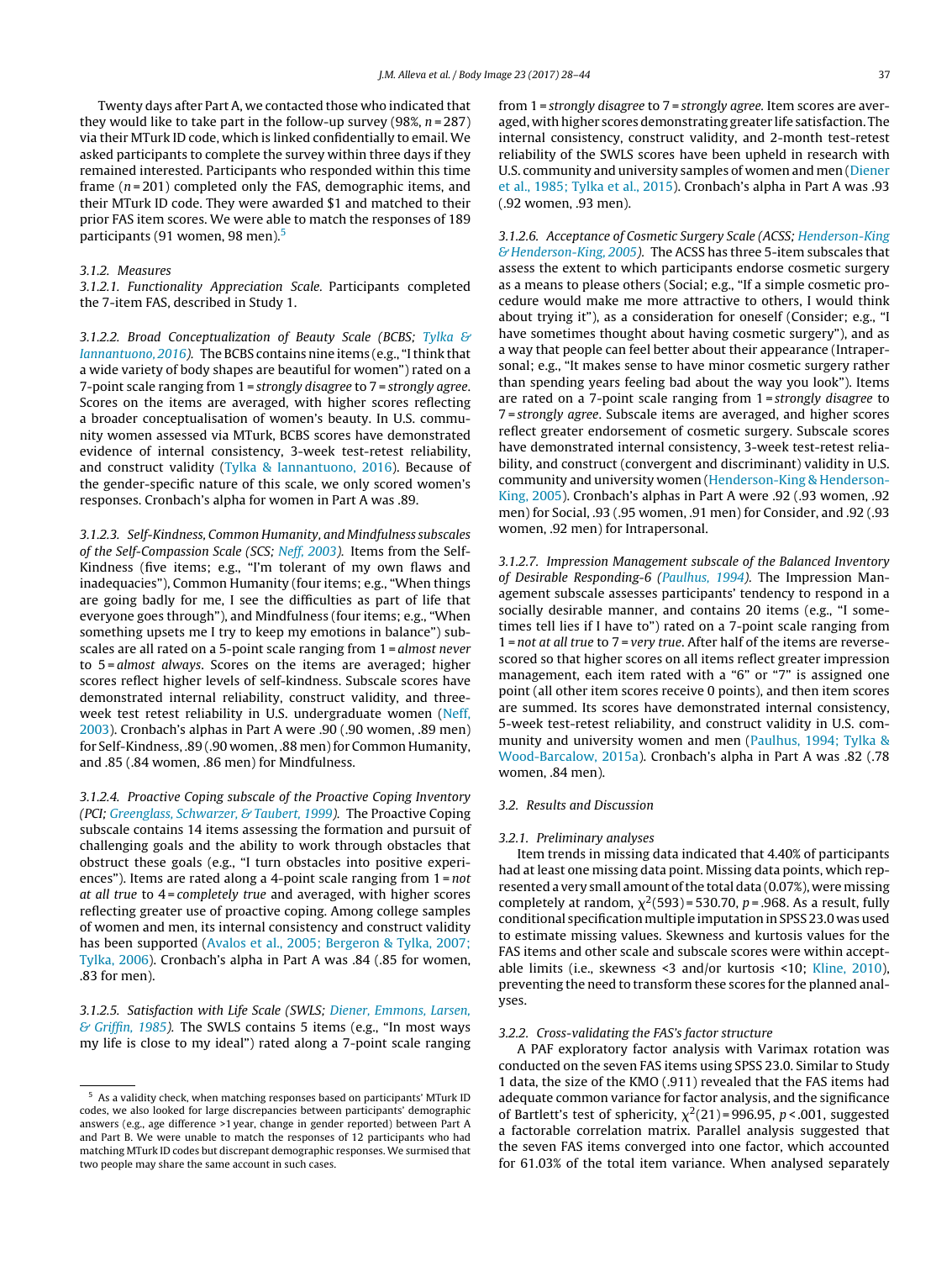by gender, this unidimensional solution accounted for 57.97% and 64.04% of the total item variance for women and men, respectively. Furthermore, no off-diagonal value in the anti-image correlation matrix exceeded <|.30|, suggesting low item redundancy, and all factor loadings well exceeded .50. Thus, the factor structure of the 7-item FAS was replicated in Study 2, supporting H1. Item-factor loadings for the combined sample, as well as for women and men separately, are in [Table](#page-6-0) 1.

#### 3.2.3. Internal consistency reliability

Cronbach's alpha estimates for FAS scores were .89 for the overall sample (.88 women, .90 men). Item-total correlations ranged from .58–.74 for the overall sample, and between .55–.75 for women and .61–.79 for men. Thus, as before, FAS scores were internally consistent for women and men (H2).

#### 3.2.4. FAS means and correlations with BMI and age

Similar to Study 1, the means and SDs of the seven FAS items and total FAS were calculated; these means are included in [Table](#page-7-0) 2. Women and men demonstrated similar total scores, as the degree of difference was negligible.

The p-value was reduced to .004 to adjust for multiple comparisons (i.e., 12 correlations between the FAS and the variables of interest, including those assessing construct validity, were examined). The FAS was unrelated to BMI for the total sample  $(r = -.11, )$  $p = .060$ , as well as for women ( $r = -.12$ ,  $p = .186$ ) and men ( $r = -.10$ ,  $p = .194$ ) separately. Additionally, the FAS was not associated with age for the total sample ( $r = .06$ ,  $p = .302$ ) or women ( $r = .13$ ,  $p = .138$ ) and men  $(r = -.01, p = .948)$  separately.

#### 3.2.5. Test-retest reliability

Intraclass correlation coefficients (ICCs) and paired sample ttests estimated the stability of the FAS's scores using data from the subsample of 189 participants who completed this measure twice, three weeks apart. The ICC between the FAS scores at the first and second administration was .81 for women and .74 for men. Furthermore, FAS scores did not increase or decrease over time for women,  $t(90) = -1.45$ ,  $p = .151$  ( $M_{T1} = 4.14$ ,  $SD_{T1} = 0.63$  vs  $M_{T2} = 4.20$ ,  $SD_{T2} = 0.62$ ), or men,  $t(97) = 0.46$ ,  $p = .648$  ( $M_{T1} = 4.15$ ,  $SD_{T1} = 0.62$  vs  $M_{T2}$  = 4.13, SD<sub>T2</sub> = 0.62). These findings uphold the test-retest reliability of the FAS scores over a 3-week period (H3).

#### 3.2.6. Construct validity

For women, the FAS was moderately positively correlated with broad conceptualisation of beauty ( $r = .40$ ,  $p < .001$ ). For the overall sample, the FAS was also moderately-to-strongly positively correlated with the kindness ( $r = .46$ ,  $p < .001$ ), mindfulness ( $r = .51$ ,  $p$  < .001), and common humanity ( $r = 0.37$ ,  $p$  < .001) dimensions of self-compassion; life satisfaction ( $r = .33$ ,  $p < .001$ ); and proactive coping ( $r = .45$ ,  $p < .001$ ). The FAS scores were negatively related to social reasons for cosmetic surgery ( $r = -0.23$ ,  $p < 0.001$ ) and considering cosmetic surgery for the self  $(r = -0.21, p < .001)$  to a slight-to-moderate degree, yet unrelated to intrapersonal reasons for cosmetic surgery ( $r = -.01$ ,  $p = .898$ ). FAS scores were also unrelated to impression management ( $r = .02$ ,  $p = .739$ ). When women and men were examined individually, their data demonstrated similar trends [\(Table](#page-12-0) 5). Indeed, correlational comparisons using Fisher's r to z transformation indicated that women and men did not differ in terms of the strength of the correlations between the FAS and the variables of interest (all ps > .074). These findings provide further evidence for the convergent (H4a, H4b) and discriminant (H5) validity of the FAS scores.

#### 3.2.7. Incremental validity

FAS scores were positively related to women's broad conceptualisation of beauty beyond its shared variance with the three facets of self-compassion (this analysis was not performed for men). For the overall sample, FAS scores were positively associated with psychological well-being (both life satisfaction and proactive coping) after excluding its shared variance with the three facets of selfcompassion. [Table](#page-8-0) 4 includes these analyses. These findings suggest that the FAS measures a construct beyond self-compassion (H6).

# **4. Study 3**

The aim of Study 3 was to examine the factor structure of the FAS using confirmatory factor analysis (CFA) to determine whether the results of the EFAs reported in Studies 1 and 2 would be confirmed in another sample. We hypothesised that all seven FAS items would load on one latent functionality appreciation factor, and this model would provide an acceptable fit to the data (H1). This model was tested for measurement invariance across gender to ensure that the FAS assessed the same construct for women and men. We predicted that our model would be invariant (H2a–c).

# 4.1. Method

#### 4.1.1. Participants and procedure

Study 3 was approved by the ethics committee at Maastricht University. Participants were recruited through MTurk to complete an online study that assessed "perceptions of body functionality." Inclusion criteria for Study 3 were identical to Studies 1 and 2, and the survey was again hosted on Qualtrics. Participants completed an electronic informed consent sheet, the FAS, and then responded to demographic questions. They received \$0.25 as compensation for their time, which averaged 2–3 min. Participants were removed from the dataset if they terminated early or had significant missing data ( $n = 18$ ), or if they failed the one embedded validity question  $(n=8)$ . No participant completed Study 3 more than once. From the initial dataset of 522 participants, 234 women and 262 men remained, and their data were analysed. Women ( $M_{\text{age}}$  = 36.57,  $SD = 11.53$ ) and men ( $M_{\text{age}} = 31.87$ ,  $SD = 9.06$ ) were between 18 and 68 years old; 23.6% of the sample was age 40 and above, and 10.1% was age 50 and above.

Women's self-reported BMI ranged from 15.64 to 51.69  $(M_{\text{BMI}} = 26.26, SD = 6.38)$  and men's self-reported BMI ranged from 15.80 to 56.49 ( $M_{BMI}$  = 26.05, SD = 5.36). Participants identified as White (72.4%), African American (6.7%), Asian (11.3%), Latina/o (5.0%), Native American (0.6%), and Multiracial (2.6%); seven participants (1.5%) did not report a race/ethnicity. Level of education ranged from less than 12th grade (0.2%), high school diploma or GED (8.3%), some college (28.0%), Associate's degree (11.3%), Bachelor's degree (37.5%), some graduate school (0.8%), and a graduate degree (5.2%). Most women (82.5%) and men (92.0%) identified as heterosexual; of the remaining participants, 3.0% of women identified as lesbian, 3.1% of men identified as gay, 11.5% of women and 3.1% of men identified as bisexual, four women (1.7%) and one man (0.4%) chose "other," and three women (1.3%) and four men (1.5%) did not respond.

#### 4.1.2. Measure

The 7-item FAS was administered. Cronbach's coefficient alpha was .91 (.91 women, .90 men), with item-total correlations ranging from .60–.78 (.64–.81 women, .55–.80 men).

### 4.2. Results and Discussion

#### 4.2.1. Preliminary analyses

Item trends in missing data indicated that two (0.40%) participants had one missing data point. These two missing data points represented a very small amount of the total data (0.06%), were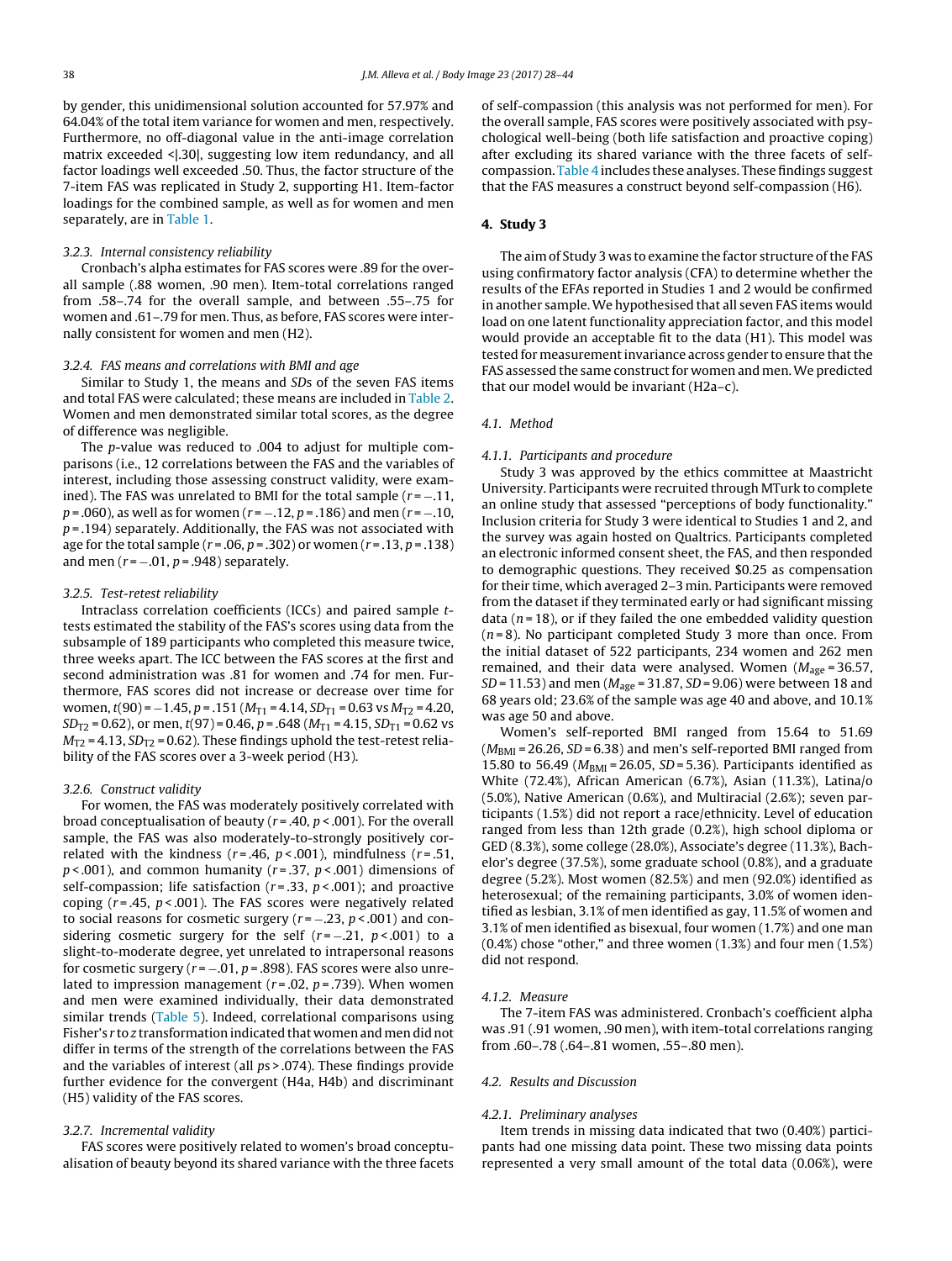<span id="page-12-0"></span>Study 2 variable means (M), standard deviations (SD), and correlations.

| Variable                             |         | 2                   | 3                        | 4                        | 5       | 6                        | 7                   | 8                        | 9                        | 10                 | 11                  |
|--------------------------------------|---------|---------------------|--------------------------|--------------------------|---------|--------------------------|---------------------|--------------------------|--------------------------|--------------------|---------------------|
| 1. FAS                               |         |                     | .47                      | .50 <sup>′</sup>         | .33'    | $-.22$                   | $-.21$              | .06                      | $.33$ <sup>'</sup>       | $.46$ <sup>*</sup> | .11                 |
| 2. Broad conceptualisation of beauty | .43     | -                   | $\overline{\phantom{0}}$ |                          |         |                          |                     | $\overline{\phantom{0}}$ |                          | -                  |                     |
| 3. Self-compassion: kindness         | .46     | .21                 | -                        | .76                      | .59'    | $-.23$                   | $-.22$              | .04                      | .38 <sup>°</sup>         | .53                | .00                 |
| 4. Self-compassion: mindfulness      | $.56*$  | .31                 | .73                      | $\overline{\phantom{0}}$ | .63     | $-.24$                   | $-.24$ <sup>*</sup> | .03                      | .34 <sup>°</sup>         | $.52$ <sup>*</sup> | $-.02$              |
| 5. Self-compassion: common humanity  | .44     | .24                 | .68                      | .68                      | -       | $-.09$                   | $-.08$              | .08                      | .36 <sup>2</sup>         | .39 <sup>°</sup>   | $-.07$              |
| 6. ASCS: social                      | $-.23$  | $-.28$ <sup>*</sup> | $-.11$                   | $-.13$                   | $-.10$  | $\overline{\phantom{0}}$ | .88 <sup>°</sup>    | .60                      | $-.07$                   | $-.15$             | .01                 |
| 7. ASCS: consider                    | $-.23$  | $-.12$              | $-.22$                   | $-.19$                   | $-.18$  | .85                      | Ξ.                  | .54                      | $-.10$                   | $-.11$             | .05                 |
| 8. ASCC: intrapersonal               | $-.08$  | $-.05$              | $-.09$                   | $-.06$                   | $-.09$  | .74                      | $.77$ <sup>*</sup>  | -                        | $-.11$                   | .05                | .10                 |
| 9. Life satisfaction                 | .32*    | .08                 | .49                      | .32 <sup>′</sup>         | .39     | .02                      | $-.06$              | $-.06$                   | $\overline{\phantom{0}}$ | $.44$ <sup>*</sup> | $-.24$ <sup>*</sup> |
| 10. Proactive coping                 | .45     | .39                 | $.41$ <sup>*</sup>       | $.51$ <sup>*</sup>       | .56'    | $-.09$                   | $-.11$              | $-.07$                   | $.32^{\circ}$            | Ξ.                 | $-.09$              |
| 11. Impression management            | $-.10$  | .14                 | $-.25$                   | $-.13$                   | $-.11$  | .09                      | .21                 | .09                      | $-.18$                   | $-.01$             | -                   |
| Possible range                       | $1 - 5$ | $1 - 7$             | $1 - 5$                  | $1 - 5$                  | $1 - 5$ | $1 - 7$                  | $1 - 7$             | $1 - 7$                  | $1 - 7$                  | $1 - 4$            | $0 - 20$            |
| M women                              | 4.15    | 5.71                | 3.45                     | 3.63                     | 3.38    | 3.28                     | 4.03                | 4.45                     | 4.47                     | 2.86               | 5.41                |
| SD women                             | 0.61    | 1.01                | 0.96                     | 0.88                     | 1.01    | 1.72                     | 1.94                | 1.50                     | 1.69                     | 0.49               | 3.59                |
| $M$ men                              | 4.12    | 5.08                | 3.43                     | 3.65                     | 3.35    | 3.26                     | 3.40                | 4.55                     | 3.89                     | 2.86               | 6.75                |
| SD men                               | 0.63    | 0.97                | 0.89                     | 0.85                     | 0.97    | 1.52                     | 1.63                | 1.29                     | 1.66                     | 0.45               | 4.29                |

Note: N = 293 (134 women, 159 men). Correlations for women are below the diagonal; correlations for men are above the diagonal.

FAS = Functionality Appreciation Scale. Correlations between the BCBS and the remaining study variables were not calculated for men, as the BCBS is specific to women.

 $p <$  .004 (Bonferroni adjustment for number of comparisons).

missing completely at random,  $\chi^2(12)$  = 20.06, p = .066. Fully conditional specification multiple imputation in SPSS 23.0 was used to estimate these missing values. Skewness and kurtosis values for the FAS items were within acceptable limits (i.e., skewness <3 and/or kurtosis <10; [Kline,](#page-16-0) [2010\),](#page-16-0) preventing the need to transform these scores for the CFAs. Once again, FAS scores were unrelated to BMI for women ( $r = -.06$ ,  $p = .365$ ) and men ( $r = -.07$ ,  $p = .294$ ).

#### 4.2.2. Confirming the FAS's factor structure

Mplus Version 6.12 ([Muthén](#page-16-0) [&](#page-16-0) [Muthén,](#page-16-0) [1998–](#page-16-0)2011) was used to conduct the CFAs and tests of measurement invariance. Consensus among the Comparative Fit Index (CFI), the standardised root-mean square residual (SRMR), and the root mean square error of approximation (RMSEA) was used to determine model fit. As recommended by [Hu](#page-16-0) [and](#page-16-0) [Bentler](#page-16-0) [\(1999\),](#page-16-0) values around .95 and above for CFI, around .08 and below for SRMR, and around .06 and below for RMSEA suggest a good fit of the model to the data, whereas values of .90–.94 for CFI, .09–.10 for SRMR, and .07–.10 for RMSEA suggest an acceptable fit. Values outside of these ranges generally indicate a poor fit.

Each FAS item was specified to load on the latent functionality appreciation factor. This unidimensional model provided an overall acceptable-to-good fit to the data for the overall sample, as well as for women and men separately. This unidimensional solution accounted for 59.74% of the total item variance (52.83% and 61.71% for women and men, respectively). [Table](#page-13-0) 6 contains the fit indices for the CFAs, and [Table](#page-6-0) 1 includes the item-factor loadings. Thus, the factor structure obtained in Study 1 and replicated in Study 2 was confirmed in Study 3 (H1).

#### 4.2.3. Tests of measurement invariance

Determining whether the FAS was invariant across gender was tested at three levels: (a) configural (i.e., whether similar factors are measured), (b) factor loading (i.e., whether the magnitude of factor loadings is the same), and (c) intercept (i.e., whether the intercept of the regression relating each item to its factor is the same; [Chen,](#page-15-0) [2007\).](#page-15-0) Configural invariance is determined by CFI, SRMR, and RMSEA model fit indices. The configural invariance model provided an adequate-to-good fit to the data (see [Table](#page-13-0)  $6$ ). Thus, the FAS items formed a similar functionality appreciation latent factor for women and men (H2a).

Next, factor loading invariance was evaluated. Factor loadings were constrained equally across women and men, and this model was evaluated against the configural model (see [Table](#page-13-0) 6). A chi-

square difference (i.e.,  $\Delta \chi^2$ ) test allows a statistical comparison between nested models (a significant difference between models indicates non-invariance). However, practical model fit changes should also be explored between the factorial and configural models: if  $\Delta$ CFI ≥ –.010 and  $\Delta$ RMSEA ≥ .015 or  $\Delta$ SRMR ≥ .030, then factor loadings are non-invariant between groups ([Chen,](#page-15-0) [2007\).](#page-15-0) The factor loading invariant model differed significantly from the configural model,  $\Delta \chi^2(6)$  = 15.57, p = .016; however, the fit indices met the criteria for invariance ( $\Delta$ CFI=–.004,  $\Delta$ RMSEA=.001,  $\triangle$ SRMR = .025). Nevertheless, because of the significant  $\triangle \chi^2$  value between models, additional item-level analyses ([Byrne](#page-15-0) [&](#page-15-0) [Stewart,](#page-15-0) [2006\)](#page-15-0) were performed to identify which FAS factor loadings, if any, were non-equivalent. Although Items 4 and 6 had significant  $\Delta \chi^2$ values, the changes in the fit indices for either item did not meet Chen's (2007) criteria for factor loading non-invariance. Thus, the magnitude of the factor loadings was similar between women and men, demonstrating the FAS's factor loading invariance (H2b).

Last, intercept invariance was evaluated, and all item-factor intercepts were constrained equally across women and men. This model was evaluated against the factor loading invariant model (see [Table](#page-13-0) 6). Significant  $\Delta \chi^2$  values indicate intercept non-invariance; however, the fit indices again were consulted as they are a more persuasive and practical evaluation of intercept non-invariance (i.e.,  $\Delta$ CFI ≥ –.010 and  $\Delta$ RMSEA ≥ .015 or  $\triangle$ SRMR  $\ge$  .010; [Chen,](#page-15-0) [2007\).](#page-15-0) The models did not differ in fit,  $\Delta \chi^2(7)$ =6.13, p=.525, and the fit indices did not meet [Chen's](#page-15-0) [\(2007\)](#page-15-0) criteria for intercept non-invariance ( $\Delta$ CFI=.000,  $\triangle$ RMSEA = .008,  $\triangle$ SRMR = .001). These findings suggest that the intercept of the regression relating each item to its factor is the same between women and men, upholding the intercept invariance of the FAS (H2c).

Given that the FAS demonstrated measurement invariance across gender, average FAS scores (item scores and total scale score) can be meaningfully compared between women and men. The Bonferroni adjustment was made to the p-value (.006 or .05/8) to control for the number of comparisons. In Study 3, women and men did not differ on the FAS total score or any individual FAS item score, with the effect sizes being very small (see [Table](#page-7-0) 2).

### **5. Overall discussion**

The body image literature has been limited by a scarcity of research on the appreciation of body functionality [\(Cash](#page-15-0) [&](#page-15-0) [Smolak,](#page-15-0) [2011;](#page-15-0) [Webb](#page-15-0) et [al.,](#page-15-0) [2015\);](#page-15-0) this research has been stymied due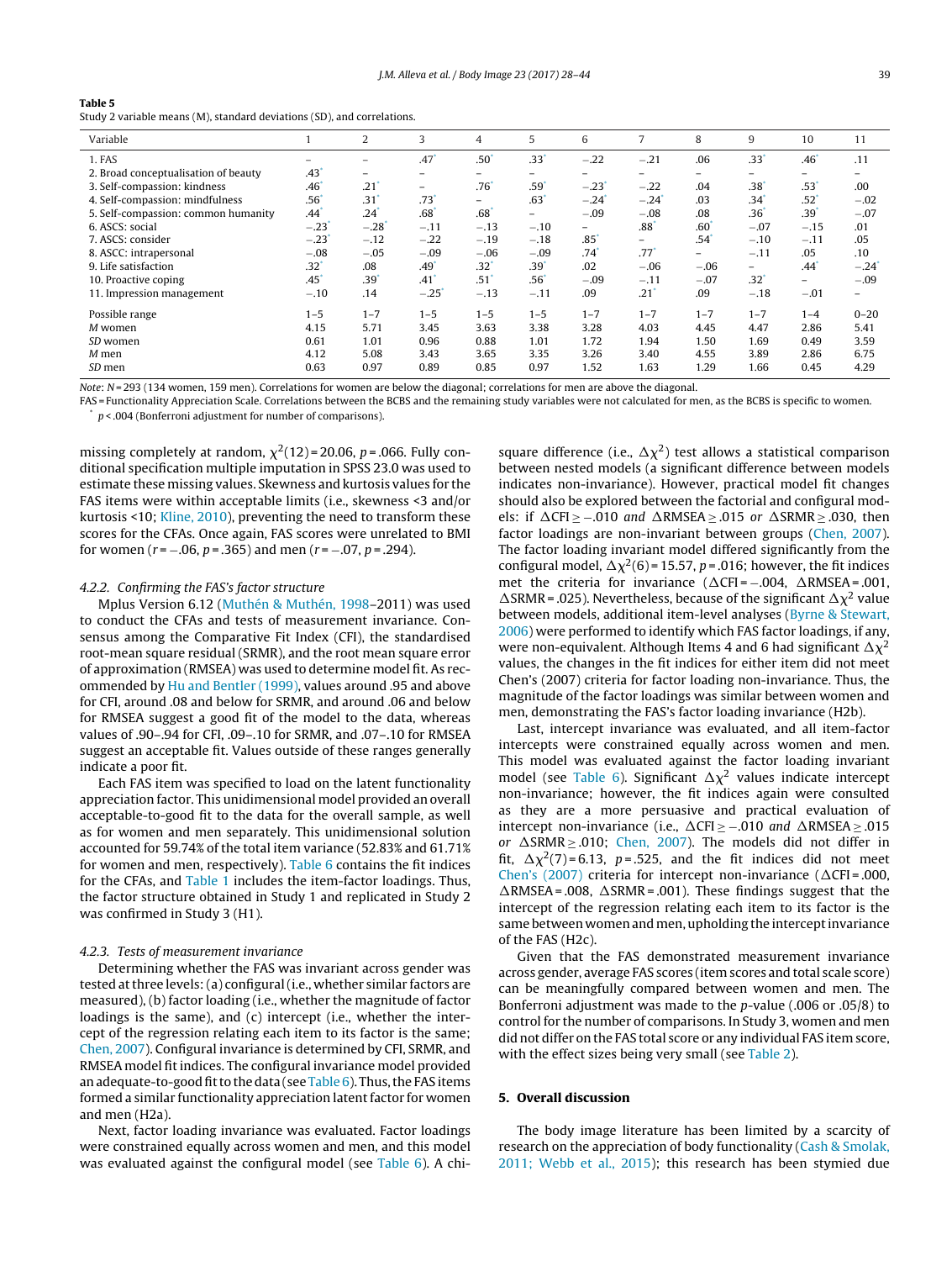<span id="page-13-0"></span>

| anı |  |  |
|-----|--|--|
|     |  |  |

| Study 3 model fit indices for the confirmatory factor analyses (CFAs) and tests of measurement invariance (MI) of the FAS Items. |  |  |  |  |
|----------------------------------------------------------------------------------------------------------------------------------|--|--|--|--|
|----------------------------------------------------------------------------------------------------------------------------------|--|--|--|--|

| Model                           |        | df | <b>CFI</b> | RMSEA | 90% CI     | <b>SRMR</b> |
|---------------------------------|--------|----|------------|-------|------------|-------------|
| Original model                  |        |    |            |       |            |             |
| Overall sample                  | 45.08  | 14 | .984       | .067  | .046, .089 | .022        |
| Women                           | 35.96  | 14 | .977       | .082  | .049, .115 | .032        |
| Men                             | 42.56  | 14 | .971       | .088  | .059, .119 | .034        |
| Measurement invariance (gender) |        |    |            |       |            |             |
| Configural invariance           | 78.52  | 28 | .974       | .085  | .063108    | .033        |
| Factor loading invariance       | 94.09  | 34 | .970       | .084  | .064, .105 | .058        |
| Intercept invariance            | 100.22 | 41 | .970       | .076  | .057, .096 | .059        |

Note: Study 3 N = 496 (234 women, 262 men). CFI = Comparative Fit Index, RMSEA = root mean square error of approximation, SRMR = standardised root mean square residual, CI = confidence interval.

to the lack of an adequate measure of this construct. Such a measure would promote a more complete and comprehensive understanding of body image, which can potentially contribute to novel and fruitful methods for improving embodiment and evaluating the effectiveness of these interventions. Therefore, we developed a measure of functionality appreciation – the Functionality Appreciation Scale (FAS) – and conducted an evaluation of its psychometric properties across three studies. Overall, the present research demonstrates that the FAS has excellent psychometric support among women and men. Namely, its unidimensionality and invariance across gender were upheld, and its scores were internally consistent and stable across a 3-week period. In addition, FAS scores demonstrated criterion-related and construct (convergent, discriminant, and incremental) validity.

The FAS will be useful in investigating a range of research questions that can contribute to a more fine-grained understanding of body image, including its interplay with aspects concerning physical appearance and positive body image more broadly. For example, scholars have suggested that appreciating one's body functionality may be important for the development of positive embodiment (e.g., [Piran,](#page-16-0) [2015,](#page-16-0) [2016\),](#page-16-0) preventing or reducing disordered eating (e.g., [Cook-Cottone,](#page-16-0) [2015;](#page-16-0) [Piran,](#page-16-0) [2015\),](#page-16-0) and fostering adaptive or mindful self-care behaviours (e.g., [Cook-Cottone,](#page-16-0) [2015\).](#page-16-0) In other words, if individuals acknowledge and appreciate what their body does for them, they might be more likely to feel more positively about their body overall, provide their body with nourishment (e.g., nutritious foods, hydration) rather than punishment (e.g., purging, excessive exercising), and protect their body from harmful experiences (e.g., unprotected sun exposure, binge drinking). To test these notions, researchers could use the FAS to investigate whether functionality appreciation predicts other aspects of positive body image, disordered eating, and self-care behaviours across time or in experimental settings (e.g., "Does functionality appreciation predict eating in the absence of hunger in a mock taste test?").

The FAS would also be useful for studying positive image across the lifespan. Namely, scholars have proposed that functionality appreciation is the most salient component of positive body image in older individuals and that body appreciation increases with age because individuals shift their focus to, and become more appreciative of, their body's functionality in comparison to their physical appearance [\(Tiggemann,](#page-16-0) [2015;](#page-16-0) [Tiggemann](#page-16-0) [&](#page-16-0) [McCourt,](#page-16-0) [2013\).](#page-16-0) Thus, the FAS could enable researchers to test whether changes in body appreciation across time are indeed mediated by functionality appreciation. The FAS could be used in samples of younger participants, particularly adolescents, to provide valuable information on ways in which functionality appreciation may fluctuate during ages where the value of body appearance over functioning is rather salient.

The FAS will also be valuable in exploring the potential roles of functionality appreciation in improving body image, designing novel intervention programmes, or enhancing existing ones. For example, programmes based on psychoeducation and media liter-

acy techniques could educate individuals about body functionality (e.g., what is it, what your body does for you) and challenge narrow conceptualisations of physical health and fitness that are depicted by media imagery such as fitspiration ([Tiggemann](#page-17-0) [&](#page-17-0) [Zaccardo,](#page-17-0) [2015\).](#page-17-0) Such programmes could be incorporated into classroom curricula, given the popularity of social media ([Pew](#page-16-0) [Research](#page-16-0) [Center,](#page-16-0) [2017\)](#page-16-0) and the impact of peer appearance pressures and body ideals in adolescence ([Ricciardelli](#page-16-0) [&](#page-16-0) [McCabe,](#page-16-0) [2011;](#page-16-0) [Wertheim](#page-16-0) [&](#page-16-0) [Paxton,](#page-16-0) [2011\).](#page-16-0) These programmes could even be delivered to parents, as focusing on children's body functionality (rather than their physical appearance) may be a key factor for developing positive body image in girls and boys [\(Tiggemann,](#page-16-0) [2015\).](#page-16-0) The FAS could be administered to investigate the efficacy of such efforts.

Further, physical activity and yoga-based programmes, as well as some forms of dance, have been theorised to improve body image via shifts toward emphasising and appreciating one's body functionality (e.g., [Cook-Cottone](#page-16-0) et [al.,](#page-16-0) [2013;](#page-16-0) [Mahlo](#page-16-0) [&](#page-16-0) [Tiggemann,](#page-16-0) [2016;](#page-16-0) [Tiggemann](#page-16-0) et [al.,](#page-16-0) [2014;](#page-16-0) [Swami](#page-16-0) [&](#page-16-0) [Tovée,](#page-16-0) [2009\).](#page-16-0) Using the FAS, these mechanisms could be directly tested in randomised-controlled trials of such programmes. It could also be useful to develop scripts for fitness, dance, and yoga-based programmes that explicitly draw participants' attention to appreciating their body functionality during practice. Relatedly, research investigating body image in athletes has revealed the complex relationships that they may have with their body, for example in terms of balancing the conflicting messages that they receive about the ideal body within their profession vs. in the broader cultural context (e.g., [Lunde](#page-16-0) [&](#page-16-0) [Holmqvist](#page-16-0) [Gattario,](#page-16-0) [2017\).](#page-16-0) Factors such as competition level and the degree to which their sport is appearance-focused have also been found to influence athletes' body image (see [Varnes](#page-17-0) et [al.,](#page-17-0) 2013, for a review). Scholars may find the FAS useful to explore the potential roles of functionality appreciation within sporting contexts, such as in resisting cultural appearance pressures and maintaining a positive body image within appearance-focused sports.

Another potential use of the FAS is within programmes for individuals who experience functional limitations, such as due to diseases, acquired injuries, or structural differences, where appreciating the body's ability to function to the best it can may be especially important. For instance, despite the prevalence and impact of body concerns within rheumatic diseases, techniques designed to alleviate these concerns are lacking and practitioners tend to treat only physical symptoms [\(Jolly,](#page-16-0) [2011\).](#page-16-0) The items of the FAS could be used to guide the development of tailored intervention materials that focus on enhancing functionality appreciation, and to evaluate changes in body image across treatments. The FAS could also be used to explore, longitudinally, whether functionality appreciation predicts outcomes specific to the functional limitation (e.g., coping with chronic pain). Similarly, given the relationships between functionality appreciation and intuitive eating, it may be valuable to incorporate functionality appreciation into intuitive eating programmes for individuals. It would also be interesting to test whether fostering functionality appreciation could reduce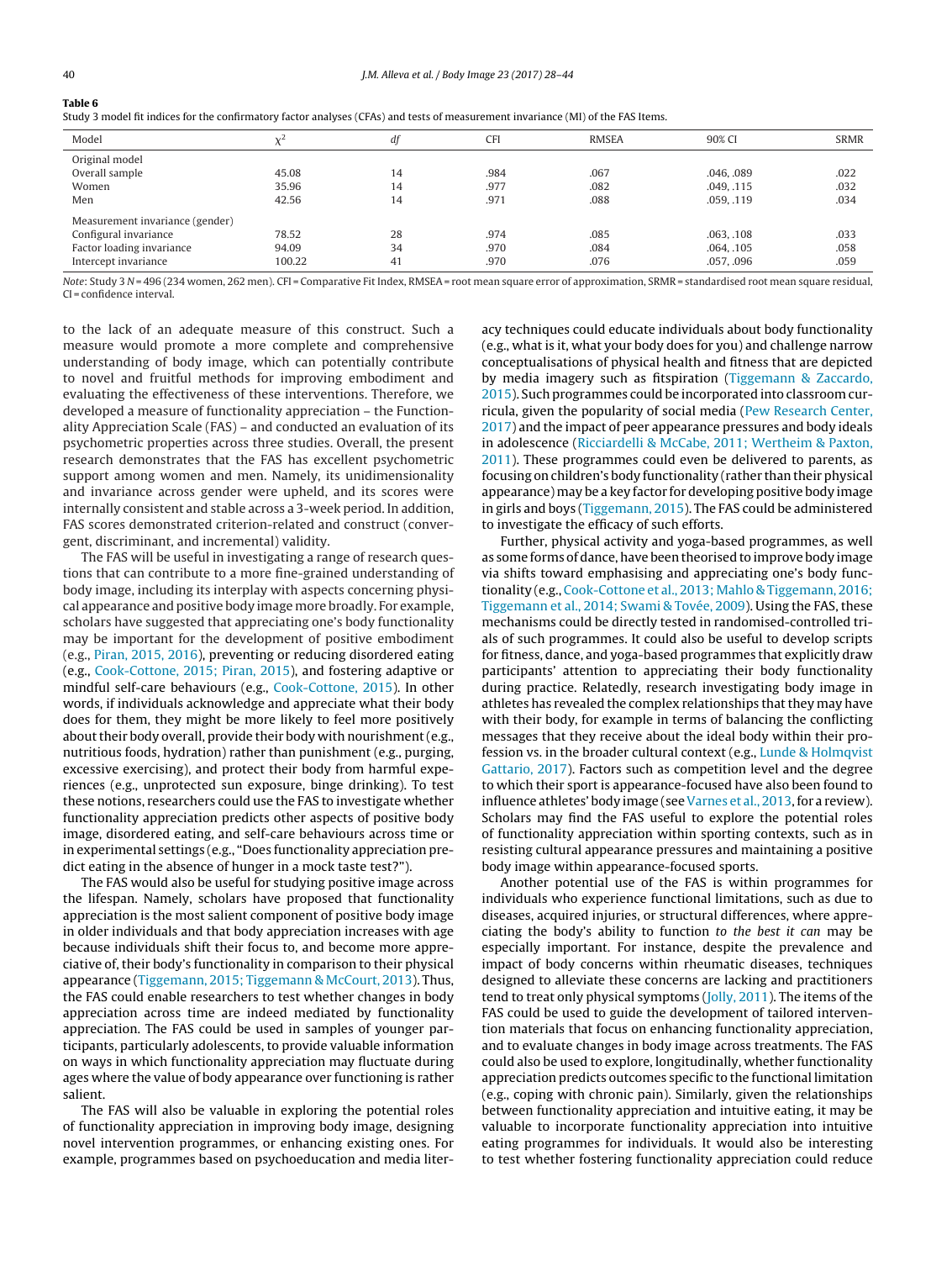factors that play a role in the aetiology and maintenance of disordered eating (cf. [Tylka](#page-17-0) [&](#page-17-0) [Kroon](#page-17-0) [Van](#page-17-0) [Diest,](#page-17-0) [2015\),](#page-17-0) such as body surveillance and self-objectification ([Fredrickson](#page-16-0) [&](#page-16-0) [Roberts,](#page-16-0) [1997;](#page-16-0) [Moradi](#page-16-0) [&](#page-16-0) [Huang,](#page-16-0) [2008\),](#page-16-0) given the FAS's inverse associations with these variables for women.

We are excited about these and the numerous other pursuits that the FAS will make possible. We believe that the FAS will be applicable in a variety of target groups as its items were designed to capture body functionality holistically (e.g., not limited to particular bodily functions) and inclusively (e.g., assessing appreciation of the body's ability to function to the best that it can). In this respect, it is noteworthy that the FAS is easily and widely administrable given that it comprises only seven items and takes just a few minutes to complete. Further, the psychometric evidence gathered for the FAS supports its use with various statistical analyses (e.g., longitudinal analyses, hierarchical multiple regression) that rely on the assumption that measure scores possess adequate reliability and validity.

Several other noteworthy points concerning the present findings must be mentioned. First, across the three studies, FAS scores in women and men ranged from 4.07 to 4.27 and 3.89 to 4.18, respectively, on a scale from 1 (strongly disagree) to 5 (strongly agree). Three of these four scores fall between the answer options agree and strongly agree, suggesting that online community samples of women and men endorse fairly high levels of functionality appreciation. This finding suggests that functionality appreciation does not align with the notion of "normative discontent" ([Rodin,](#page-16-0) [Silberstein,](#page-16-0) [&](#page-16-0) [Striegel-Moore,](#page-16-0) [1985\),](#page-16-0) whereby most individuals are presumed to experience negative thoughts and feelings about their body. At the very least, the present research suggests that women and men are able to experience appreciation for their overall body functionality in spite of cultural overvaluation of physical appearance and narrow beauty ideals. This is especially noteworthy considering that current beauty ideals emphasise visible expressions of socalled fitness or fitspiration, such as lean muscularity (e.g., [Barlett,](#page-15-0) [Vowels,](#page-15-0) [&](#page-15-0) [Saucier,](#page-15-0) [2008;](#page-15-0) [Homan,](#page-16-0) [McHugh,](#page-16-0) [Wells,](#page-16-0) [Watson,](#page-16-0) [&](#page-16-0) [King,](#page-16-0) [2011\).](#page-16-0)Importantly, FAS scores werenot associated withimpression management, showing that the present FAS scores are not merely explained by participants' desire to create a favourable impression of themselves.

In a similar vein, it is also important to highlight that FAS scores were not significantly associated with age or BMI, nor did they differ significantly between women and men (in Studies 2 and 3). These findings are interesting because research has shown that body appreciation is positively associated with age and inversely associated with BMI, and women tend to experience lower levels of body appreciation than men do [\(Tiggemann,](#page-16-0) [2015;](#page-16-0) [Tylka](#page-16-0) [&](#page-16-0) [Wood-Barcalow,](#page-16-0) [2015a\).](#page-16-0) More broadly, research has frequently shown that women experience a more negative body image than men ([Grogan,](#page-16-0) [2011\),](#page-16-0) and there is evidence to suggest that individuals with a higher BMI experience a more negative body image as well ([Schwartz](#page-16-0) [&](#page-16-0) [Brownell,](#page-16-0) [2004\).](#page-16-0) Again, these findings are especially noteworthy within a culture that idolises youthfulness and upholds a narrow depiction of what it means to be "physicallyfit" and "healthy" (e.g., having a lower body weight; [Grogan,](#page-16-0) [2011;](#page-16-0) [Tylka](#page-16-0) et [al.,](#page-16-0) [2014\).](#page-16-0) Further, individualsmay be able to appreciate the functionality of their body despite experiencing any dissatisfaction with their physical appearance.

The present research also provides insight into how FAS scores are associated with scores on other measures related to body image, eating, and well-being. Namely, functionality appreciation was positively associated with body appreciation, appearance evaluation, and satisfaction with physical condition, as well as (in women only) body image flexibility and a broad conceptualisation of beauty. Functionality appreciation was also negatively associated with social reasons for considering cosmetic surgery, and with considering plastic surgery for themselves. With regard to eating and well-being, functionality appreciation was positively associated with intuitive eating, gratitude, self-esteem, self-compassion, life satisfaction, and proactive coping, and negatively associated with anxiety and depressed affect. Importantly, the analyses showed that functionality appreciation is distinct from high levels of body appreciation, self-compassion, appearance evaluation, and satisfaction with physical condition, and from low levels of body surveillance, self-objectification, internalisation of the thin and muscular ideals, and appearance orientation. Collectively, these findings suggest that functionality appreciation is an adaptive and unique construct that is intricately linked with a healthier body image, adaptive eating, and psychological well-being. These findings support the prior correlational, interview-based, and experimental research that has indicated the potential beneficial roles of functionality appreciation (e.g., [Alleva,](#page-15-0) [Martijn](#page-15-0) et [al.,](#page-15-0) [2015;](#page-15-0) [Holmqvist](#page-15-0) [&](#page-15-0) [Frisén,](#page-15-0) [2010;](#page-15-0) [Piran,](#page-15-0) 2016; Wood-Barcalow et [al.,](#page-15-0) [2010\).](#page-15-0)

Not all of the predicted relationships were found, however. Specifically, it is unclear why functionality appreciation was not associated with eating concerns and dietary restraint, even though it was positively associated with aspects of intuitive eating such as reliance on internal hunger and satiety cues. This finding may be due, at least in part, to the fact that both functionality appreciation and intuitive eating tap into positive ways of being, whereas disordered eating is maladaptive. Indeed, positive and negative ways of being are not necessarily opposite ends of the same construct [\(Tylka,](#page-17-0) [2006\).](#page-17-0) This finding also suggests that functionality-focused attitudes and behaviours are distinct from appearance-focused attitudes and behaviours [\(Webb](#page-17-0) et [al.,](#page-17-0) [2015\),](#page-17-0) which are often strongly positively associated with aspects of disordered eating [\(Petrie](#page-16-0) et [al.,](#page-16-0) [2009\).](#page-16-0) Furthermore, in men only, functionality appreciation was positively associated with appearance orientation and internalisation of the muscular ideal (relationships were nonsignificant in women). One reason for these relationships could be that the beauty ideal for men places a greater emphasis on aspects of body functionality that can be aesthetically manifested, such as muscularity and physical strength ([Murnen](#page-16-0) [&](#page-16-0) [Don,](#page-16-0) [2012\).](#page-16-0) As such, men who are more invested in the muscular ideal and more focused on their physical appearance might experience greater functionality appreciation simply because these aspects of their body functionality are more salient to them. Also, while functionality appreciation was negatively associated with body surveillance and self-objectification in women as expected, this relationship was nonsignificant in men. These findings have ramifications for how body functionality has been assessed in the past, where functionality-focused attitudes and behaviours have been positioned at the opposite end of the continuum from appearancefocused attitudes and behaviours, including body surveillance and self-objectification [\(Webb](#page-17-0) et [al.,](#page-17-0) [2015\).](#page-17-0) The present research suggests that this assumption is unwarranted, and further underlines the importance of administering the FAS when aspects of body functionality need to be assessed.

Last, it is interesting that although body surveillance and appearance orientation were positively correlated with one another, when entered into the same models body surveillance negatively predicted the criterion variables (e.g., body appreciation) whereas appearance orientation *positively* predicted them. These findings suggest that appearance orientation may not always be maladaptive. Indeed, [Cash](#page-15-0) [\(2011\)](#page-15-0) noted that it is important to distinguish between maladaptive and adaptive forms of appearance investment (e.g., engaging in grooming behaviours that project one's sense of style and personality vs.those that alter one's appearance to match the beauty ideal), and [Tylka](#page-17-0) [and](#page-17-0) [Wood-Barcalow](#page-17-0) [\(2015b\)](#page-17-0) have identified adaptive appearance investment as a key facet of positive body image. Future research should take these dis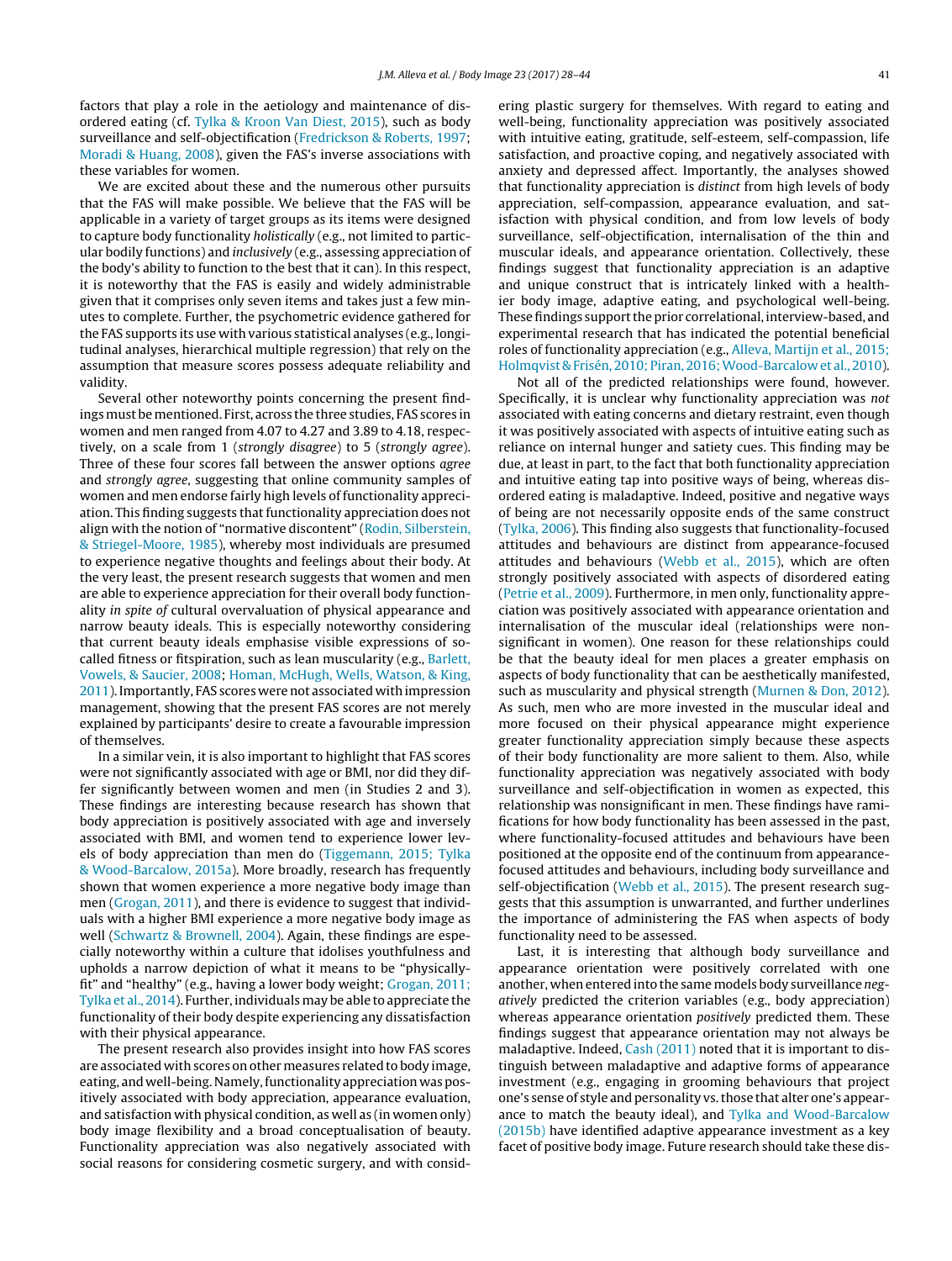<span id="page-15-0"></span>tinctions into account and investigate their respective relationships with functionality appreciation.

# 5.1. Limitations and extensions

The following limitations of the current research must be noted. First, although the present community-based samples included both women and men and are more diverse than typical collegebased samples, the majority of participants identified as White, heterosexual, and had at least some college education or higher, and their average age was about 30 years old. A logical extension of the present study then would be to conduct research on the FAS across a more diverse range of intersecting social identities, cultural contexts, ages and developmental stages, abilities, and geographical areas. To this end, it will also be necessary to develop and evaluate versions of the FAS in different languages, and to determine its cross-cultural equivalence. Notably, the FAS items were worded to be general rather than specific, which may more easily transfer to other ethnic, racial, and cultural groups. Second, although significant associations were found between FAS scores and other measures related to body image, eating, and well-being, it is imperative to conduct experimental and longitudinal research using the FAS to explore questions of causality and directionality (e.g., "Do improvements in functionality appreciation cause improvements in intuitive eating, or vice versa?"). Third, the present study investigated only associations between FAS scores and key variables of interest, and this work could be extended by incorporating additional aspects related to body image (e.g., social comparison tendencies), ill-being (e.g., excessive exercise), and well-being (e.g., happiness) as mediators, moderators, and outcomes within path and structural models. Fourth, the FAS was not counterbalanced with the other measures in Studies 1 and 2. While our reason of presenting the FAS first was to increase the likelihood of participant attentiveness due to item-level choice, retention, and analysis, we acknowledge that order effects may have influenced the strength of its relationships with the other study variables. Fifth, as we have noted, average FAS scores are consistently higher than the neutral mid-point, which may produce skewed scores. Researchers, then, may want to be especially careful to examine the FAS's skewness and kurtosis within their samples to ensure that transformations will not be needed to meet the assumptions of the planned analyses. Relatedly, these higher scores could produce a ceiling effect, for example in the context of programmes that aim to enhance functionality appreciation (unless the programme is delivered to target groups who have low functionality appreciation). These are also possibilities that should be considered and explored in future research.

# 5.2. Conclusions

The FAS is a unidimensional measure that is invariant across gender and that has evidenced strong psychometric support across three community samples of women and men. The FAS assesses functionality appreciation in a holistic sense and its items are inclusive of individual bodily experiences and capacities. Functionality appreciation is a distinct construct from body appreciation, self-compassion, and low levels of body surveillance, self-objectification, beauty-ideal internalisation, and appearance orientation. Moreover, functionality appreciation is an adaptive construct, associated with various aspects of a more positive body image and less negative body image, as well as more adaptive eating and greater well-being. To capture body image more comprehensively, the FAS should be added to assessment packets that comprise other measures of positive and negative body image, including measures that are related to physical appearance. With only seven items and taking just a few minutes to complete, the FAS

is easy to administer and score, facilitating its integration within research, clinical, prevention, and educational contexts.

# **Acknowledgements**

We would like to thank Rachel Calogero, Catherine Cook-Cottone, EmmaHalliwell,Niva Piran, LisaRubin,Marika Tiggemann, and Jennifer Webb for their helpful feedback regarding our preliminary set of items for the Functionality Appreciation Scale. The contribution Jessica M. Alleva was supported by NWO Grant 446-15-011 "Handsome is as handsome does: Investigating body functionality and novel mechanisms of body image improvement," awarded to Jessica M.Alleva, and by NWO Grant 404-10-118 "Novel strategies to enhance body satisfaction," awarded to Carolien Martijn.

# **References**

- Abbott, B. D., & Barber, B. L. (2010). Embodied image: Gender differences in functional and aesthetic body image among Australian adolescents. Body Image, 7, 22–31. [http://dx.doi.org/10.1016/j.bodyim.2009.10.004](dx.doi.org/10.1016/j.bodyim.2009.10.004)
- Alleva, J. M., Martijn, C., Jansen, A., & Nederkoorn, C.(2014). Body language: Affecting body satisfaction by describing the body in functionality terms. Psychology of Women Quarterly, 38, 181–196. [http://dx.doi.org/10.1177/0361684313507897](dx.doi.org/10.1177/0361684313507897)
- Alleva, J. M., Martijn, C., Van Breukelen, G. J., Jansen, A., & Karos, K. (2015). Expand Your Horizon: A programme that improves body image and reduces selfobjectification by training women to focus on body functionality. Body Image, 15, 81–89. [http://dx.doi.org/10.1016/j.bodyim.2015.07.001](dx.doi.org/10.1016/j.bodyim.2015.07.001)
- Alleva, J. M., Sheeran, P., Webb, T. L., Martijn, C., & Miles, E. (2015). A meta-analytic review of stand-alone interventions to improve body image. PLoS One, 10, e0139177. [http://dx.doi.org/10.1371/journal.pone.0139177](dx.doi.org/10.1371/journal.pone.0139177)
- Avalos, L. C., & Tylka, T. L. (2006). Exploring a model of intuitive eating with college women. Journal of Counseling Psychology, 53, 486–497. [http://dx.doi.org/10.](dx.doi.org/10.1037/0022-0167.53.4.486) [1037/0022-0167.53.4.486](dx.doi.org/10.1037/0022-0167.53.4.486)
- Avalos, L. C., Tylka, T. L., & Wood-Barcalow, N. (2005). The Body Appreciation Scale: Development and psychometric evaluation. Body Image, 2, 285–297. [http://dx.](dx.doi.org/10.1016/j.bodyim.2005.06.002) [doi.org/10.1016/j.bodyim.2005.06.002](dx.doi.org/10.1016/j.bodyim.2005.06.002)
- Bailey, K. A., Gammage, K. L., van Ingen, C., & Ditor, D. S. (2015). It's all about acceptance: A qualitative study exploring a model of positive body image for people with spinal cord injury. Body Image, 15, 24–34. [http://dx.doi.org/10.1016/](dx.doi.org/10.1016/j.bodyim.2015.04.010) i.bodyim.2015.04.010
- Barlett, C. P., Vowels, C. L., & Saucier, D. A. (2008). Meta-analysis of the effects of media images on men's body concerns. Journal of Social and Clinical Psychology, 27, 279–310. [http://dx.doi.org/10.1521/jscp.2008.27.3.279](dx.doi.org/10.1521/jscp.2008.27.3.279)
- Bentler, P. M. (1990). Comparative fit indexes in structural models. Psychological Bulletin, 107, 238–246. [http://dx.doi.org/10.1037/0033-2909.107.2.238](dx.doi.org/10.1037/0033-2909.107.2.238)
- Bergeron, D., & Tylka, T. L. (2007). Support for the uniqueness of body dissatisfaction from drive for muscularity among men. Body Image, 4, 288–295. [http://dx.doi.](dx.doi.org/10.1016/j.bodyim.2007.05.002) [org/10.1016/j.bodyim.2007.05.002](dx.doi.org/10.1016/j.bodyim.2007.05.002)
- Brown, T. A. (2006). [Confirmatory](http://refhub.elsevier.com/S1740-1445(17)30194-8/sbref0055) [factor](http://refhub.elsevier.com/S1740-1445(17)30194-8/sbref0055) [analysis](http://refhub.elsevier.com/S1740-1445(17)30194-8/sbref0055) [for](http://refhub.elsevier.com/S1740-1445(17)30194-8/sbref0055) [applied](http://refhub.elsevier.com/S1740-1445(17)30194-8/sbref0055) [research](http://refhub.elsevier.com/S1740-1445(17)30194-8/sbref0055)[.](http://refhub.elsevier.com/S1740-1445(17)30194-8/sbref0055) [New](http://refhub.elsevier.com/S1740-1445(17)30194-8/sbref0055) [York:](http://refhub.elsevier.com/S1740-1445(17)30194-8/sbref0055) [Guilford](http://refhub.elsevier.com/S1740-1445(17)30194-8/sbref0055) [Press.](http://refhub.elsevier.com/S1740-1445(17)30194-8/sbref0055)
- Brown, T. A., Cash, T. F., & Mikulka, P. J. (1990). Attitudinal body image assessment: Factor analysis of the Body-Self Relations Questionnaire. Journal of Personality Assessment, 54, 213–230. [http://dx.doi.org/10.1207/s15327752jpa5501&2](dx.doi.org/10.1207/s15327752jpa5501&2_13) [13](dx.doi.org/10.1207/s15327752jpa5501&2_13)
- Buhrmester, M., Kwang, T., & Gosling, S. D. (2011). Amazon's Mechanical Turk: A new source of inexpensive, yet high-quality, data? Perspectives on Psychological Science, 6, 3–5. [http://dx.doi.org/10.1177/1745691610393980](dx.doi.org/10.1177/1745691610393980)
- Byrne, B. M., & Stewart, S. M. (2006). The MACS approach to testing for multigroup invariance of a second-order factor structure: A walk through the process. Structural Equation Modeling, 13, 287–321. [http://dx.doi.org/10.1207/](dx.doi.org/10.1207/s15328007sem1302_7) [s15328007sem1302](dx.doi.org/10.1207/s15328007sem1302_7) [7](dx.doi.org/10.1207/s15328007sem1302_7)
- Calogero, R. M. (2009). Objectification processes and disordered eating in British women and men. Journal of Health Psychology, 14, 394–402. [http://dx.doi.org/](dx.doi.org/10.1177/1359105309102192) [10.1177/1359105309102192](dx.doi.org/10.1177/1359105309102192)
- Cash, T. F. (2000). Multidimensional Body-Self Relations Questionnaire users' manual (3rd rev.). Available from [www.body-images.com](http://www.body-images.com)
- Cash, T. F. (2011). [Cognitive-behavioral](http://refhub.elsevier.com/S1740-1445(17)30194-8/sbref0085) [perspectives](http://refhub.elsevier.com/S1740-1445(17)30194-8/sbref0085) [on](http://refhub.elsevier.com/S1740-1445(17)30194-8/sbref0085) [body](http://refhub.elsevier.com/S1740-1445(17)30194-8/sbref0085) [Image.](http://refhub.elsevier.com/S1740-1445(17)30194-8/sbref0085) [In](http://refhub.elsevier.com/S1740-1445(17)30194-8/sbref0085) [T.](http://refhub.elsevier.com/S1740-1445(17)30194-8/sbref0085) [F.](http://refhub.elsevier.com/S1740-1445(17)30194-8/sbref0085) [Cash](http://refhub.elsevier.com/S1740-1445(17)30194-8/sbref0085) [&](http://refhub.elsevier.com/S1740-1445(17)30194-8/sbref0085) [L.](http://refhub.elsevier.com/S1740-1445(17)30194-8/sbref0085) [Smolak](http://refhub.elsevier.com/S1740-1445(17)30194-8/sbref0085) [\(Eds.\),](http://refhub.elsevier.com/S1740-1445(17)30194-8/sbref0085) [Body](http://refhub.elsevier.com/S1740-1445(17)30194-8/sbref0085) [image:](http://refhub.elsevier.com/S1740-1445(17)30194-8/sbref0085) [A](http://refhub.elsevier.com/S1740-1445(17)30194-8/sbref0085) [handbook](http://refhub.elsevier.com/S1740-1445(17)30194-8/sbref0085) [of](http://refhub.elsevier.com/S1740-1445(17)30194-8/sbref0085) [science,](http://refhub.elsevier.com/S1740-1445(17)30194-8/sbref0085) [practice,](http://refhub.elsevier.com/S1740-1445(17)30194-8/sbref0085) [and](http://refhub.elsevier.com/S1740-1445(17)30194-8/sbref0085) [prevention](http://refhub.elsevier.com/S1740-1445(17)30194-8/sbref0085) [\(pp.](http://refhub.elsevier.com/S1740-1445(17)30194-8/sbref0085) [39–47\).](http://refhub.elsevier.com/S1740-1445(17)30194-8/sbref0085) [New](http://refhub.elsevier.com/S1740-1445(17)30194-8/sbref0085) [York,](http://refhub.elsevier.com/S1740-1445(17)30194-8/sbref0085) [NY:](http://refhub.elsevier.com/S1740-1445(17)30194-8/sbref0085) [Guilford](http://refhub.elsevier.com/S1740-1445(17)30194-8/sbref0085) [Press.](http://refhub.elsevier.com/S1740-1445(17)30194-8/sbref0085)
- Cash, T. F., & Smolak, L. (2011). [Future](http://refhub.elsevier.com/S1740-1445(17)30194-8/sbref0090) [challenges](http://refhub.elsevier.com/S1740-1445(17)30194-8/sbref0090) [for](http://refhub.elsevier.com/S1740-1445(17)30194-8/sbref0090) [body](http://refhub.elsevier.com/S1740-1445(17)30194-8/sbref0090) [image](http://refhub.elsevier.com/S1740-1445(17)30194-8/sbref0090) [science,](http://refhub.elsevier.com/S1740-1445(17)30194-8/sbref0090) [practice,](http://refhub.elsevier.com/S1740-1445(17)30194-8/sbref0090) [and](http://refhub.elsevier.com/S1740-1445(17)30194-8/sbref0090) [prevention.](http://refhub.elsevier.com/S1740-1445(17)30194-8/sbref0090) [In](http://refhub.elsevier.com/S1740-1445(17)30194-8/sbref0090) [T.](http://refhub.elsevier.com/S1740-1445(17)30194-8/sbref0090) [F.](http://refhub.elsevier.com/S1740-1445(17)30194-8/sbref0090) [Cash](http://refhub.elsevier.com/S1740-1445(17)30194-8/sbref0090) [&](http://refhub.elsevier.com/S1740-1445(17)30194-8/sbref0090) [L.](http://refhub.elsevier.com/S1740-1445(17)30194-8/sbref0090) [Smolak](http://refhub.elsevier.com/S1740-1445(17)30194-8/sbref0090) [\(Eds.\),](http://refhub.elsevier.com/S1740-1445(17)30194-8/sbref0090) [Body](http://refhub.elsevier.com/S1740-1445(17)30194-8/sbref0090) [image:](http://refhub.elsevier.com/S1740-1445(17)30194-8/sbref0090) [A](http://refhub.elsevier.com/S1740-1445(17)30194-8/sbref0090) [handbook](http://refhub.elsevier.com/S1740-1445(17)30194-8/sbref0090) [of](http://refhub.elsevier.com/S1740-1445(17)30194-8/sbref0090) [science,](http://refhub.elsevier.com/S1740-1445(17)30194-8/sbref0090) [practice,](http://refhub.elsevier.com/S1740-1445(17)30194-8/sbref0090) [and](http://refhub.elsevier.com/S1740-1445(17)30194-8/sbref0090) [prevention](http://refhub.elsevier.com/S1740-1445(17)30194-8/sbref0090) [\(2nd](http://refhub.elsevier.com/S1740-1445(17)30194-8/sbref0090) [ed.,](http://refhub.elsevier.com/S1740-1445(17)30194-8/sbref0090) [pp.](http://refhub.elsevier.com/S1740-1445(17)30194-8/sbref0090) [471–478\).](http://refhub.elsevier.com/S1740-1445(17)30194-8/sbref0090) [New](http://refhub.elsevier.com/S1740-1445(17)30194-8/sbref0090) [York,](http://refhub.elsevier.com/S1740-1445(17)30194-8/sbref0090) [NY:](http://refhub.elsevier.com/S1740-1445(17)30194-8/sbref0090) [Guilford](http://refhub.elsevier.com/S1740-1445(17)30194-8/sbref0090) [Press.](http://refhub.elsevier.com/S1740-1445(17)30194-8/sbref0090)
- Cella, D., Riley, W., Stone, A., Rothrock, N., Reeve, B., Yount, S., . . . & PROMIS Cooperative Group. (2010). The Patient-Reported Outcomes Measurement Information System (PROMIS) developed and tested its first wave of adult self-reported health outcome item banks: 2005–2008. Journal of Clinical Epidemiology, 63, 1179–1194. [http://dx.doi.org/10.1016/j.clinepi.2010.04.011](dx.doi.org/10.1016/j.clinepi.2010.04.011)
- Chen, F. F. (2007). Sensitivity of goodness of fit indices to lack of measurement invariance. Structural Equation Modeling, 14, 464–504. [http://dx.doi.org/](dx.doi.org/10.1080/10705510701301834) [10.1080/10705510701301834](dx.doi.org/10.1080/10705510701301834)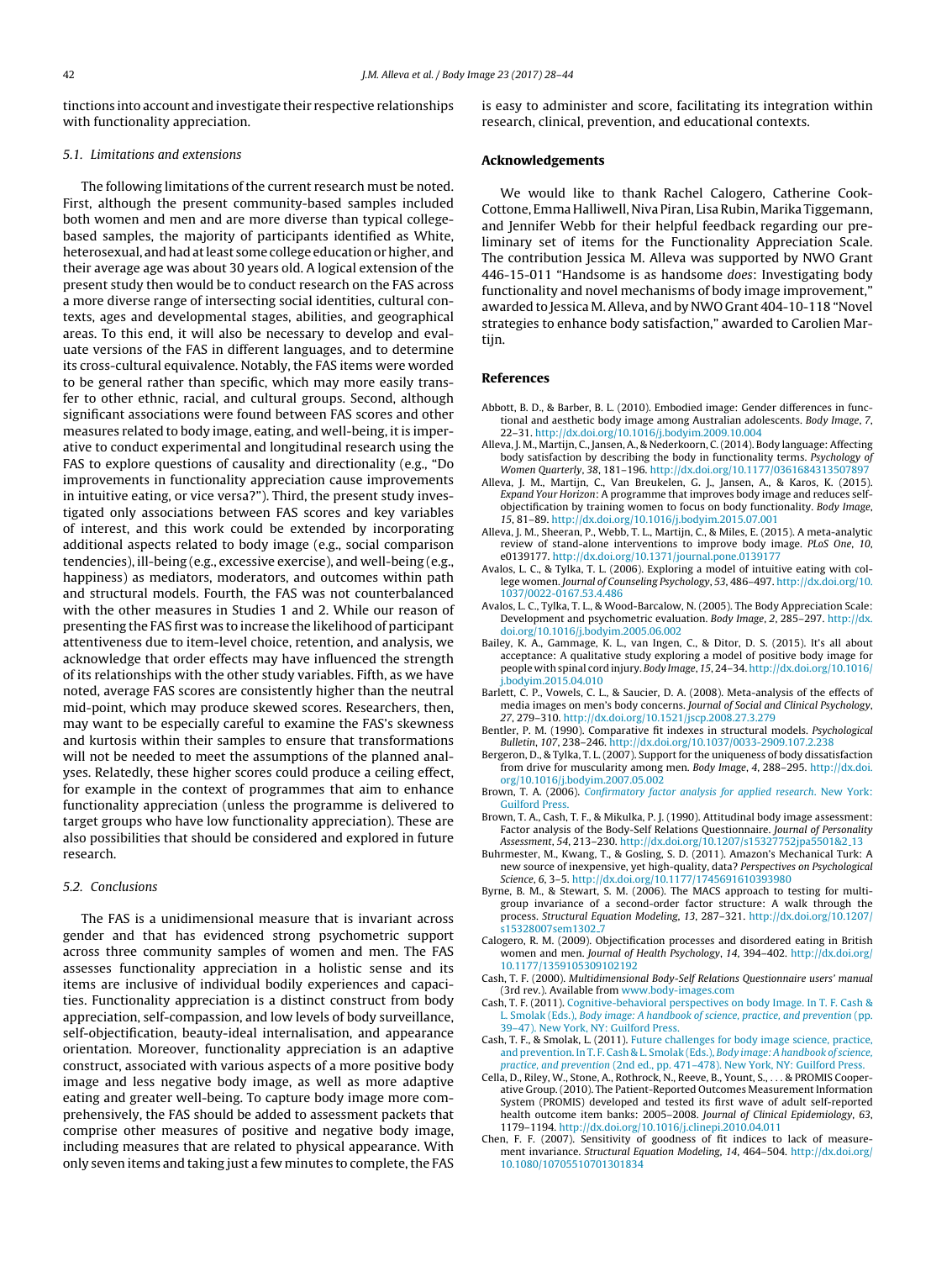- <span id="page-16-0"></span>Clark, L. A., & Watson, D. (1995). Constructing validity: Basic issues in objective scale development. Psychological Assessment, 7, 309–319. [http://dx.doi.org/10.1037//](dx.doi.org/10.1037//1040-3590.7.3.309) [1040-3590.7.3.309](dx.doi.org/10.1037//1040-3590.7.3.309)
- Cohen, J. (1992). A power primer. Psychological Bulletin, 112, 155–159. [http://dx.doi.](dx.doi.org/10.1037/0033-2909.112.1.155) [org/10.1037/0033-2909.112.1.155](dx.doi.org/10.1037/0033-2909.112.1.155)
- Cook-Cottone, C. P. (2015). Incorporating positive body image into the treatment of eating disorders: A model for attunement and mindful self-care. Body Image, 14, 158–167. [http://dx.doi.org/10.1016/j.bodyim.2015.03.004](dx.doi.org/10.1016/j.bodyim.2015.03.004)
- Cook-Cottone, C., Kane, L. S., Keddie, E., & Haugli, S. (2013). [Girls](http://refhub.elsevier.com/S1740-1445(17)30194-8/sbref0120) [growing](http://refhub.elsevier.com/S1740-1445(17)30194-8/sbref0120) [in](http://refhub.elsevier.com/S1740-1445(17)30194-8/sbref0120) [well](http://refhub.elsevier.com/S1740-1445(17)30194-8/sbref0120)[ness](http://refhub.elsevier.com/S1740-1445(17)30194-8/sbref0120) [and](http://refhub.elsevier.com/S1740-1445(17)30194-8/sbref0120) [balance:](http://refhub.elsevier.com/S1740-1445(17)30194-8/sbref0120) [Yoga](http://refhub.elsevier.com/S1740-1445(17)30194-8/sbref0120) [and](http://refhub.elsevier.com/S1740-1445(17)30194-8/sbref0120) [life](http://refhub.elsevier.com/S1740-1445(17)30194-8/sbref0120) [skills](http://refhub.elsevier.com/S1740-1445(17)30194-8/sbref0120) [to](http://refhub.elsevier.com/S1740-1445(17)30194-8/sbref0120) [empower](http://refhub.elsevier.com/S1740-1445(17)30194-8/sbref0120)[.](http://refhub.elsevier.com/S1740-1445(17)30194-8/sbref0120) [Stoddard.](http://refhub.elsevier.com/S1740-1445(17)30194-8/sbref0120) [WI:](http://refhub.elsevier.com/S1740-1445(17)30194-8/sbref0120) [Schoolhouse](http://refhub.elsevier.com/S1740-1445(17)30194-8/sbref0120) [Educational](http://refhub.elsevier.com/S1740-1445(17)30194-8/sbref0120) [Services.](http://refhub.elsevier.com/S1740-1445(17)30194-8/sbref0120)
- Diener, E., Emmons, R. A., Larsen, R. J., & Griffin, S. (1985). The Satisfaction With Life Scale. Journal of Personality Assessment, 49, 71–75. [http://dx.doi.org/10.1207/](dx.doi.org/10.1207/s15327752jpa4901_13) [s15327752jpa4901](dx.doi.org/10.1207/s15327752jpa4901_13) [13](dx.doi.org/10.1207/s15327752jpa4901_13)
- Fabrigar, L. R., Wegener, D. T., MacCallum, R. C., & Strahan, E. J. (1999). Evaluating the use of exploratory factor analysis in psychological research. Psychological Methods, 4, 272–299. [http://dx.doi.org/10.1037/1082-989X.4.3.272](dx.doi.org/10.1037/1082-989X.4.3.272)
- Fairburn, C. G., & Beglin, S. J.(1994). Assessment of eating disorder psychopathology: Interview or self-report questionnaire? International Journal of Eating Disorders, 16, 363–370. [http://dx.doi.org/10.1016/s0005-7967\(03\)00199-2](dx.doi.org/10.1016/s0005-7967(03)00199-2)
- Finzi, E. (2013). [The](http://refhub.elsevier.com/S1740-1445(17)30194-8/sbref0140) [face](http://refhub.elsevier.com/S1740-1445(17)30194-8/sbref0140) [of](http://refhub.elsevier.com/S1740-1445(17)30194-8/sbref0140) [emotion:](http://refhub.elsevier.com/S1740-1445(17)30194-8/sbref0140) [How](http://refhub.elsevier.com/S1740-1445(17)30194-8/sbref0140) [Botox](http://refhub.elsevier.com/S1740-1445(17)30194-8/sbref0140) [affects](http://refhub.elsevier.com/S1740-1445(17)30194-8/sbref0140) [our](http://refhub.elsevier.com/S1740-1445(17)30194-8/sbref0140) [moods](http://refhub.elsevier.com/S1740-1445(17)30194-8/sbref0140) [and](http://refhub.elsevier.com/S1740-1445(17)30194-8/sbref0140) [relationships](http://refhub.elsevier.com/S1740-1445(17)30194-8/sbref0140)[.](http://refhub.elsevier.com/S1740-1445(17)30194-8/sbref0140) [New](http://refhub.elsevier.com/S1740-1445(17)30194-8/sbref0140) [York:](http://refhub.elsevier.com/S1740-1445(17)30194-8/sbref0140) [St.](http://refhub.elsevier.com/S1740-1445(17)30194-8/sbref0140) [Martin's](http://refhub.elsevier.com/S1740-1445(17)30194-8/sbref0140) [Press.](http://refhub.elsevier.com/S1740-1445(17)30194-8/sbref0140)
- Franzoi, S. L. (1994). Further evidence of the reliability and validity of the Body Esteem Scale. Journal of Clinical Psychology, 50, 237–239. [http://dx.doi.org/10.](dx.doi.org/10.1002/1097-4679(199403)50:2<237:AID-JCLP2270500214>3.0.CO;2-P) [1002/1097-4679\(199403\)50:2<237:AID-JCLP2270500214>3.0.CO;2-P](dx.doi.org/10.1002/1097-4679(199403)50:2<237:AID-JCLP2270500214>3.0.CO;2-P)
- Franzoi, S. L., & Herzog, M. E. (1986). The Body Esteem Scale: A convergent and discriminant study. Journal of Personality Assessment, 50, 24–31. [http://dx.doi.](dx.doi.org/10.1207/s15327752jpa5001_4) [org/10.1207/s15327752jpa5001](dx.doi.org/10.1207/s15327752jpa5001_4) [4](dx.doi.org/10.1207/s15327752jpa5001_4)
- Franzoi, S. L., & Shields, S. A. (1984). The Body Esteem Scale: Multidimensional structure and sex differences in a college population. Journal of Personality Assessment, 48, 173–178. [http://dx.doi.org/10.1207/s15327752jpa4802](dx.doi.org/10.1207/s15327752jpa4802_12) [12](dx.doi.org/10.1207/s15327752jpa4802_12)
- Fredrickson, B. L., & Roberts, T.A.(1997). Objectification theory: Toward understanding women's lived experiences and mental health risks. Psychology of Women Quarterly, 21, 173–206. [http://dx.doi.org/10.1111/j.1471-6402.1997.tb00108.x](dx.doi.org/10.1111/j.1471-6402.1997.tb00108.x)
- Frisén, A., & Holmqvist, K. (2010). What characterizes early adolescents with a positive body image? A qualitative investigation of Swedish girls and boys. Body Image, 7, 205–212. [http://dx.doi.org/10.1016/j.bodyim.2010.04.001](dx.doi.org/10.1016/j.bodyim.2010.04.001)
- Gardner, R. M., Brown, D. L., & Boice, R. (2012). Using Amazon's Mechanical Turk website to measure accuracy of body size estimation and body dissatisfaction. Body Image, 9, 532–534. [http://dx.doi.org/10.1016/j.bodyim.2012.06.006](dx.doi.org/10.1016/j.bodyim.2012.06.006)
- Greenglass, E. R., Schwarzer, R., & Taubert, S. (1999). The Proactive Coping Inventory (PCI): A multidimensional research instrument.. Retrieved June 10, 2005 from <http://www.psych.yorku.ca/greenglass/>
- Grogan, S. (2011). [Body](http://refhub.elsevier.com/S1740-1445(17)30194-8/sbref0180) [image](http://refhub.elsevier.com/S1740-1445(17)30194-8/sbref0180) [development](http://refhub.elsevier.com/S1740-1445(17)30194-8/sbref0180) [in](http://refhub.elsevier.com/S1740-1445(17)30194-8/sbref0180) [adulthood.](http://refhub.elsevier.com/S1740-1445(17)30194-8/sbref0180) [In](http://refhub.elsevier.com/S1740-1445(17)30194-8/sbref0180) [T.](http://refhub.elsevier.com/S1740-1445(17)30194-8/sbref0180) [F.](http://refhub.elsevier.com/S1740-1445(17)30194-8/sbref0180) [Cash](http://refhub.elsevier.com/S1740-1445(17)30194-8/sbref0180) [&](http://refhub.elsevier.com/S1740-1445(17)30194-8/sbref0180) [L.](http://refhub.elsevier.com/S1740-1445(17)30194-8/sbref0180) [Smolak](http://refhub.elsevier.com/S1740-1445(17)30194-8/sbref0180) [\(Eds.\),](http://refhub.elsevier.com/S1740-1445(17)30194-8/sbref0180) [Body](http://refhub.elsevier.com/S1740-1445(17)30194-8/sbref0180) [image:](http://refhub.elsevier.com/S1740-1445(17)30194-8/sbref0180) [A](http://refhub.elsevier.com/S1740-1445(17)30194-8/sbref0180) [handbook](http://refhub.elsevier.com/S1740-1445(17)30194-8/sbref0180) [of](http://refhub.elsevier.com/S1740-1445(17)30194-8/sbref0180) [science,](http://refhub.elsevier.com/S1740-1445(17)30194-8/sbref0180) [practice,](http://refhub.elsevier.com/S1740-1445(17)30194-8/sbref0180) [and](http://refhub.elsevier.com/S1740-1445(17)30194-8/sbref0180) [prevention](http://refhub.elsevier.com/S1740-1445(17)30194-8/sbref0180) [\(pp.](http://refhub.elsevier.com/S1740-1445(17)30194-8/sbref0180) [93–100\).](http://refhub.elsevier.com/S1740-1445(17)30194-8/sbref0180) [New](http://refhub.elsevier.com/S1740-1445(17)30194-8/sbref0180) [York,](http://refhub.elsevier.com/S1740-1445(17)30194-8/sbref0180) [NY:](http://refhub.elsevier.com/S1740-1445(17)30194-8/sbref0180) [Guilford](http://refhub.elsevier.com/S1740-1445(17)30194-8/sbref0180) [Press.](http://refhub.elsevier.com/S1740-1445(17)30194-8/sbref0180)
- Halliwell, E. (2015). Future directions for positive body image research. Body Image, 14, 177–189. [http://dx.doi.org/10.1016/j.bodyim.2015.03.003](dx.doi.org/10.1016/j.bodyim.2015.03.003)
- Handel, N., Garcia, E. M., & Wixtrom, R. (2013). Breast implant rupture: Causes, incidence, clinical impact, and management. Plastic & Reconstructive Surgery, 132, 1128–1137. [http://dx.doi.org/10.1097/PRS.0b013e3182a4c243](dx.doi.org/10.1097/PRS.0b013e3182a4c243)
- Health Measures. (2017). Patient-Reported Outcomes Measurement Information System.. Retrieved from: [http://www.healthmeasures.net/explore-measurement](http://www.healthmeasures.net/explore-measurement-systems/promis)[systems/promis](http://www.healthmeasures.net/explore-measurement-systems/promis)
- Henderson-King, D., & Henderson-King, E. (2005). Acceptance of cosmetic surgery: Scale development and validation. Body Image, 2, 137–149. [http://dx.doi.org/10.](dx.doi.org/10.1016/j.bodyim.2005.03.003) [1016/j.bodyim.2005.03.003](dx.doi.org/10.1016/j.bodyim.2005.03.003)
- Homan, K., McHugh, E., Wells, D., Watson, C., & King, C.(2011). The effects of viewing ultra-fit images on women's body dissatisfaction. Body Image, 9, 50–56. [http://](dx.doi.org/10.1016/j.bodyim.2011.07.006) <dx.doi.org/10.1016/j.bodyim.2011.07.006>
- Hu, L., & Bentler, P.(1999). Cutoff criteria for fitindices in covariance structure analysis: Conventional criteria versus new alternatives. Structural Equation Modeling, 6, 1–55. [http://dx.doi.org/10.1080/10705519909540118](dx.doi.org/10.1080/10705519909540118)
- Jolly, M. (2011). [Body](http://refhub.elsevier.com/S1740-1445(17)30194-8/sbref0215) [image](http://refhub.elsevier.com/S1740-1445(17)30194-8/sbref0215) [issues](http://refhub.elsevier.com/S1740-1445(17)30194-8/sbref0215) [in](http://refhub.elsevier.com/S1740-1445(17)30194-8/sbref0215) [rheumatology.](http://refhub.elsevier.com/S1740-1445(17)30194-8/sbref0215) [In](http://refhub.elsevier.com/S1740-1445(17)30194-8/sbref0215) [T.](http://refhub.elsevier.com/S1740-1445(17)30194-8/sbref0215) [F.](http://refhub.elsevier.com/S1740-1445(17)30194-8/sbref0215) [Cash](http://refhub.elsevier.com/S1740-1445(17)30194-8/sbref0215) [&](http://refhub.elsevier.com/S1740-1445(17)30194-8/sbref0215) [L.](http://refhub.elsevier.com/S1740-1445(17)30194-8/sbref0215) [Smolak](http://refhub.elsevier.com/S1740-1445(17)30194-8/sbref0215) [\(Eds.\),](http://refhub.elsevier.com/S1740-1445(17)30194-8/sbref0215) [Body](http://refhub.elsevier.com/S1740-1445(17)30194-8/sbref0215) [image:](http://refhub.elsevier.com/S1740-1445(17)30194-8/sbref0215) [A](http://refhub.elsevier.com/S1740-1445(17)30194-8/sbref0215) [handbook](http://refhub.elsevier.com/S1740-1445(17)30194-8/sbref0215) [of](http://refhub.elsevier.com/S1740-1445(17)30194-8/sbref0215) [science,](http://refhub.elsevier.com/S1740-1445(17)30194-8/sbref0215) [practice](http://refhub.elsevier.com/S1740-1445(17)30194-8/sbref0215) [and](http://refhub.elsevier.com/S1740-1445(17)30194-8/sbref0215) [prevention](http://refhub.elsevier.com/S1740-1445(17)30194-8/sbref0215) [\(2nd](http://refhub.elsevier.com/S1740-1445(17)30194-8/sbref0215) [ed.,](http://refhub.elsevier.com/S1740-1445(17)30194-8/sbref0215) [pp.](http://refhub.elsevier.com/S1740-1445(17)30194-8/sbref0215) [350–357\).](http://refhub.elsevier.com/S1740-1445(17)30194-8/sbref0215) [New](http://refhub.elsevier.com/S1740-1445(17)30194-8/sbref0215) [York,](http://refhub.elsevier.com/S1740-1445(17)30194-8/sbref0215) [NY:](http://refhub.elsevier.com/S1740-1445(17)30194-8/sbref0215) [Guilford](http://refhub.elsevier.com/S1740-1445(17)30194-8/sbref0215) [Press.](http://refhub.elsevier.com/S1740-1445(17)30194-8/sbref0215)
- Kline, R. B. (2010). [Principles](http://refhub.elsevier.com/S1740-1445(17)30194-8/sbref0220) [and](http://refhub.elsevier.com/S1740-1445(17)30194-8/sbref0220) [practices](http://refhub.elsevier.com/S1740-1445(17)30194-8/sbref0220) [of](http://refhub.elsevier.com/S1740-1445(17)30194-8/sbref0220) [structural](http://refhub.elsevier.com/S1740-1445(17)30194-8/sbref0220) [equation](http://refhub.elsevier.com/S1740-1445(17)30194-8/sbref0220) [modeling](http://refhub.elsevier.com/S1740-1445(17)30194-8/sbref0220) [\(3rd](http://refhub.elsevier.com/S1740-1445(17)30194-8/sbref0220) [ed.\).](http://refhub.elsevier.com/S1740-1445(17)30194-8/sbref0220) [New](http://refhub.elsevier.com/S1740-1445(17)30194-8/sbref0220) [York:](http://refhub.elsevier.com/S1740-1445(17)30194-8/sbref0220) [Guilford](http://refhub.elsevier.com/S1740-1445(17)30194-8/sbref0220) [Press.](http://refhub.elsevier.com/S1740-1445(17)30194-8/sbref0220)
- Lavender, J. M., De Young, K. P., & Anderson, D. A. (2010). Eating Disorder Examination Questionnaire (EDE-Q): Norms for undergraduate men. Eating Behaviors, 11, 119–121. [http://dx.doi.org/10.1016/j.eatbeh.2009.09.005](dx.doi.org/10.1016/j.eatbeh.2009.09.005)
- Loevinger, J. (1954). The attenuation paradox in test theory. Psychological Bulletin, 51, 493–504. [http://dx.doi.org/10.1037/h0058543](dx.doi.org/10.1037/h0058543)
- Lunde, C., & Holmqvist Gattario, K. (2017). Performance or appearance? Young female sport participants' body negotiations. Body Image, 21, 81–89. [http://dx.](dx.doi.org/10.1016/j.bodyim.2017.03.001) [doi.org/10.1016/j.bodyim.2017.03.001](dx.doi.org/10.1016/j.bodyim.2017.03.001)
- Mahlo, L., & Tiggemann, M. (2016). Yoga and positive body image: A test of the embodiment model. Body Image, 18, 135–142. [http://dx.doi.org/10.1016/j.](dx.doi.org/10.1016/j.bodyim.2016.06.008) [bodyim.2016.06.008](dx.doi.org/10.1016/j.bodyim.2016.06.008)
- Martin, K. A., & Lichtenberger, C. M. (2002). [Fitness](http://refhub.elsevier.com/S1740-1445(17)30194-8/sbref0245) [enhancement](http://refhub.elsevier.com/S1740-1445(17)30194-8/sbref0245) [and](http://refhub.elsevier.com/S1740-1445(17)30194-8/sbref0245) [changes](http://refhub.elsevier.com/S1740-1445(17)30194-8/sbref0245) [in](http://refhub.elsevier.com/S1740-1445(17)30194-8/sbref0245) [body](http://refhub.elsevier.com/S1740-1445(17)30194-8/sbref0245) [image.](http://refhub.elsevier.com/S1740-1445(17)30194-8/sbref0245) [In](http://refhub.elsevier.com/S1740-1445(17)30194-8/sbref0245) [T.](http://refhub.elsevier.com/S1740-1445(17)30194-8/sbref0245) [F.](http://refhub.elsevier.com/S1740-1445(17)30194-8/sbref0245) [Cash](http://refhub.elsevier.com/S1740-1445(17)30194-8/sbref0245) [&](http://refhub.elsevier.com/S1740-1445(17)30194-8/sbref0245) [T.](http://refhub.elsevier.com/S1740-1445(17)30194-8/sbref0245) [Pruzinsky](http://refhub.elsevier.com/S1740-1445(17)30194-8/sbref0245) [\(Eds.\),](http://refhub.elsevier.com/S1740-1445(17)30194-8/sbref0245) [Body](http://refhub.elsevier.com/S1740-1445(17)30194-8/sbref0245) [image:](http://refhub.elsevier.com/S1740-1445(17)30194-8/sbref0245) [A](http://refhub.elsevier.com/S1740-1445(17)30194-8/sbref0245) [handbook](http://refhub.elsevier.com/S1740-1445(17)30194-8/sbref0245) [of](http://refhub.elsevier.com/S1740-1445(17)30194-8/sbref0245) [theory,](http://refhub.elsevier.com/S1740-1445(17)30194-8/sbref0245) [research,](http://refhub.elsevier.com/S1740-1445(17)30194-8/sbref0245) [and](http://refhub.elsevier.com/S1740-1445(17)30194-8/sbref0245) [clinical](http://refhub.elsevier.com/S1740-1445(17)30194-8/sbref0245) [practice](http://refhub.elsevier.com/S1740-1445(17)30194-8/sbref0245) [\(pp.](http://refhub.elsevier.com/S1740-1445(17)30194-8/sbref0245) 414-421). [New](http://refhub.elsevier.com/S1740-1445(17)30194-8/sbref0245) [York,](http://refhub.elsevier.com/S1740-1445(17)30194-8/sbref0245) [NY:](http://refhub.elsevier.com/S1740-1445(17)30194-8/sbref0245) [Guilford](http://refhub.elsevier.com/S1740-1445(17)30194-8/sbref0245) Pres.
- McCullough, M. E., Emmons, R. A., & Tsang, J.-A. (2002). The grateful disposition: A conceptual and empirical topography. Journal of Personality and Social Psychology, 82, 112–127. [http://dx.doi.org/10.1037//0022-3514.82.1.112](dx.doi.org/10.1037//0022-3514.82.1.112)
- McHugh, T. L., Coppola, A. M., & Sabiston, C. M. (2014). I'm thankful for being Native and my body is part of that: The body pride experiences of young Aboriginal women in Canada. Body Image, 11, 318–327. [http://dx.doi.org/10.1016/j.bodyim.](dx.doi.org/10.1016/j.bodyim.2014.05.004) [2014.05.004](dx.doi.org/10.1016/j.bodyim.2014.05.004)
- McKinley, N. M., & Hyde, J. S. (1996). The Objectified Body Consciousness Scale: Development and validation. Psychology of Women Quarterly, 20, 181–215. [http://dx.doi.org/10.1111/j.1471-6402.1996.](dx.doi.org/10.1111/j.1471-6402.1996. tb00467.x) [tb00467.x](dx.doi.org/10.1111/j.1471-6402.1996. tb00467.x)
- Mofid, M. M., Klatsky, S. A., Singh, N. K., & Nahabedian, M. Y. (2006). Nippleareola complex sensitivity after primary breast augmentation: A comparison of periareolar and inframammary incision approaches. Plastic and Reconstructive Surgery, 117, 1694–1698. [http://dx.doi.org/10.1097/01.prs.0000214252.50167.](dx.doi.org/10.1097/01.prs.0000214252.50167.84)
- [84](dx.doi.org/10.1097/01.prs.0000214252.50167.84) Mond, J. M., Hay, P. J., Rodgers, B., Owen, C., & Beumont, P. J. (2004). Validity of the Eating Disorder Examination Questionnaire (EDE-Q) in screening for eating disorders in community samples. Behaviour Research and Therapy, 42, 551–567. [http://dx.doi.org/10.1016/S0005-7967\(03\)00161-X](dx.doi.org/10.1016/S0005-7967(03)00161-X)
- Moradi, B., & Huang, Y. (2008). Objectification theory and psychology of women: A decade of advances and future directions. Psychology of Women Quarterly, 32, 377–398. [http://dx.doi.org/10.1111/j.1471-6402.2008.00452.x](dx.doi.org/10.1111/j.1471-6402.2008.00452.x)
- Murnen, S. K., & Don, B. P. (2012). [Body](http://refhub.elsevier.com/S1740-1445(17)30194-8/sbref0280) [image](http://refhub.elsevier.com/S1740-1445(17)30194-8/sbref0280) [and](http://refhub.elsevier.com/S1740-1445(17)30194-8/sbref0280) [gender](http://refhub.elsevier.com/S1740-1445(17)30194-8/sbref0280) [roles.](http://refhub.elsevier.com/S1740-1445(17)30194-8/sbref0280) [In](http://refhub.elsevier.com/S1740-1445(17)30194-8/sbref0280) [T.](http://refhub.elsevier.com/S1740-1445(17)30194-8/sbref0280) [F.](http://refhub.elsevier.com/S1740-1445(17)30194-8/sbref0280) [Cash](http://refhub.elsevier.com/S1740-1445(17)30194-8/sbref0280) [\(Ed.\),](http://refhub.elsevier.com/S1740-1445(17)30194-8/sbref0280) [Encyclopedia](http://refhub.elsevier.com/S1740-1445(17)30194-8/sbref0280) [of](http://refhub.elsevier.com/S1740-1445(17)30194-8/sbref0280) [body](http://refhub.elsevier.com/S1740-1445(17)30194-8/sbref0280) [image](http://refhub.elsevier.com/S1740-1445(17)30194-8/sbref0280) [and](http://refhub.elsevier.com/S1740-1445(17)30194-8/sbref0280) [human](http://refhub.elsevier.com/S1740-1445(17)30194-8/sbref0280) [appearance](http://refhub.elsevier.com/S1740-1445(17)30194-8/sbref0280)[.](http://refhub.elsevier.com/S1740-1445(17)30194-8/sbref0280) [Cambridge,](http://refhub.elsevier.com/S1740-1445(17)30194-8/sbref0280) [MA:](http://refhub.elsevier.com/S1740-1445(17)30194-8/sbref0280) [Academic](http://refhub.elsevier.com/S1740-1445(17)30194-8/sbref0280) [Press](http://refhub.elsevier.com/S1740-1445(17)30194-8/sbref0280) [\(pp.](http://refhub.elsevier.com/S1740-1445(17)30194-8/sbref0280) [128-134\).](http://refhub.elsevier.com/S1740-1445(17)30194-8/sbref0280)
- Muthén, L. K., & Muthén, B. O. (1998-2011). [MPlus](http://refhub.elsevier.com/S1740-1445(17)30194-8/sbref0285) [user's](http://refhub.elsevier.com/S1740-1445(17)30194-8/sbref0285) [guide](http://refhub.elsevier.com/S1740-1445(17)30194-8/sbref0285) [\(6th](http://refhub.elsevier.com/S1740-1445(17)30194-8/sbref0285) [ed.\).](http://refhub.elsevier.com/S1740-1445(17)30194-8/sbref0285) [Los](http://refhub.elsevier.com/S1740-1445(17)30194-8/sbref0285) [Angeles,](http://refhub.elsevier.com/S1740-1445(17)30194-8/sbref0285) [CA:](http://refhub.elsevier.com/S1740-1445(17)30194-8/sbref0285) [Muthén](http://refhub.elsevier.com/S1740-1445(17)30194-8/sbref0285) [&](http://refhub.elsevier.com/S1740-1445(17)30194-8/sbref0285) [Muthén.](http://refhub.elsevier.com/S1740-1445(17)30194-8/sbref0285)
- Neff, K. D. (2003). The development and validation of a scale to measure self-compassion. Self and Identity, 2, 223–250. [http://dx.doi.org/10.1080/](dx.doi.org/10.1080/15298860309027) [15298860309027](dx.doi.org/10.1080/15298860309027)
- Noll, S. M., & Fredrickson, B. L. (1998). A mediational model linking selfobjectification, body shame, and disordered eating. Psychology of Women Quarterly, 22, 623–636. [http://dx.doi.org/10.1111/j.1471-6402.1998.tb00181.x](dx.doi.org/10.1111/j.1471-6402.1998.tb00181.x) Paulhus, D. L. (1994). [Balanced](http://refhub.elsevier.com/S1740-1445(17)30194-8/sbref0300) [Inventory](http://refhub.elsevier.com/S1740-1445(17)30194-8/sbref0300) [of](http://refhub.elsevier.com/S1740-1445(17)30194-8/sbref0300) [Desirable](http://refhub.elsevier.com/S1740-1445(17)30194-8/sbref0300) [Responding](http://refhub.elsevier.com/S1740-1445(17)30194-8/sbref0300) [reference](http://refhub.elsevier.com/S1740-1445(17)30194-8/sbref0300) [manual](http://refhub.elsevier.com/S1740-1445(17)30194-8/sbref0300) [for](http://refhub.elsevier.com/S1740-1445(17)30194-8/sbref0300)
- [BIDR](http://refhub.elsevier.com/S1740-1445(17)30194-8/sbref0300) [Version](http://refhub.elsevier.com/S1740-1445(17)30194-8/sbref0300) [6](http://refhub.elsevier.com/S1740-1445(17)30194-8/sbref0300). [Vancouver,](http://refhub.elsevier.com/S1740-1445(17)30194-8/sbref0300) [British](http://refhub.elsevier.com/S1740-1445(17)30194-8/sbref0300) [Columbia:](http://refhub.elsevier.com/S1740-1445(17)30194-8/sbref0300) [University](http://refhub.elsevier.com/S1740-1445(17)30194-8/sbref0300) [of](http://refhub.elsevier.com/S1740-1445(17)30194-8/sbref0300) [British](http://refhub.elsevier.com/S1740-1445(17)30194-8/sbref0300) [Columbia.](http://refhub.elsevier.com/S1740-1445(17)30194-8/sbref0300)
- Petrie, T. A., Greenleaf, C., Reel, J., & Carter, J. (2009). Personality and psychological factors as predictors of disordered eating among female collegiate athletes. Eating Disorders, 17, 302–321. [http://dx.doi.org/10.1080/10640260902991160](dx.doi.org/10.1080/10640260902991160)
- Pew Research Center. (2017). Social media fact sheet.. Retrieved from: [http://www.](http://www.pewinternet.org/fact-sheet/social-media/) [pewinternet.org/fact-sheet/social-media/](http://www.pewinternet.org/fact-sheet/social-media/)
- Piran, N. (2015). New possibilities in the prevention of eating disorders: The introduction of positive body image measures. Body Image, 14, 146–157. [http://dx.](dx.doi.org/10.1016/j.bodyim.2015.03.008) [doi.org/10.1016/j.bodyim.2015.03.008](dx.doi.org/10.1016/j.bodyim.2015.03.008)
- Piran, N. (2016). Embodied possibilities and disruptions: The emergence of the Experience of Embodiment construct from qualitative studies with girls and women. Body Image, 18, 43–60. [http://dx.doi.org/10.1016/j.bodyim.2016.04.007](dx.doi.org/10.1016/j.bodyim.2016.04.007)
- Ricciardelli, L. A., & McCabe, M. P. (2011). [Body](http://refhub.elsevier.com/S1740-1445(17)30194-8/sbref0325) [image](http://refhub.elsevier.com/S1740-1445(17)30194-8/sbref0325) [development](http://refhub.elsevier.com/S1740-1445(17)30194-8/sbref0325) [in](http://refhub.elsevier.com/S1740-1445(17)30194-8/sbref0325) [adolescent](http://refhub.elsevier.com/S1740-1445(17)30194-8/sbref0325) [boys.](http://refhub.elsevier.com/S1740-1445(17)30194-8/sbref0325) [In](http://refhub.elsevier.com/S1740-1445(17)30194-8/sbref0325) [T.](http://refhub.elsevier.com/S1740-1445(17)30194-8/sbref0325) [F.](http://refhub.elsevier.com/S1740-1445(17)30194-8/sbref0325) [Cash](http://refhub.elsevier.com/S1740-1445(17)30194-8/sbref0325) [&](http://refhub.elsevier.com/S1740-1445(17)30194-8/sbref0325) [L.](http://refhub.elsevier.com/S1740-1445(17)30194-8/sbref0325) [Smolak](http://refhub.elsevier.com/S1740-1445(17)30194-8/sbref0325) [\(Eds.\),](http://refhub.elsevier.com/S1740-1445(17)30194-8/sbref0325) [Body](http://refhub.elsevier.com/S1740-1445(17)30194-8/sbref0325) [image:](http://refhub.elsevier.com/S1740-1445(17)30194-8/sbref0325) [A](http://refhub.elsevier.com/S1740-1445(17)30194-8/sbref0325) [handbook](http://refhub.elsevier.com/S1740-1445(17)30194-8/sbref0325) [of](http://refhub.elsevier.com/S1740-1445(17)30194-8/sbref0325) [science,](http://refhub.elsevier.com/S1740-1445(17)30194-8/sbref0325) [practice,](http://refhub.elsevier.com/S1740-1445(17)30194-8/sbref0325) [and](http://refhub.elsevier.com/S1740-1445(17)30194-8/sbref0325) [prevention](http://refhub.elsevier.com/S1740-1445(17)30194-8/sbref0325) [\(2nd](http://refhub.elsevier.com/S1740-1445(17)30194-8/sbref0325) [ed.,](http://refhub.elsevier.com/S1740-1445(17)30194-8/sbref0325) [pp.](http://refhub.elsevier.com/S1740-1445(17)30194-8/sbref0325) [85–92\).](http://refhub.elsevier.com/S1740-1445(17)30194-8/sbref0325) [New](http://refhub.elsevier.com/S1740-1445(17)30194-8/sbref0325) [York,](http://refhub.elsevier.com/S1740-1445(17)30194-8/sbref0325) [NY:](http://refhub.elsevier.com/S1740-1445(17)30194-8/sbref0325) [Guilford](http://refhub.elsevier.com/S1740-1445(17)30194-8/sbref0325) [Press.](http://refhub.elsevier.com/S1740-1445(17)30194-8/sbref0325)
- Robins, R. W., Hendin, H. M., & Trzesniewski, K. H. (2001). Measuring global selfesteem: Construct validation of a single-item measure and the Rosenberg Self-Esteem Scale. Personality and Social Psychology Bulletin, 27, 151–161. [http://dx.](dx.doi.org/10.1177/0146167201272002) [doi.org/10.1177/0146167201272002](dx.doi.org/10.1177/0146167201272002)
- Rodin, J., Silberstein, L., & Striegel-Moore, R. (1985). [Women](http://refhub.elsevier.com/S1740-1445(17)30194-8/sbref0335) [and](http://refhub.elsevier.com/S1740-1445(17)30194-8/sbref0335) [weight:](http://refhub.elsevier.com/S1740-1445(17)30194-8/sbref0335) [A](http://refhub.elsevier.com/S1740-1445(17)30194-8/sbref0335) [norma](http://refhub.elsevier.com/S1740-1445(17)30194-8/sbref0335)[tive](http://refhub.elsevier.com/S1740-1445(17)30194-8/sbref0335) [discontent.](http://refhub.elsevier.com/S1740-1445(17)30194-8/sbref0335) [In](http://refhub.elsevier.com/S1740-1445(17)30194-8/sbref0335) [T.](http://refhub.elsevier.com/S1740-1445(17)30194-8/sbref0335) [B.](http://refhub.elsevier.com/S1740-1445(17)30194-8/sbref0335) [Sondregger](http://refhub.elsevier.com/S1740-1445(17)30194-8/sbref0335) [\(Ed.\),](http://refhub.elsevier.com/S1740-1445(17)30194-8/sbref0335) [Psychology](http://refhub.elsevier.com/S1740-1445(17)30194-8/sbref0335) [and](http://refhub.elsevier.com/S1740-1445(17)30194-8/sbref0335) [gender](http://refhub.elsevier.com/S1740-1445(17)30194-8/sbref0335) [\(pp.](http://refhub.elsevier.com/S1740-1445(17)30194-8/sbref0335) [267–307\).](http://refhub.elsevier.com/S1740-1445(17)30194-8/sbref0335) [Lincoln,](http://refhub.elsevier.com/S1740-1445(17)30194-8/sbref0335) [NB:](http://refhub.elsevier.com/S1740-1445(17)30194-8/sbref0335) [University](http://refhub.elsevier.com/S1740-1445(17)30194-8/sbref0335) [of](http://refhub.elsevier.com/S1740-1445(17)30194-8/sbref0335) [Nebraska](http://refhub.elsevier.com/S1740-1445(17)30194-8/sbref0335) [Press.](http://refhub.elsevier.com/S1740-1445(17)30194-8/sbref0335)
- Rosenberg, M. (1965). [Society](http://refhub.elsevier.com/S1740-1445(17)30194-8/sbref0340) [and](http://refhub.elsevier.com/S1740-1445(17)30194-8/sbref0340) [the](http://refhub.elsevier.com/S1740-1445(17)30194-8/sbref0340) [adolescent](http://refhub.elsevier.com/S1740-1445(17)30194-8/sbref0340) [self-image](http://refhub.elsevier.com/S1740-1445(17)30194-8/sbref0340)[.](http://refhub.elsevier.com/S1740-1445(17)30194-8/sbref0340) [Princeton,](http://refhub.elsevier.com/S1740-1445(17)30194-8/sbref0340) [NJ:](http://refhub.elsevier.com/S1740-1445(17)30194-8/sbref0340) [Princeton](http://refhub.elsevier.com/S1740-1445(17)30194-8/sbref0340) [University](http://refhub.elsevier.com/S1740-1445(17)30194-8/sbref0340) [Press.](http://refhub.elsevier.com/S1740-1445(17)30194-8/sbref0340)
- Rubin, L. R., & Steinberg, J. R. (2011). Self-objectification and pregnancy: Are body functionality dimensions protective? Sex Roles, 65, 606–618. [http://dx.doi.org/](dx.doi.org/10.1007/s11199-011-9955-y) [10.1007/s11199-011-9955-y](dx.doi.org/10.1007/s11199-011-9955-y)
- Sandoz, E. K., Wilson, K. G., Merwin, R. M., & Kellum, K. K. (2013). Assessment of body image flexibility: The Body Image-Acceptance and Action Questionnaire. Journal of Contextual and Behavioral Science, 2, 39–48. [http://dx.doi.org/10.1016/](dx.doi.org/10.1016/j.jcbs.2013.03.002) [j.jcbs.2013.03.002](dx.doi.org/10.1016/j.jcbs.2013.03.002)
- Schaefer, L. M., Burke, N. L., Thompson, J. K., Dedrick, R. F., Heinberg, L. J., Calogero, R. M., ... & Swami, V. (2015). Development and validation of the Sociocultural Attitudes Towards Appearance Questionnaire-4 (SATAQ-4). Psychological Assessment, 27, 54–67. [http://dx.doi.org/10.1037/a0037917](dx.doi.org/10.1037/a0037917)
- Schwartz, M. B., & Brownell, K. D. (2004). Obesity and body image. Body Image, 1, 43–56. [http://dx.doi.org/10.1016/S1740-1445\(03\)00007-X](dx.doi.org/10.1016/S1740-1445(03)00007-X)
- Swami, V., & Tovée, M. J. (2009). A comparison of actual-weight discrepancy, body appreciation, and media influence between street-dancers and non-dancers. Body Image, 6, 304–307. [http://dx.doi.org/10.1016/j.bodyim.2009.07.006](dx.doi.org/10.1016/j.bodyim.2009.07.006)
- Tabachnick, B. G., & Fidell, L. S. (2007). [Using](http://refhub.elsevier.com/S1740-1445(17)30194-8/sbref0370) [multivariate](http://refhub.elsevier.com/S1740-1445(17)30194-8/sbref0370) [statistics](http://refhub.elsevier.com/S1740-1445(17)30194-8/sbref0370) [\(5th](http://refhub.elsevier.com/S1740-1445(17)30194-8/sbref0370) [ed\).](http://refhub.elsevier.com/S1740-1445(17)30194-8/sbref0370) [Boston,](http://refhub.elsevier.com/S1740-1445(17)30194-8/sbref0370) [MA:](http://refhub.elsevier.com/S1740-1445(17)30194-8/sbref0370) [Allyn](http://refhub.elsevier.com/S1740-1445(17)30194-8/sbref0370) [&](http://refhub.elsevier.com/S1740-1445(17)30194-8/sbref0370) [Bacon.](http://refhub.elsevier.com/S1740-1445(17)30194-8/sbref0370)
- Thompson, J.K., Heinberg, L.J., Altabe, M., & Tantleff-Dunn, S. (1999). [Exacting](http://refhub.elsevier.com/S1740-1445(17)30194-8/sbref0375) [beauty:](http://refhub.elsevier.com/S1740-1445(17)30194-8/sbref0375) [Theory,](http://refhub.elsevier.com/S1740-1445(17)30194-8/sbref0375) [assessment,](http://refhub.elsevier.com/S1740-1445(17)30194-8/sbref0375) [and](http://refhub.elsevier.com/S1740-1445(17)30194-8/sbref0375) [treatment](http://refhub.elsevier.com/S1740-1445(17)30194-8/sbref0375) [of](http://refhub.elsevier.com/S1740-1445(17)30194-8/sbref0375) [body](http://refhub.elsevier.com/S1740-1445(17)30194-8/sbref0375) [image](http://refhub.elsevier.com/S1740-1445(17)30194-8/sbref0375) [disturbance](http://refhub.elsevier.com/S1740-1445(17)30194-8/sbref0375)[.](http://refhub.elsevier.com/S1740-1445(17)30194-8/sbref0375) [Washington,](http://refhub.elsevier.com/S1740-1445(17)30194-8/sbref0375) [DC:](http://refhub.elsevier.com/S1740-1445(17)30194-8/sbref0375) [American](http://refhub.elsevier.com/S1740-1445(17)30194-8/sbref0375) [Psychological](http://refhub.elsevier.com/S1740-1445(17)30194-8/sbref0375) [Association.](http://refhub.elsevier.com/S1740-1445(17)30194-8/sbref0375)
- Tiggemann, M. (2015). Considerations of positive body image across various social identities and special populations. Body Image, 14, 168–176. [http://dx.doi.org/](dx.doi.org/10.1016/j.bodyim.2015.03.002) [10.1016/j.bodyim.2015.03.002](dx.doi.org/10.1016/j.bodyim.2015.03.002)
- Tiggemann, M., Coutts, E., & Clark, L. (2014). Belly dance as an embodying activity? A test of the embodiment model of positive body image. Sex Roles, 71, 197–207. [http://dx.doi.org/10.1007/s11199-014-0408-2](dx.doi.org/10.1007/s11199-014-0408-2)
- Tiggemann, M., & McCourt, A. (2013). Body appreciation in adult women: Relationships with age and body satisfaction. Body Image, 10, 624–627. [http://dx.doi.org/](dx.doi.org/10.1016/j.bodyim.2013.07.003) [10.1016/j.bodyim.2013.07.003](dx.doi.org/10.1016/j.bodyim.2013.07.003)